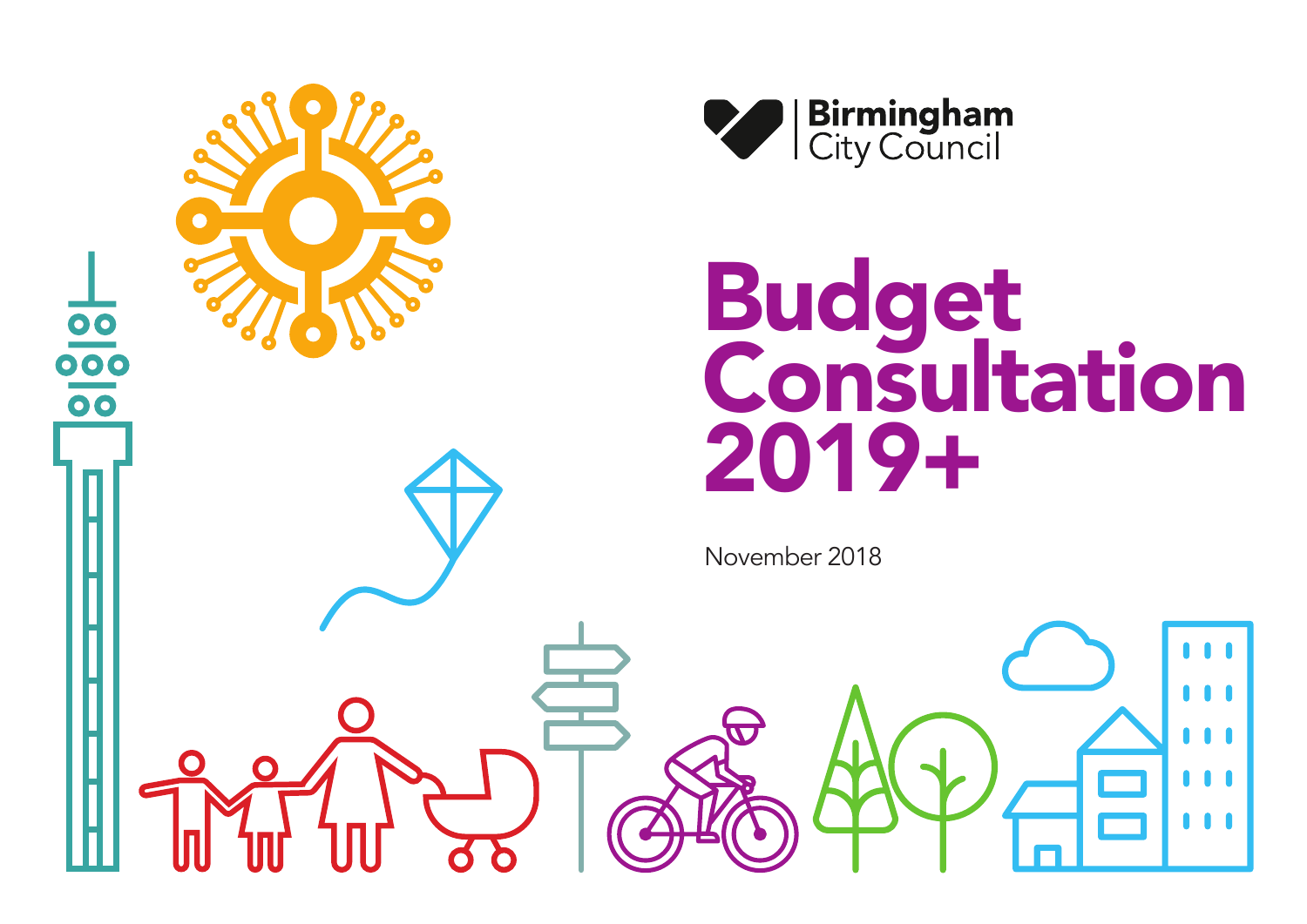# **CONTENTS**

| Introduction from the Leader and Deputy Leader                                                                           | З  | <b>SECTION THREE</b><br>Summarises the savings proposals 2019+.<br>More detailed factsheets are available for<br>review online or download. | 17 |
|--------------------------------------------------------------------------------------------------------------------------|----|---------------------------------------------------------------------------------------------------------------------------------------------|----|
| <b>SECTION ONE</b><br>Sets out the wider context for decision making<br>on this year's budget proposals and the feedback | 6  |                                                                                                                                             |    |
| received from previous consultations.                                                                                    |    | <b>SECTION FOUR</b><br>How you can have your say                                                                                            | 59 |
| <b>SECTION TWO</b><br>Details the current financial position.                                                            | 13 |                                                                                                                                             |    |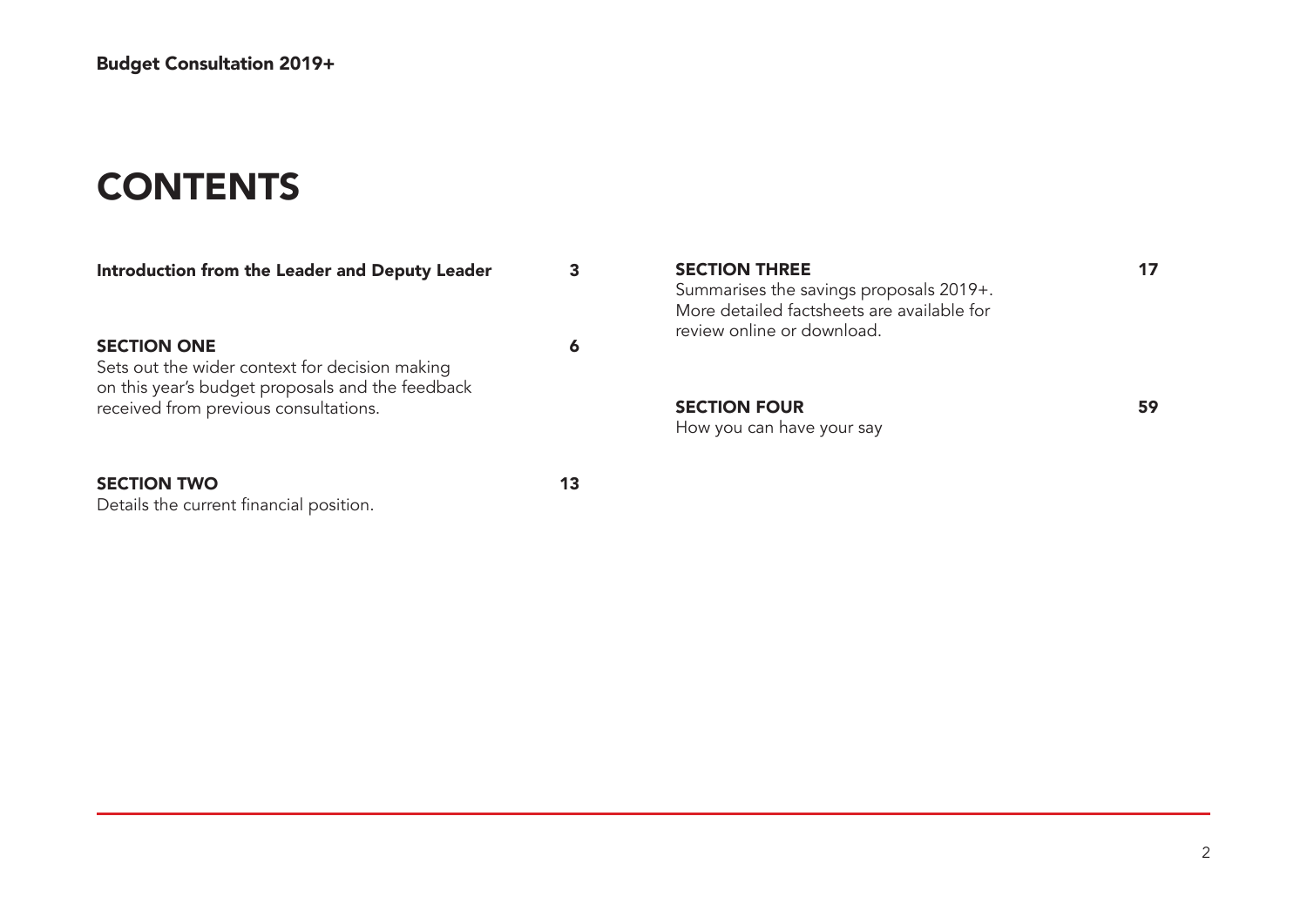# 2019/20 BUDGET CONSULTATION INTRODUCTION

Last year many of you contacted us during our budget consultation, and gave us your views on the proposals we had put forward. We appreciate and value your contribution in helping us make some of the difficult decisions that we face.

This continues to be the most challenging period in Birmingham City Council's history. Funding for vital services to support the people of Birmingham has reduced by more than £690 million since 2010, with a further £86 million reduction to come over the next four years.

These are challenging times. Local government funding has been reducing for over a decade. This, coupled with rising demand, has meant changes to the services provided by the public sector, alongside an increasing need for communities and others to support where we are no longer able to.

We know that the decisions laid out in this document will affect many of your lives, which is why it is so important for us to hear from you, and that you take the time to talk to us. As a consequence of last year's consultation we amended a number of the proposals and we will listen to what you say.

However, there are reasons for optimism in Birmingham and this city is currently attracting record levels of investment.

This year we launched the Birmingham Children's Trust, which is driving better quality services for the most vulnerable in our city, and helping to give them the best start in life. We continue to work with

schools and all our partners to make sure that every child has all the opportunities available to them for a happy life.

The Council is just one key player in achieving these priorities and, while local government continues to face significant financial challenges, our role in the city needs to change.

One of the biggest shifts we must make is to move from directly delivering services to a position where we use our resources to enable and facilitate others. This means a much greater focus on collaboration and partnerships.

The Council also delivers a range of support programmes that focus on addressing some of the key challenges faced by business, including investment in new equipment, property improvement, market development and upskilling to create local jobs.

Projects such as the fast-emerging £700 million Paradise Development, the exciting Smithfield Development and the £1 billion Curzon Investment Plan will create jobs and opportunities for the city's young and growing population.

In four years we will host the 2022 Commonwealth Games which will showcase Birmingham on an international stage; we also want it to be a catalyst that brings everyone together to focus on making this city the best it can be. It is a tremendous opportunity for all sectors to benefit and will bring investment and jobs into the region as well as improvements in infrastructure. We know that it will be a festival for Birmingham of culture and sport.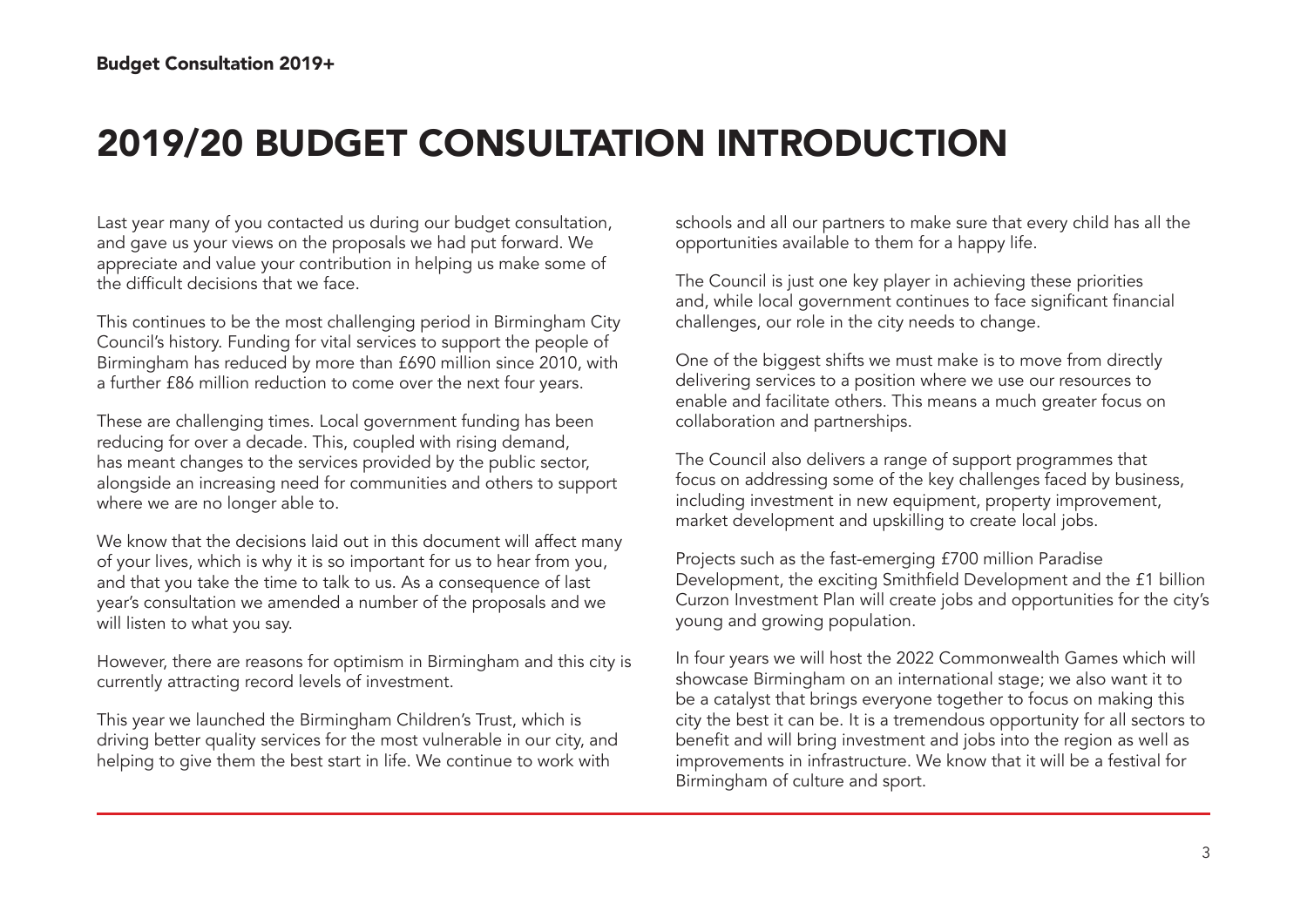Guided by the present situation – with a rising demand for services (especially adult and children's social care), financial pressures and the need to invest in children's services – we plan to focus our resources on five key priorities:

- Birmingham is an entrepreneurial city to learn, work and invest in
- Birmingham is an aspirational city to grow up in
- Birmingham is a fulfilling city to age well in
- Birmingham is a great city to live in
- Birmingham residents gain the maximum benefit from hosting the Commonwealth Games

Through the budget plans set out in this document we aim to meet the financial challenge by redesigning and modernising services.

We have embarked on a three-year transformation programme in adult social care, which includes a new model of social work transforming the care citizens receive. Through our Ageing Well programme we will ensure that older people can live better quality lives exercising independence, choice and control by increasing the use of direct payments and personal budgets.

Over the longer term we are planning to make better use of the city council's public buildings by creating a portfolio of fit-for-purpose public sector hubs and rationalising unsuitable, under-utilised and expensive to operate buildings.

We will modernise our customer contact with the implementation of the council's new online account (BRUM). By the end of March 2019 it will be easier for citizens to transact with us online without the need for a telephone call for most aspects of a wide range of services through an effective signposting process across the website, although we will continue to enable vulnerable customers to call the contact centre.

But we are under no illusions. The proposals laid out in this document will impact on many people across this city, which is why it is so important for us to hear your views on our budget proposals.



Cllr Ian Ward Leader



Cllr Brigid Jones Deputy Leader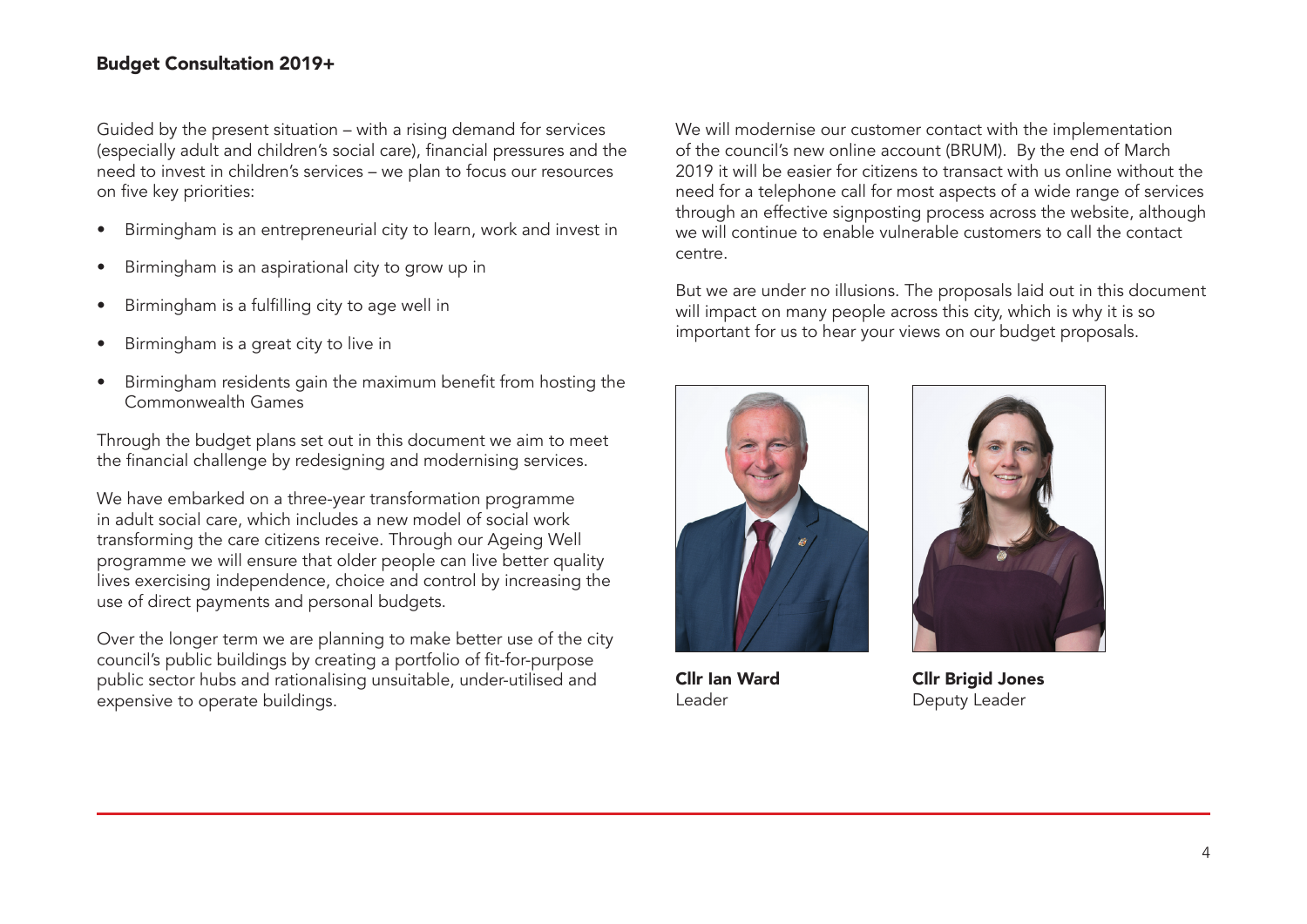# THE PURPOSE OF THIS DOCUMENT

This is the formal consultation document for residents and businesses of Birmingham on the Council's 2019+ budget.

The consultation document sets out the overarching approach the Council is taking to meet the budget reductions and achieve the required savings for 2019+. You can give your views on these proposals by completing the questionnaire on Be Heard www.birminghambeheard.org.uk

These views will be fed back to councillors to inform their decision on the budget in February 2019.

Please note this document sets out broad issues for the corporate consultation and the overall budget position. There will also be consultations on specific service proposals, and implementation will be subject to the required governance process.

### How you can have your say:

The formal budget consultation for 2019+ closes on 31 December 2018.

To let us know what you think fill in our online survey at www.birminghambeheard.org.uk.

You can also join the conversation online: #BrumBudget19.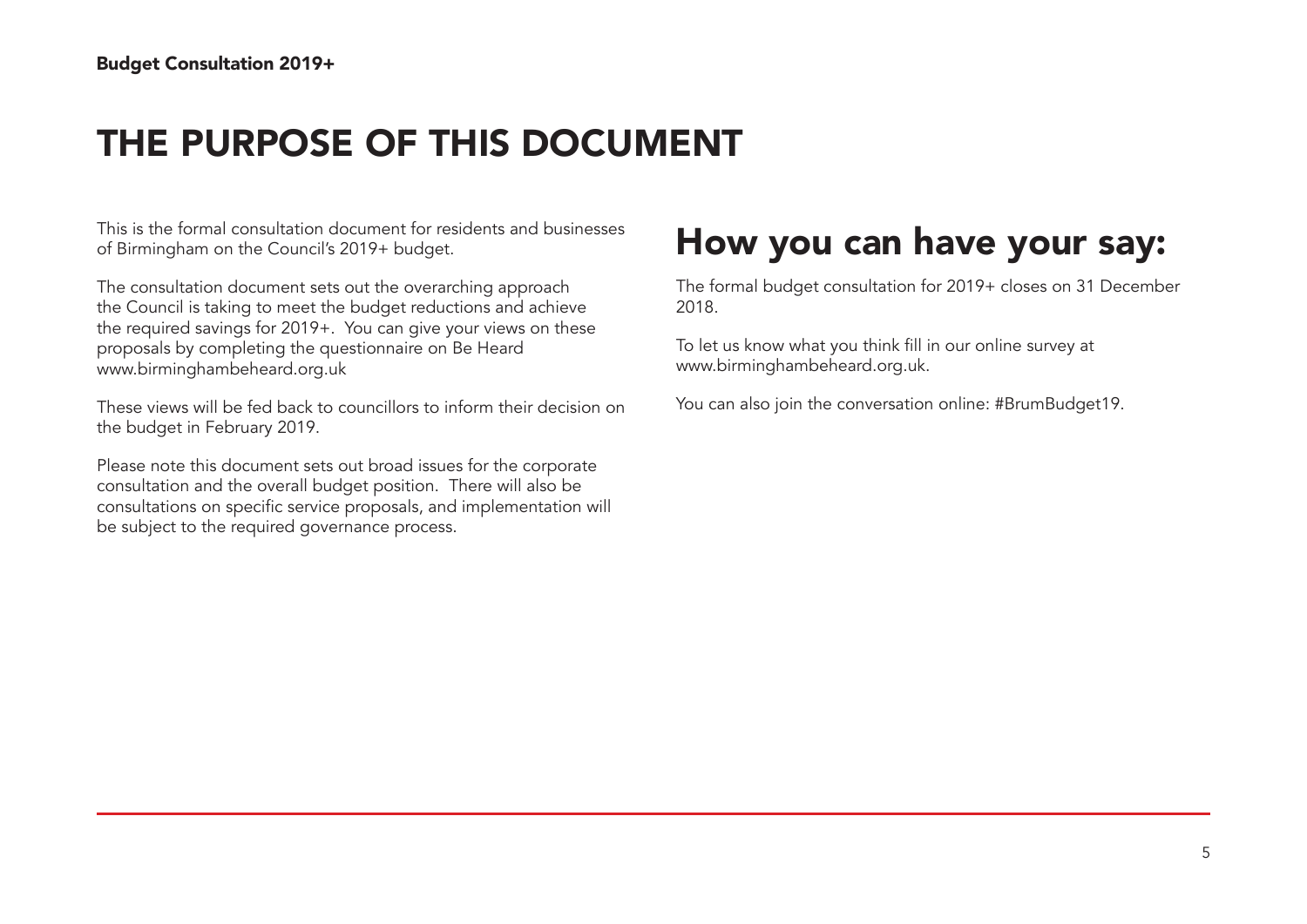# SECTION ONE Feedback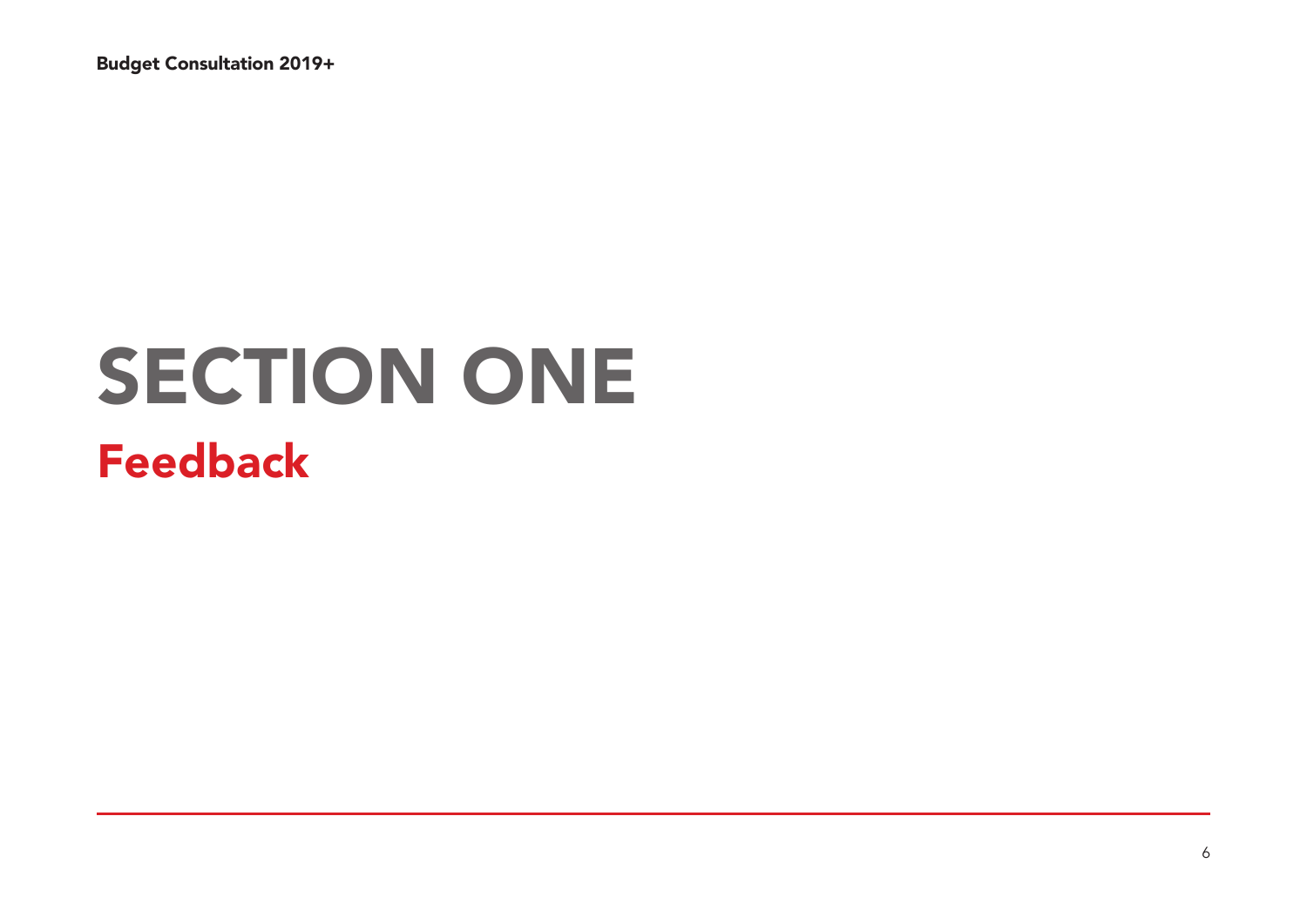# FEEDBACK FROM PREVIOUS CONSULTATIONS ON BUDGET PLANS AND PRIORITIES

We have consulted about our plans, priorities and budget proposals over the last six years with our stakeholders: residents, communities, partners, organisations and businesses. We appreciate this valuable engagement and your input has directly informed our decision-making.

In addition we run an annual residents' satisfaction survey where we talk directly to over 1,000 people about the priorities they believe we should be focusing on.

Through the budget consultations there have been some broad, consistent messages, namely:

- Concern about ongoing cuts to services for vulnerable and disadvantaged people.
- Targeting resources at those most in need, so prioritising supporting vulnerable people - tackling inequality and deprivation; safeguarding children; and ensuring dignity for older people.
- Importance of prevention and early intervention to avoid acute situations for affected people, which are very costly to services.
- Need for greater partnership planning and working, alongside concerns about outsourcing to the private sector.
- Partnership needs to focus on prevention, on public education and on encouraging citizen and business responsibility and social action.
- Environmental concern, including parks and open spaces, nature conservation, street cleaning and maintaining the public realm.
- Support for the city's cultural offer museums and galleries, libraries and the arts.
- Enhanced communication, together with further integration of services and avoiding any duplication to deliver quality services.
- Support for greater collaboration across the city region for strategic issues such as new housing and economic development.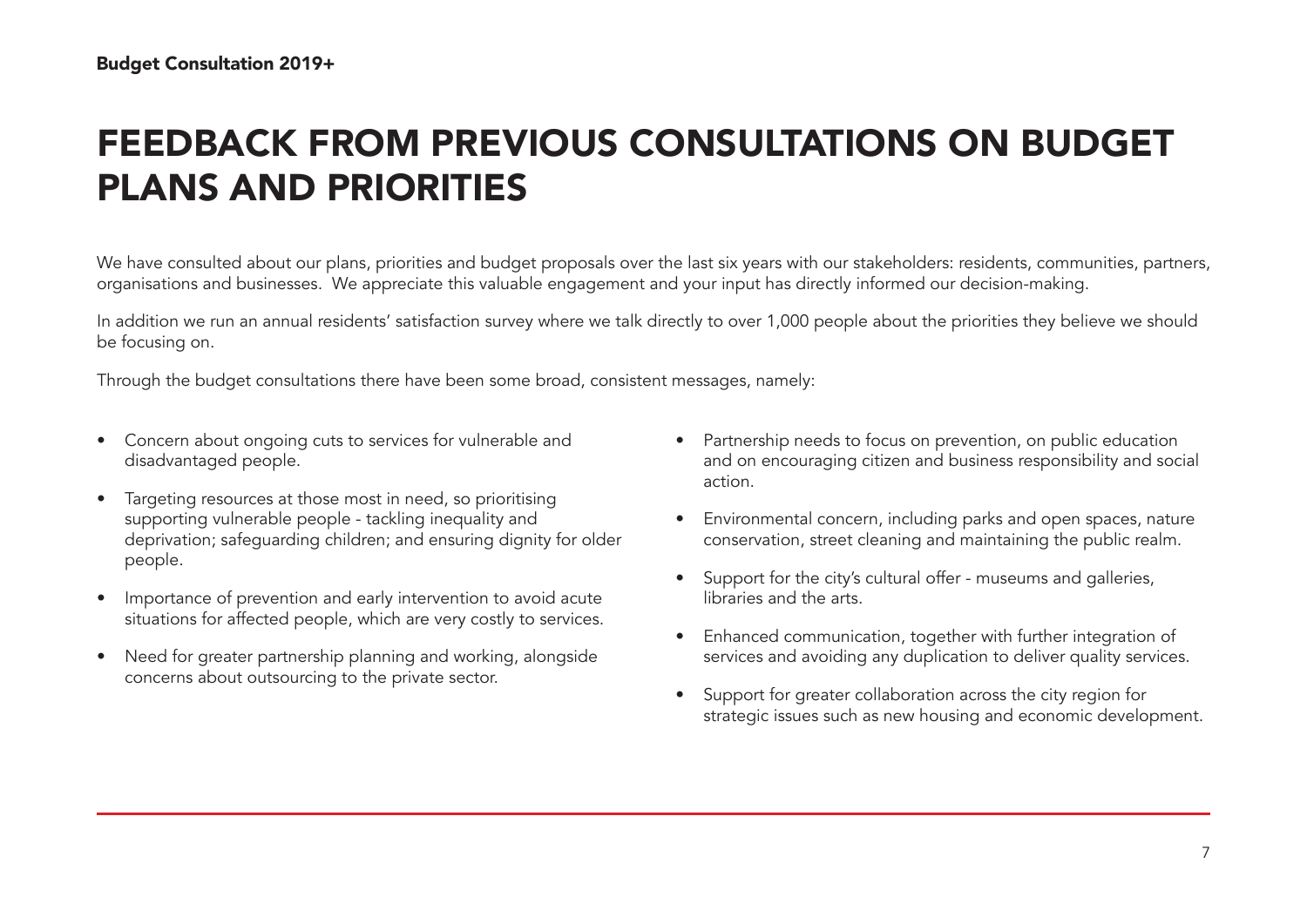#### Themes that emerged most frequently in terms of a broader vision were for a city that:

- Stands up for itself, where citizens have pride and dignity, have a sense of purpose and direction, and take responsibility.
- Is inclusive, with engaged communities providing for the needs of all its residents and protects and supports the most vulnerable.
- Is fairer and more equal.
- Has a strong community spirit where residents are informed and feel that they 'own' the city.
- Is a devolved city, where citizens have a say on local issues and those who deliver services are democratically accountable.
- Values and provides education, training, employment and other opportunities for its young people.
- Through its active participation in the West Midlands Combined Authority (WMCA) as well its own advocacy for Birmingham, attracts investment and retains firms.
- Ensures investment benefits all parts of the city as well the city centre.
- Links into the digital economy where all can access the internet.

#### Key roles identified for the Council include:

- Providing strong but accountable political leadership and management at both a city-wide and local level.
- Encouraging community activity, particularly in areas where community organisation is weaker.
- Communicating good quality information in a way which makes sense to its citizens.
- Concentrating resources in areas where there is the greatest need, in partnership with others.
- Providing a 'one stop shop' for related requests for services in partnership with others, and investing in buildings where community groups can meet.

#### Citizens' top five priorities:

- Clean streets
- Refuse collection
- Child protection and safeguarding
- Road and pavement repairs
- Care and support for older and disabled people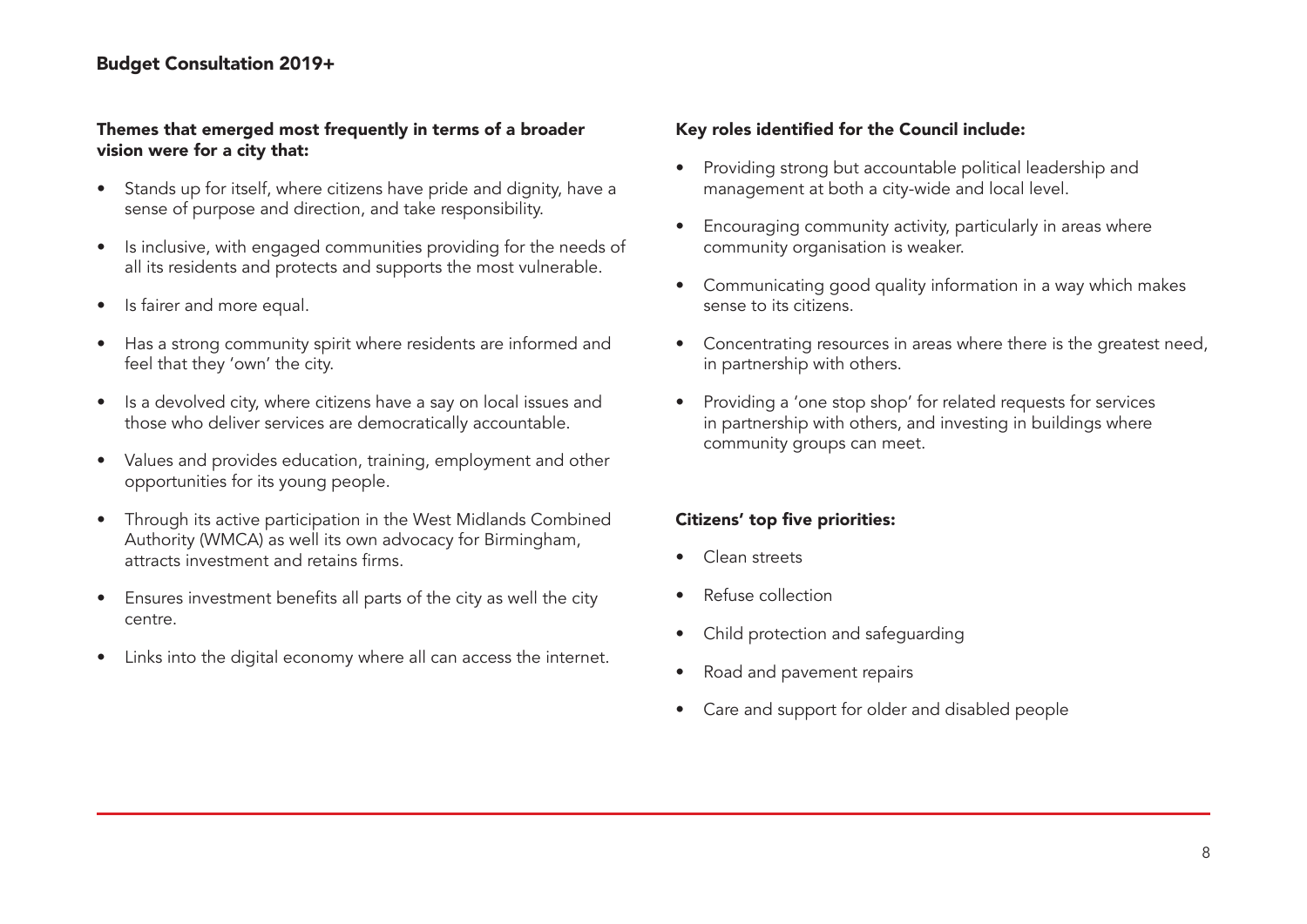# THE WIDER ENVIRONMENT

Birmingham, a city situated at the heart of the UK's transport infrastructure network and with strengths in business, professional and financial services and advanced manufacturing and strong recent jobs growth, is attracting major new businesses and £4 billion infrastructure investment.

Home to, for example, 7,500 tech firms employing more than 40,000 people, Birmingham is now rated as the UK's most rapidly improving city\*.

And we need to take into account the positive impact that the internet and digitally-enabled services is having on the lives of people throughout the UK. For instance 88% of homes have access to the internet, 85% of UK adults have a smartphone and 83% of adults have a social media account.

Great opportunity for our city goes hand-in-hand with great challenges. The most diverse major city in the UK outside London, almost half (46 per cent) of residents are under the age of 30. Birmingham is growing rapidly, our population (already 1.15 million in 2018) will increase by 106,000 by 2032. This makes affordable housing and homelessness a priority issue, with 89,000 new homes needed by then, but there is presently only land capacity in Birmingham for 51,000 of these.

Waiting lists for social housing are mounting; a problem visible in rough sleeping. Over two-fifths (42 per cent) of Birmingham children live in poverty, with many affected by welfare cuts. Birmingham is the sixth most deprived English local authority district, but poverty is also highly concentrated in parts of the city, leading to wide disparity in life expectancy. \* Good growth for cities index (2017)

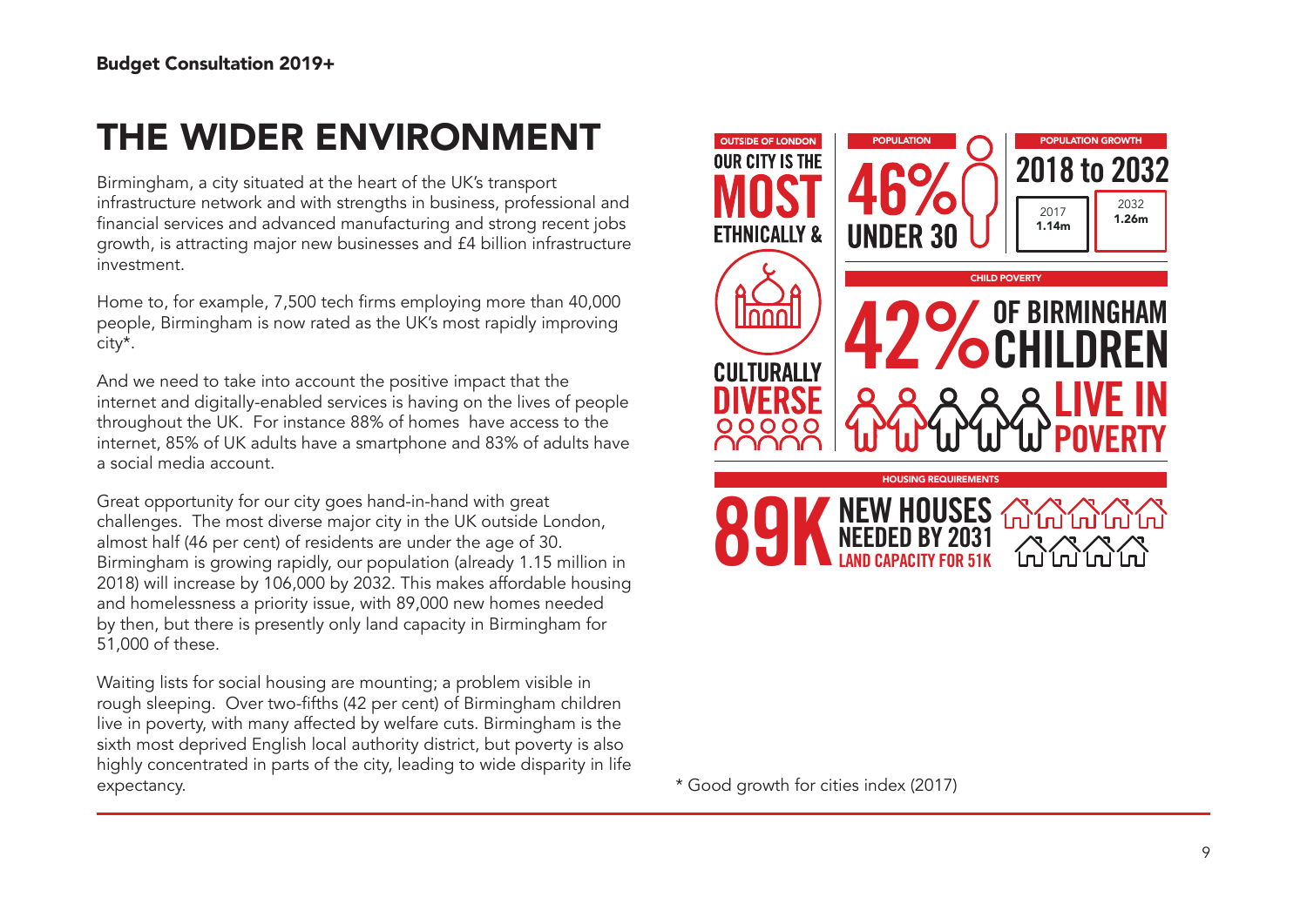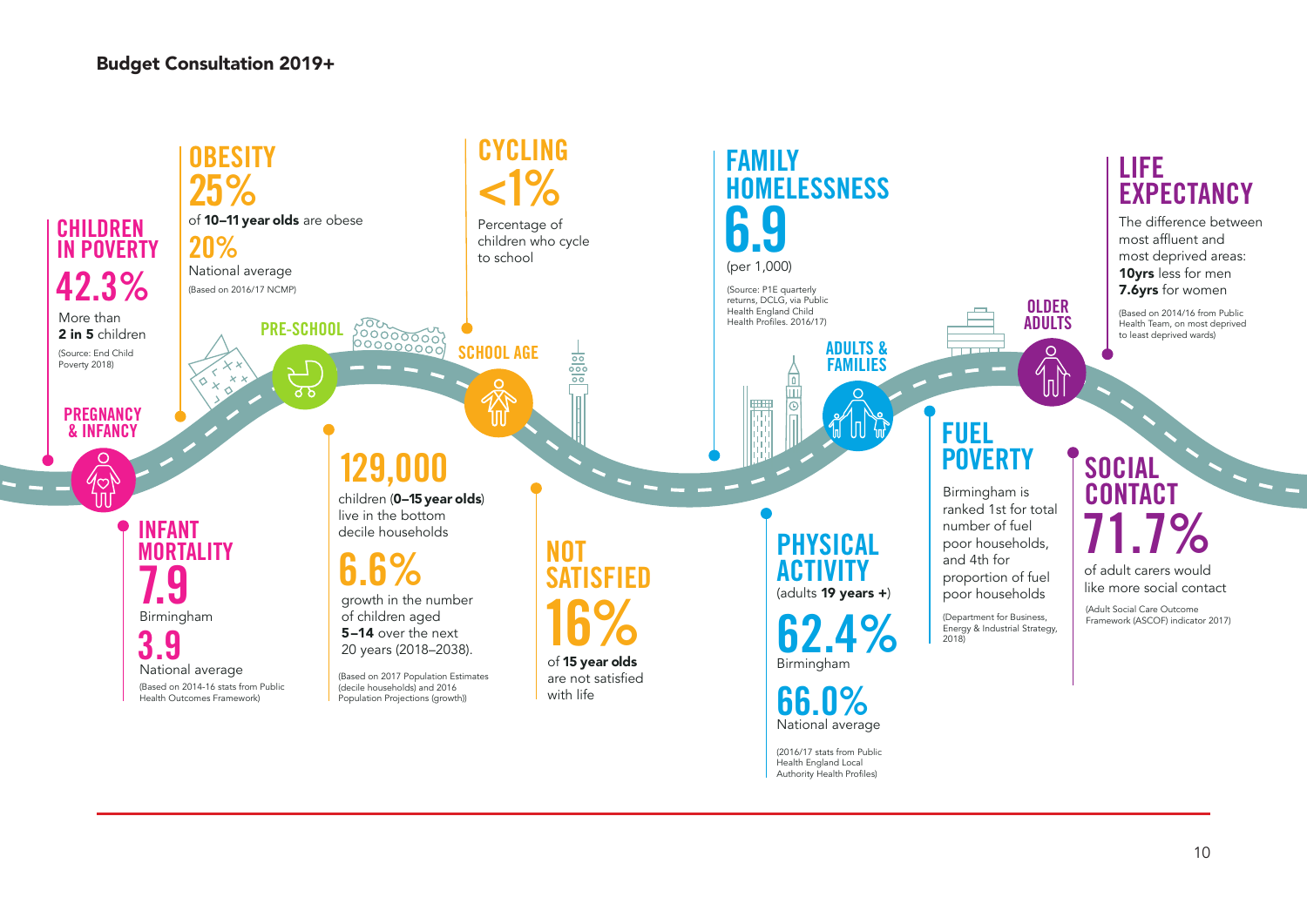### The national context for Birmingham's budget

A growing and ageing population; social and lifestyle changes; widening cultural diversity and identity; intergenerational disparity; uneven urban growth; technological change; economic risk and social dislocation; and climate breakdown and environmental damage all pose major long-term challenges for local authorities.

Brexit negotiations continue to dominate the political landscape, and the basis of UK departure from the European Union (EU) in 2019 is unresolved at the time of writing. There is a possibility that economic turbulence may result, and more structurally the 2017 Budget identified low future productivity growth as a constraint on tax receipts, with spending and borrowing stresses into the 2020s.

The Autumn Budget announcements on 29 October 2018 saw additional £650 million in grants to local authorities for social care – recognising the ongoing pressures on services to some of the most vulnerable in our society. Along with increased investment for local authorities to tackle fly-tipping; meeting air quality obligations; deal with flood prevention and £420 million of additional funding for local authorities for addressing road maintenance plus other smaller sums for local road improvements.

We await the finer details of all of these proposals and what impact they will have on Birmingham City Council's services and budget.

The landscape of local government in the wider West Midlands is marked by the creation of the Combined Authority in 2016 and the election of the first Metro Mayor in 2017. Using significant resources now devolved from national government, it provides a new framework for collaboration between the seven metropolitan councils, and Birmingham has played an active role. It is driving efficiency and delivering better outcomes, particularly in economic development, housing and transport but also in public services and administration and areas of shared concern such as air quality.

The Council also plays a central role in supporting business in the city and enabling the delivery of jobs including activity which unlocks land for development, the formulation of strategy/policy, promotion of investment opportunities, infrastructure delivery, design advice, master planning, granting of planning permissions, provision of statutory discharge of conditions, site enabling including compulsory purchase of land and delivery activity.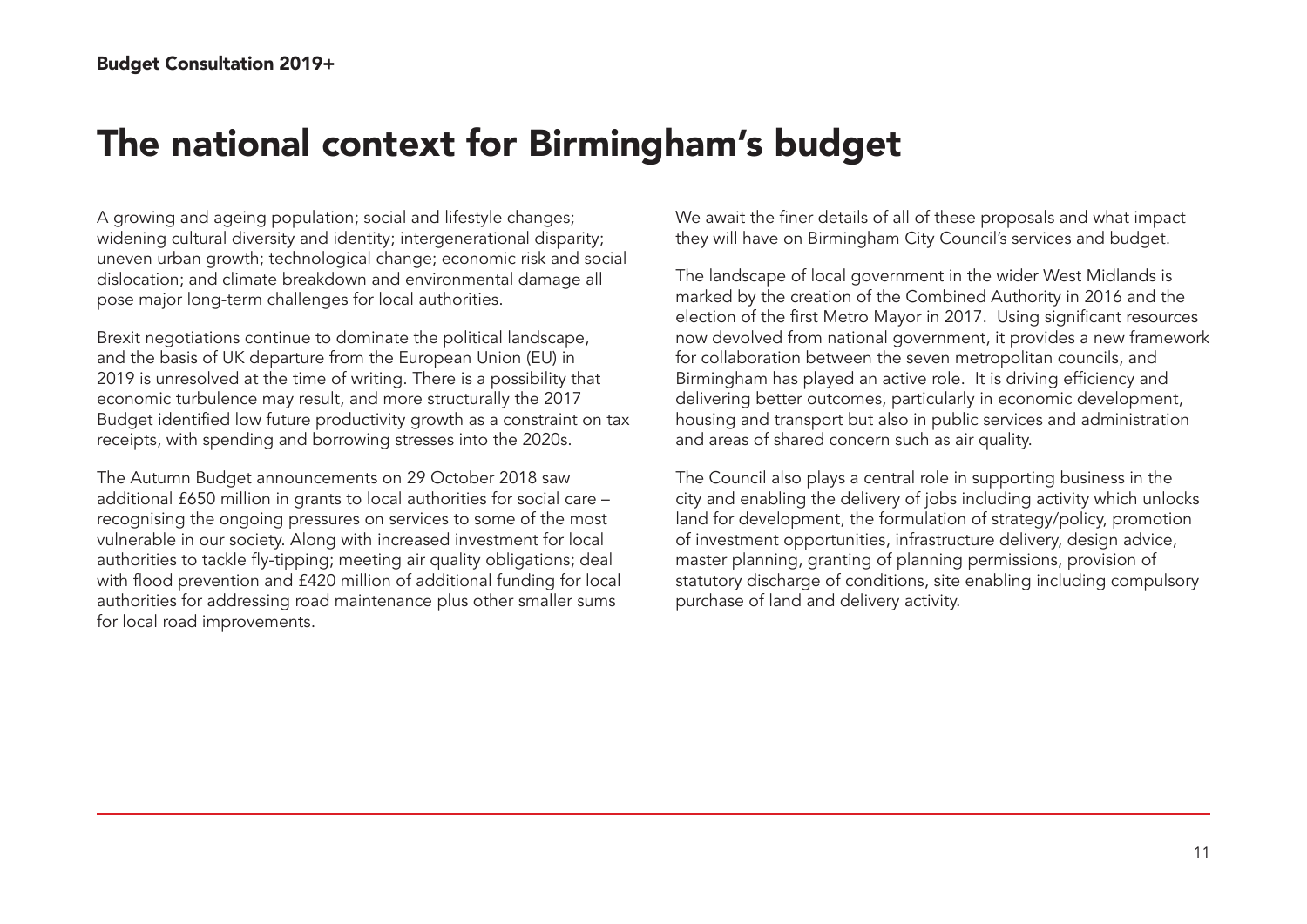## Meeting the challenge: purpose, priorities and service redesign

The Council has historically provided more than 700 services in Birmingham and has for a long time provided a leadership role in the city, as shown by the ever-present expectation people have of their council's capacity to act, provide strategic leadership for the city and drive multiple agendas. So, the Council has a vision and priorities for Birmingham and a range of strategies and plans to pursue its objectives.

Our values and priorities mean we will work together for a city of growth in which every child, citizen and place matters. The broad priorities of children, housing, jobs and skills and health have been in place for many years, for such investment is a long-term, complex process. We work with partners to take a holistic approach, with citizens and neighbourhoods at the heart of our decision making. This means preserving universal services citizens care a great deal about - clean streets, environmental health, parks and green spaces and addressing air pollution. But less visible services to vulnerable people are also critical: we have a particular focus on supporting those least able to support themselves.

Yet funding cuts and significant local expenditure pressures will have required annual savings totalling over £690 million over the eight years to 2018/19. Ongoing government revenue funding cuts plainly make it harder to achieve our objectives for Birmingham. We have had to significantly reduce services and this affects individual and community wellbeing. People living in deprivation are most affected by cuts across public services, along with those with complex health needs which is why it has been important to ensure that impact assessments are in place for the various proposals we are putting forward.



# £775m TOTAL ANNUAL SAVINGS OVER THIS 12-YEAR PERIOD

In these circumstances it is more important than ever to have an ambitious vision and priorities for Birmingham; underpinned by robust evidence on how the city is changing; and with a strong performance management for delivering council services. They do not make deciding service cuts any less painful, but they do strategically guide investment and partnership working; they are critical in our relationship with national government, the Metro Mayor, and private sector investors. In short, we recognise the need to change our organisation radically to manage with far less money, deliver on new expectations and respond to key drivers of change.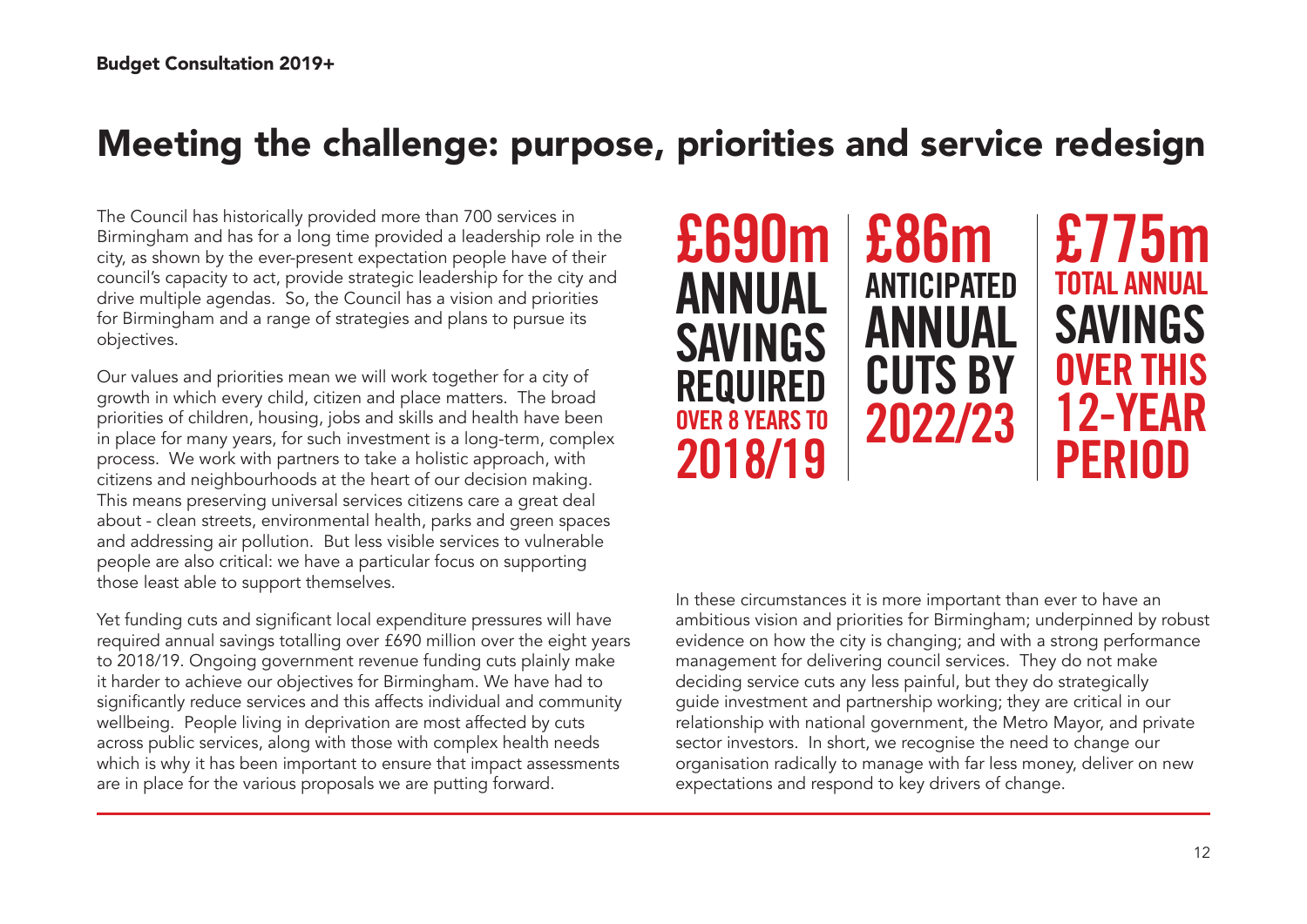# SECTION TWO Finance Summary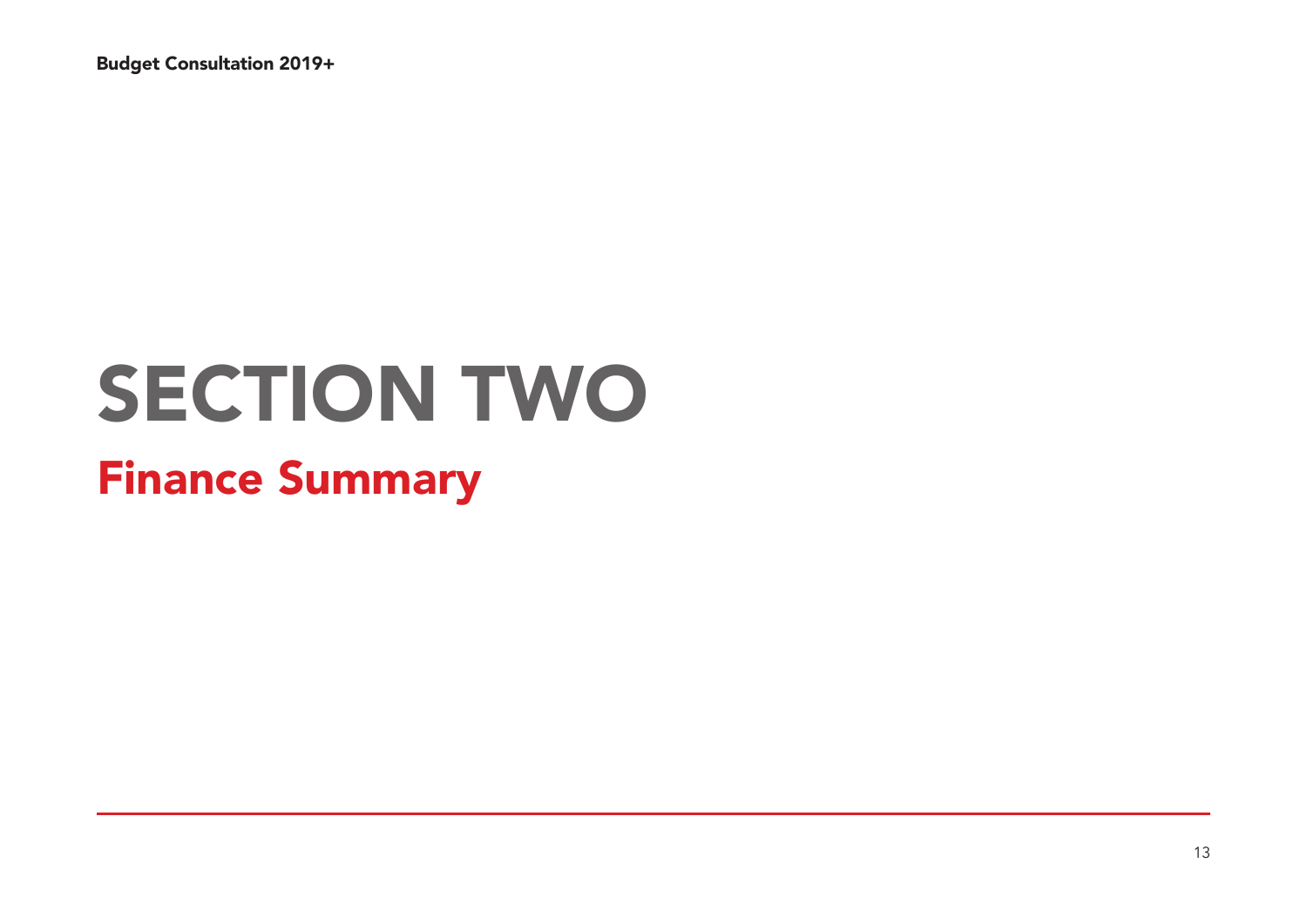### FINANCE SUMMARY

The City Council has always been heavily dependent upon Government grants to meet the costs of services, which has made it very vulnerable to cutbacks in those grants.

The Council has taken up the Government's offer of a four-year grant settlement for the period until 2019/20. This means that there is some certainty about the resources which will be available for the next year only.

However, beyond that there is significant uncertainty including:

- The impact of Brexit on tax revenues, interest rates, inflation and business growth;
- The implications of the announcements made in the Autumn statement in October 2018; and
- The impact of a "fair funding" review being carried out by the Government on the distribution of funding across local government – this is due to be implemented (at least in part) by 2020/21.

At the same time as ongoing reductions in Government grant, the Council also faces pressures to spend more on core services to the vulnerable. These "expenditure pressures" cover a range of costs, including the effects of inflation, and meeting increasing demand for adult social care services. It is expected that these pressures will require additional annual funding of £161 million by 2022/23. A list of key issues (which have not previously been included in the Council's financial plans) is included within section three of this document.

The Council has also undertaken an assessment of the deliverability of its current savings plans. In cases where the assumptions underpinning the original proposals have changed or more detailed planning showed that there would be challenges with implementation, some of the original savings proposals have been replaced with new ones.

Despite these challenges, the Council's aim is to deliver a sustainable plan for future years. That is why the detailed information surrounding this consultation includes figures associated with our proposals on a four year basis.

The Council continues to face a significant financial challenge for 2019/20, and steps are being taken to make changes to the organisation to create a sustainable future.

Our forecasts of future Council Tax include:

- An increase of 2.99% in Council Tax in 2019/20 and 1.99% in later years
- The continued take up of the ability to raise a "Social Care Precept" by increasing Council Tax by a further 2% in 2019/20 to provide extra funding to meet the costs of social care.

This would result in a combined increase in Council Tax of 4.99% in 2019/20.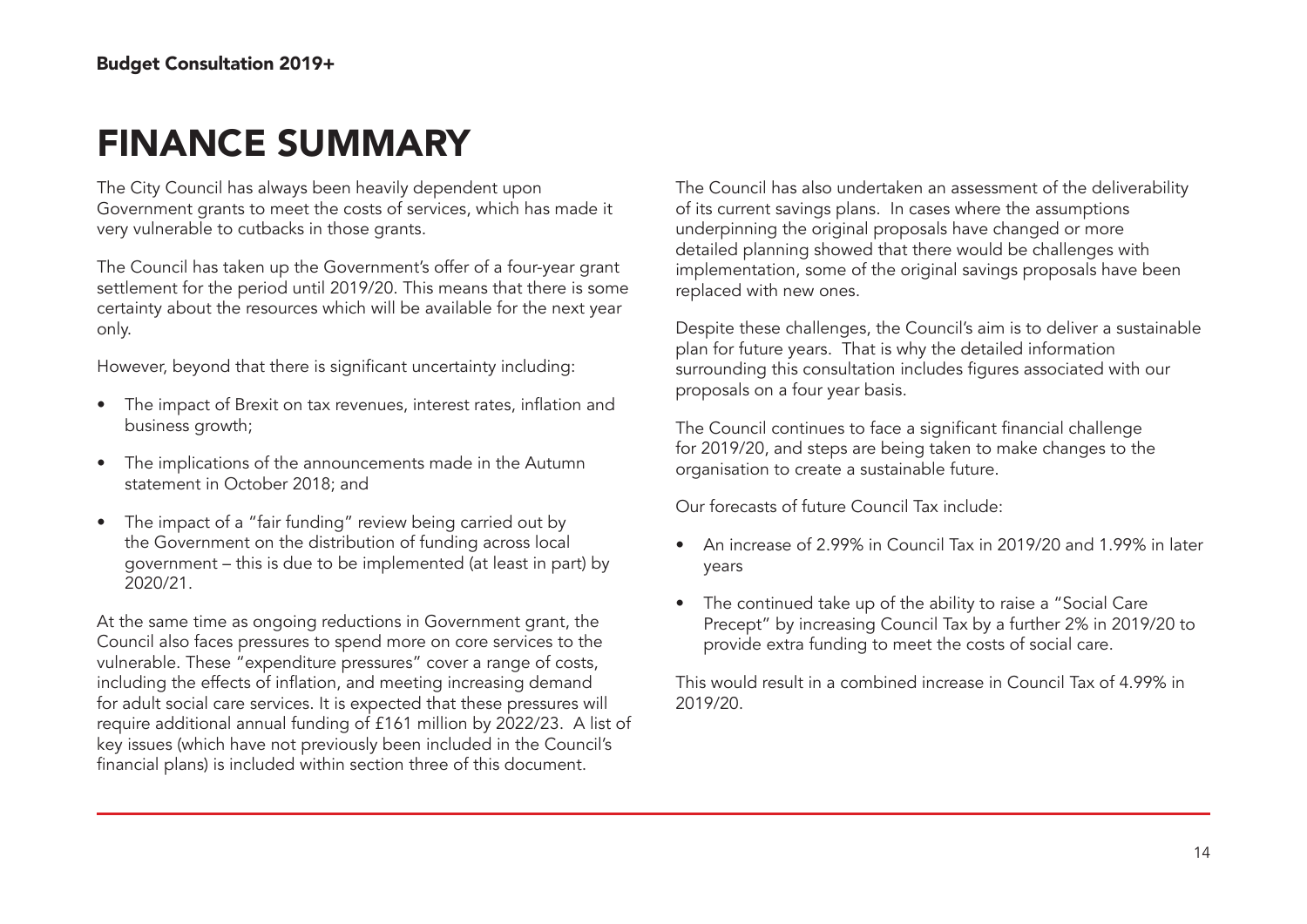During 2019 a proposal to review the amount of Council Tax Support awarded in future years will be drawn up. The proposals will be subject to extensive consultation and dependant on the outcome of the consultation changes may be made to the level of support awarded.

In common with the other Metropolitan District Councils in the West Midlands, we will continue to pilot a new system of 100% local retention of business rates. This means that all of the benefits of real terms business rates growth will, in future, be retained in the region.

Our forecasts of future Council Tax and Business Rates income have also been updated, and these are expected to grow each year to provide an extra £102 million each year by 2022/23.

Although the total 2018/19 Council expenditure is more than £3 billion, a large proportion of our funding must be spent on specific services. For example, £737 million of grant funding must be spent on school services, and another £483 million is to reimburse the Council for meeting Housing Benefit costs, and £277 million of income from the provision of Council housing must be spent in providing that housing and related services.

Other areas of spending, such as debt financing costs, are unavoidable. This means that only around a third of expenditure is directly controllable by the Council, and savings have to be made from this much smaller budget figure.

Taking all these factors together, the further savings that we now need to make (on top of the annual savings totalling about £690 million that the Council has already made from 2010/11 up to 2018/19) are £86 million, as summarised in the table below. This will mean that we will have reduced spending on services to residents and businesses



by total annual savings of around £775 million over the twelve year period.

We have previously consulted on some of the savings which are already included in the Council's financial plans.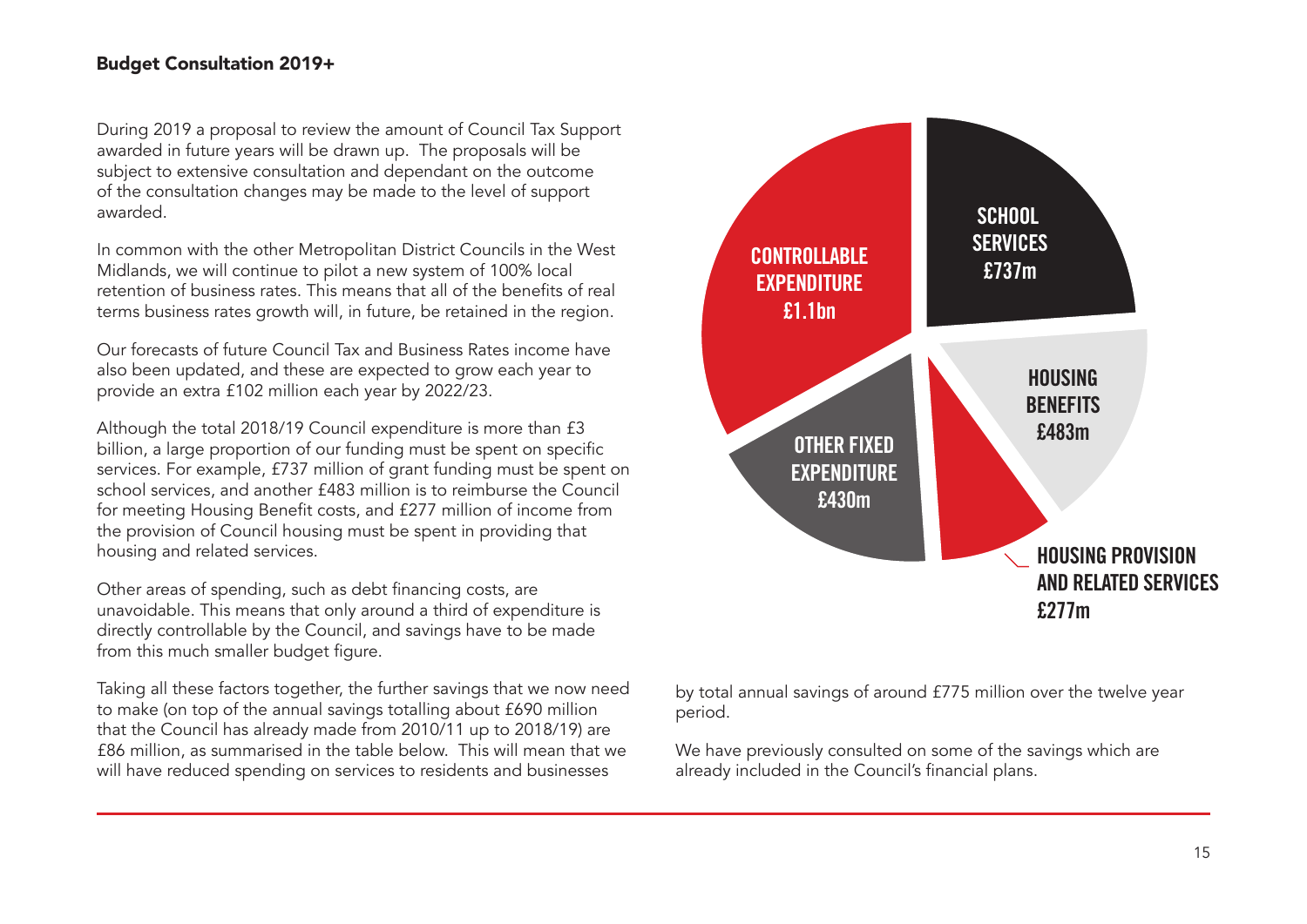This consultation document concentrates on the newly identified proposals. These are shown in section three of this document. By 2022/23, the savings from these new proposals rise to a total of £26 million.

The savings requirement can be summarised as follows:

|                                                          | 2019/20        | 2020/21        | 2021/22        | 2022/23 |
|----------------------------------------------------------|----------------|----------------|----------------|---------|
|                                                          | $\mathbf{f}$ m | $\mathbf{f}$ m | $\mathbf{f}$ m | £m      |
| Changes in corporate Government grants                   | 30             | 30             | 28             | 27      |
| Changes in Council Tax/Business Rates and related grants | (27)           | (54)           | (79)           | (102)   |
| Expenditure pressures                                    | 47             | 97             | 146            | 161     |
| <b>SAVINGS REQUIREMENT</b>                               | 50             | 73             | 95             | 86      |
| Savings in financial plan 2018+                          | (36)           | (55)           | (64)           | (64)    |
| Savings not delivered                                    | 4              | 5              | 5              | 5       |
| Savings being consulted on                               | (18)           | (23)           | (24)           | (26)    |
| Other solutions to be determined                         | $\mathbf 0$    | $\mathbf 0$    | 12             |         |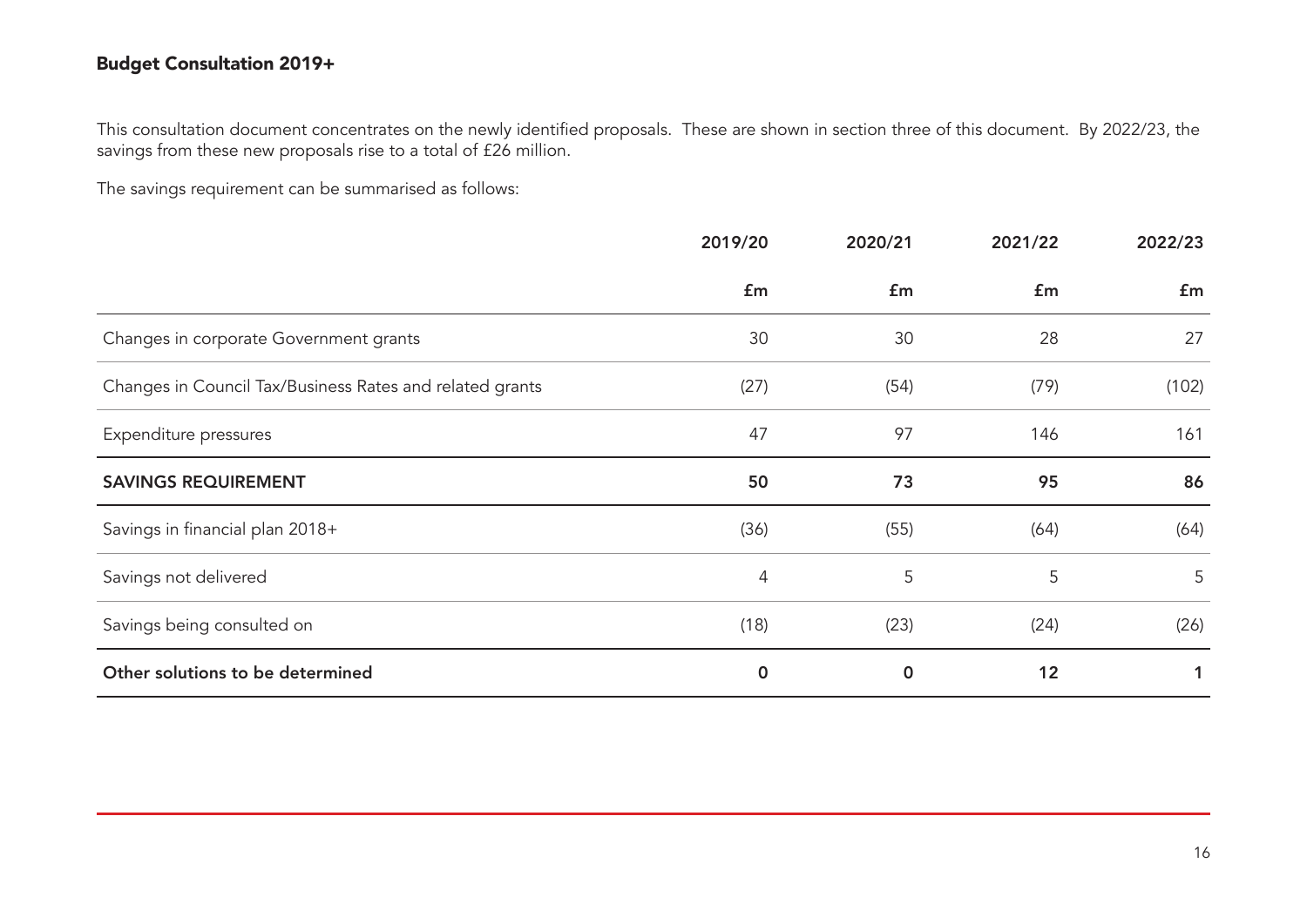# SECTION THREE

# Summary of savings proposals and pressures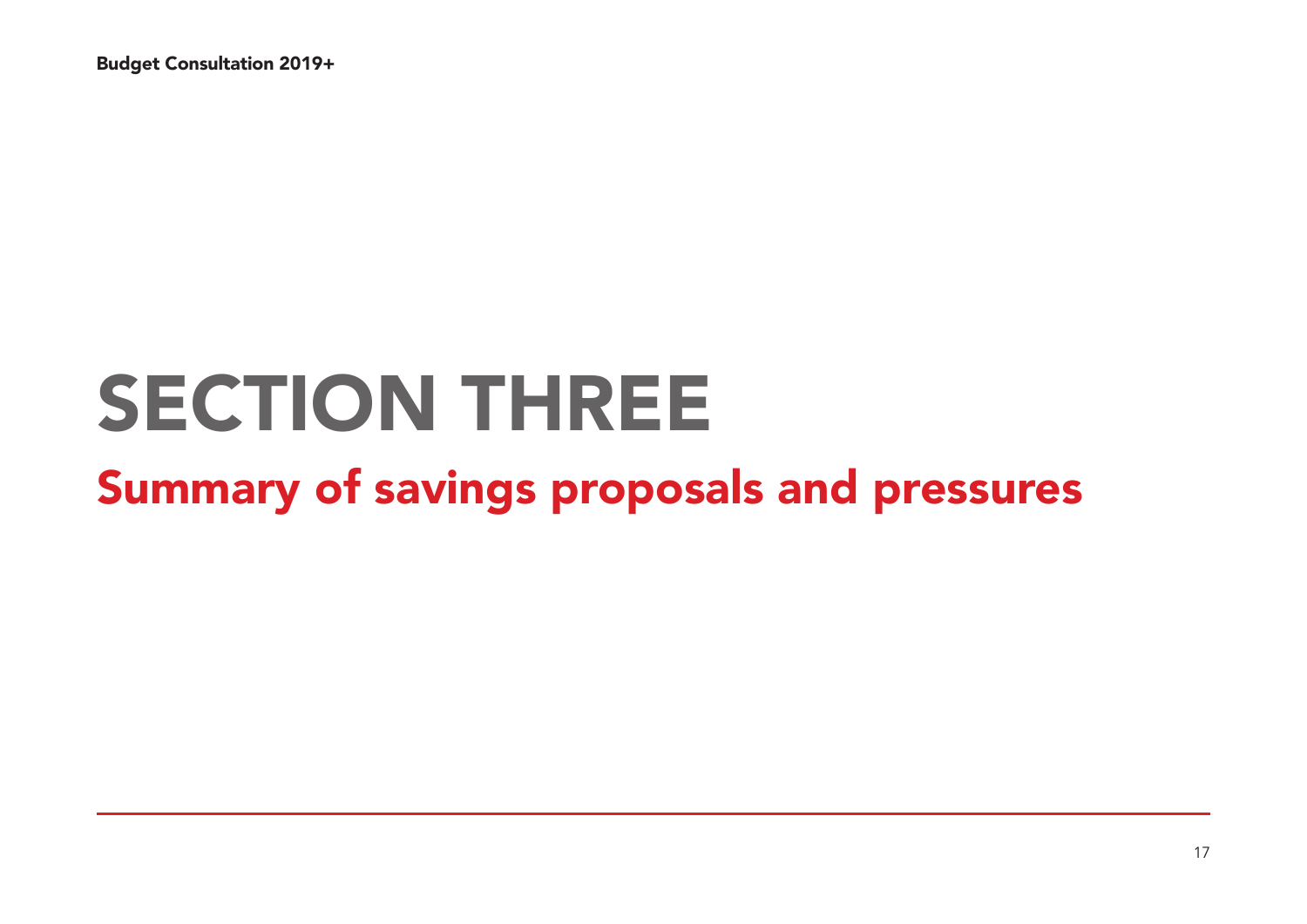#### **Savings summary**

| Ref.                 | <b>Division of</b><br><b>Service</b> | <b>Description</b>                                                                                                                                                                                                                                                                                                                                                                                                                                                                     |        | 2018/<br>19<br><b>Net</b> |                   | (Savings) /Pressure |                   |                   | <b>Staff Impacts (FTE)</b> |                        |                       |                       |  |
|----------------------|--------------------------------------|----------------------------------------------------------------------------------------------------------------------------------------------------------------------------------------------------------------------------------------------------------------------------------------------------------------------------------------------------------------------------------------------------------------------------------------------------------------------------------------|--------|---------------------------|-------------------|---------------------|-------------------|-------------------|----------------------------|------------------------|-----------------------|-----------------------|--|
|                      |                                      |                                                                                                                                                                                                                                                                                                                                                                                                                                                                                        |        | Spend<br>£m               | 2019/<br>20<br>£m | 2020/<br>21<br>£m   | 2021/<br>22<br>£m | 2022/<br>23<br>£m | 2019/<br><b>20 FTE</b>     | 2020/<br><b>21 FTE</b> | 2021/22<br><b>FTE</b> | 2022/23<br><b>FTE</b> |  |
| <b>Cross Cutting</b> |                                      |                                                                                                                                                                                                                                                                                                                                                                                                                                                                                        |        |                           |                   |                     |                   |                   |                            |                        |                       |                       |  |
| CC101<br>$19+$       | Customer<br><b>Services</b>          | Proposal for two contact centres that currently<br>sit within directorates will be incorporated into<br>the corporate contact centre. The services that<br>have been identified are:<br>- Adults ACAP<br>- Tenancy & Estate Management (TEM)                                                                                                                                                                                                                                           | Saving |                           | (0.175)           | (0.175)             | (0.175)           | (0.175)           | (6.5)                      | (6.5)                  | (6.5)                 | (6.5)                 |  |
| CC102a<br>$19+$      | <b>Business</b><br>Improvement       | This proposal seeks to fully consolidate<br>support services resulting in the identification<br>of 876 full time equivalent posts being in scope<br>to transfer from decentralised teams into a<br>centralised function.<br>It is envisaged that a wholly consolidated<br>model will generate efficiencies by reducing<br>duplication, line management layers and by<br>ensuring that there is consistency of job roles,<br>improved work allocation and maximisation of<br>resources. | Saving |                           | (0.649)           | (0.649)             | (0.649)           | (0.649)           | (14.5)                     | (14.5)                 | (14.5)                | (14.5)                |  |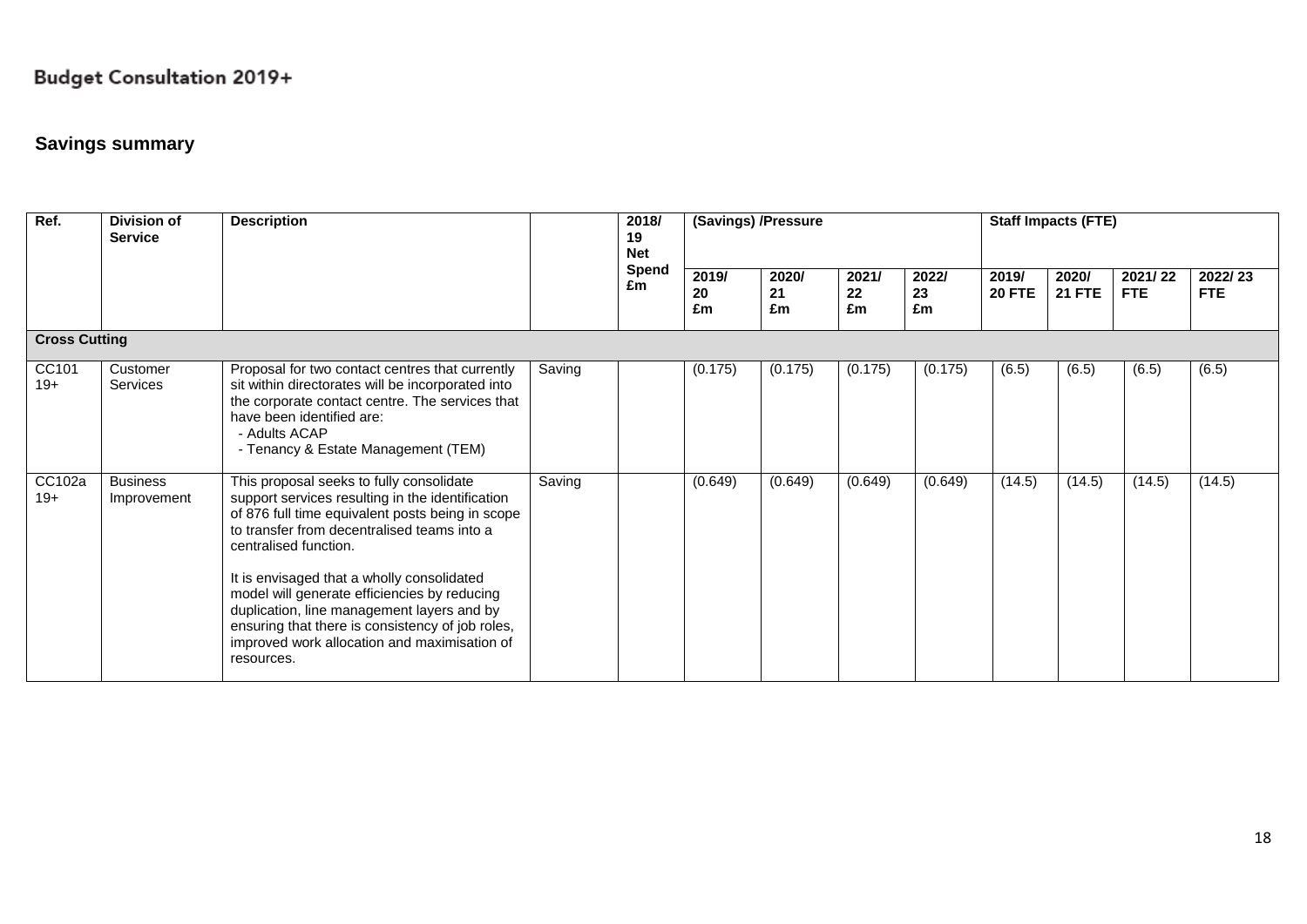| CC103 | Corporate | The Chief Executive and Chief Finance officer      | Saving | 4.750 | (1.380) | (1.380) | (1.380) | (1.380) | 0.0 | 0.0 | 0.0 | 0.0 |
|-------|-----------|----------------------------------------------------|--------|-------|---------|---------|---------|---------|-----|-----|-----|-----|
| $19+$ |           | issued a freeze on non-essential expenditure       |        |       |         |         |         |         |     |     |     |     |
|       |           | across all directorates and types of               |        |       |         |         |         |         |     |     |     |     |
|       |           | expenditure in October 2018 until further          |        |       |         |         |         |         |     |     |     |     |
|       |           | notice. This will require officers to review and   |        |       |         |         |         |         |     |     |     |     |
|       |           | challenge the need to incur expenditure on         |        |       |         |         |         |         |     |     |     |     |
|       |           | supplies and services, proactively finding lower   |        |       |         |         |         |         |     |     |     |     |
|       |           | cost solutions, increase the sharing of            |        |       |         |         |         |         |     |     |     |     |
|       |           | resources between directorates and to stop or      |        |       |         |         |         |         |     |     |     |     |
|       |           | reduce expenditure that can reasonably be          |        |       |         |         |         |         |     |     |     |     |
|       |           | avoided in the normal course of business.          |        |       |         |         |         |         |     |     |     |     |
|       |           | These changes will be monitored through a          |        |       |         |         |         |         |     |     |     |     |
|       |           | Consolidation Board alongside other                |        |       |         |         |         |         |     |     |     |     |
|       |           | workstreams. These management actions will         |        |       |         |         |         |         |     |     |     |     |
|       |           | contribute towards managing expenditure            |        |       |         |         |         |         |     |     |     |     |
|       |           | within budget in 2018/19 and will also enable      |        |       |         |         |         |         |     |     |     |     |
|       |           | budget reductions to be applied in 2019/20.        |        |       |         |         |         |         |     |     |     |     |
|       |           |                                                    |        |       |         |         |         |         |     |     |     |     |
|       |           | As an initial step, a review of historically       |        |       |         |         |         |         |     |     |     |     |
|       |           | underspent budgets has been carried out.           |        |       |         |         |         |         |     |     |     |     |
|       |           | Budget savings have been identified across all     |        |       |         |         |         |         |     |     |     |     |
|       |           | directorates in relation to expenditure such as    |        |       |         |         |         |         |     |     |     |     |
|       |           | external accommodation hire, travel,               |        |       |         |         |         |         |     |     |     |     |
|       |           | newspapers and periodicals, furniture and          |        |       |         |         |         |         |     |     |     |     |
|       |           | equipment, printing and photocopying,              |        |       |         |         |         |         |     |     |     |     |
|       |           | consultancy and professional fees, hospitality     |        |       |         |         |         |         |     |     |     |     |
|       |           | and other miscellaneous budgets.                   |        |       |         |         |         |         |     |     |     |     |
|       |           |                                                    |        |       |         |         |         |         |     |     |     |     |
|       |           | In addition, through the centralisation of         |        |       |         |         |         |         |     |     |     |     |
|       |           | stationery budgets there will be better visibility |        |       |         |         |         |         |     |     |     |     |
|       |           | and coordination of purchases.                     |        |       |         |         |         |         |     |     |     |     |
|       |           |                                                    |        |       |         |         |         |         |     |     |     |     |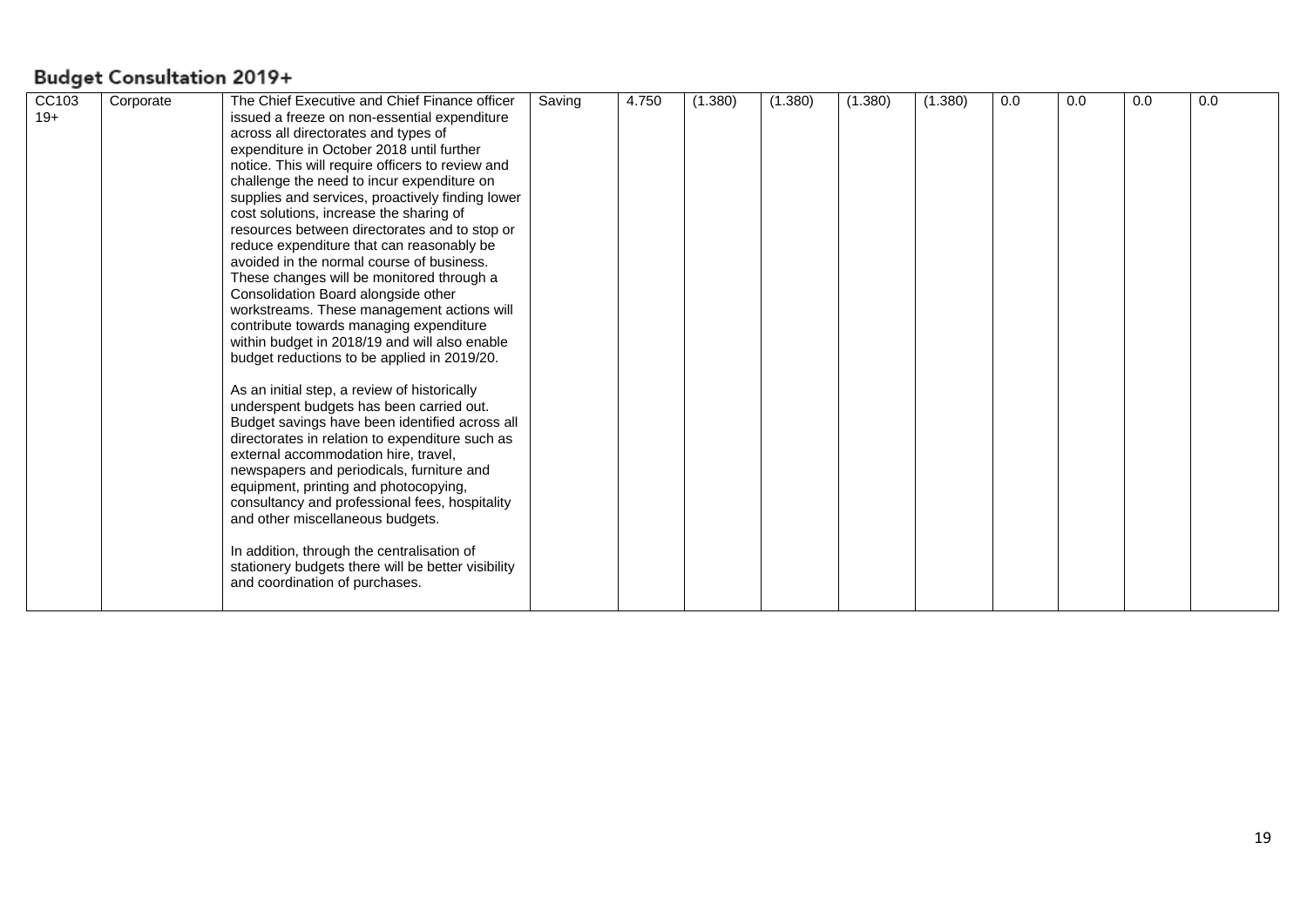| CC104 | Commercialis- | To support the ongoing sustainability of a      | Saving | 0.450   | (0.825) | (0.825) | (0.825) | 0.0 | 0.0 | 0.0 | 0.0 |
|-------|---------------|-------------------------------------------------|--------|---------|---------|---------|---------|-----|-----|-----|-----|
| $19+$ | ation         | range of services an approach is being          |        |         |         |         |         |     |     |     |     |
|       |               | undertaken across the organisation to review    |        |         |         |         |         |     |     |     |     |
|       |               | fees and charges to ensure that they recover    |        |         |         |         |         |     |     |     |     |
|       |               | the total cost of delivery or where appropriate |        |         |         |         |         |     |     |     |     |
|       |               | return a surplus to be re-invested in the       |        |         |         |         |         |     |     |     |     |
|       |               | ongoing delivery of other services.             |        |         |         |         |         |     |     |     |     |
|       |               |                                                 |        |         |         |         |         |     |     |     |     |
|       |               | A range of information is being utilised to     |        |         |         |         |         |     |     |     |     |
|       |               | support the review, including cost information, |        |         |         |         |         |     |     |     |     |
|       |               | charges in similar local councils and also      |        |         |         |         |         |     |     |     |     |
|       |               | charges levied by other providers (e.g. private |        |         |         |         |         |     |     |     |     |
|       |               | businesses) to deliver a consistent approach to |        |         |         |         |         |     |     |     |     |
|       |               | charging across the organisation.               |        |         |         |         |         |     |     |     |     |
|       |               |                                                 |        |         |         |         |         |     |     |     |     |
| CC105 | Transport     | It is proposed to manage the Council's          | Saving | (0.400) | (0.800) | (0.800) | (0.800) | 0.0 | 0.0 | 0.0 | 0.0 |
| $19+$ |               | transports functions from a central team rather |        |         |         |         |         |     |     |     |     |
|       |               | than across multiple Directorates. This will    |        |         |         |         |         |     |     |     |     |
|       |               | ensure a more strategic approach to fleet and   |        |         |         |         |         |     |     |     |     |
|       |               | plant management and lead to improved           |        |         |         |         |         |     |     |     |     |
|       |               | service delivery and lower cost                 |        |         |         |         |         |     |     |     |     |
|       |               |                                                 |        |         |         |         |         |     |     |     |     |
|       |               |                                                 |        |         |         |         |         |     |     |     |     |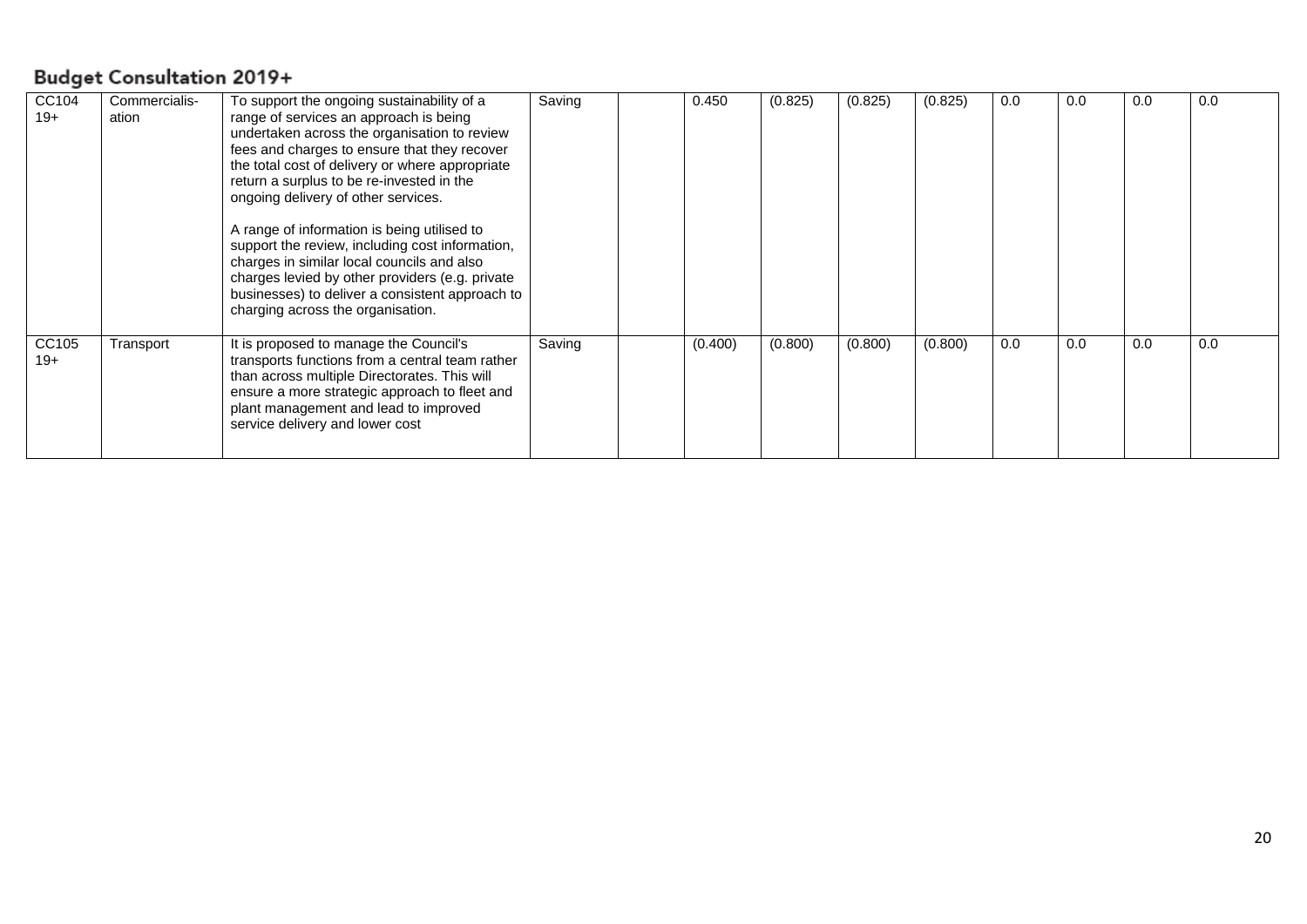| CC106                      | Procurement     | The proposals are to target savings through:                                                    | Saving |       | (0.300) | (0.400) | (0.400) | (0.400) | 0.0    | 0.0    | 0.0    | 0.0    |
|----------------------------|-----------------|-------------------------------------------------------------------------------------------------|--------|-------|---------|---------|---------|---------|--------|--------|--------|--------|
| $19+$                      |                 | 1.the re-tendering of the current Constructing                                                  |        |       |         |         |         |         |        |        |        |        |
|                            |                 | West Midlands Frameworks Lots 1-4 and the                                                       |        |       |         |         |         |         |        |        |        |        |
|                            |                 | Acivico building fabric and maintenance                                                         |        |       |         |         |         |         |        |        |        |        |
|                            |                 | framework. - Saving predicated on Cabinet                                                       |        |       |         |         |         |         |        |        |        |        |
|                            |                 | decision on the future of services provided by                                                  |        |       |         |         |         |         |        |        |        |        |
|                            |                 | Acivico being made at December Cabinet as                                                       |        |       |         |         |         |         |        |        |        |        |
|                            |                 | report will enable the procurement process to<br>commence. Saving will not be realised until Q3 |        |       |         |         |         |         |        |        |        |        |
|                            |                 | 2019/20.                                                                                        |        |       |         |         |         |         |        |        |        |        |
|                            |                 |                                                                                                 |        |       |         |         |         |         |        |        |        |        |
|                            |                 | 2. contract extensions or in flight tenders                                                     |        |       |         |         |         |         |        |        |        |        |
|                            |                 | 3. negotiated reduction in certain Management                                                   |        |       |         |         |         |         |        |        |        |        |
|                            |                 | fees. - Savings predicated on further financial                                                 |        |       |         |         |         |         |        |        |        |        |
|                            |                 | validation, Service area leads agreement to                                                     |        |       |         |         |         |         |        |        |        |        |
|                            |                 | proceed and successful negotiations.                                                            |        |       |         |         |         |         |        |        |        |        |
|                            |                 | 4. a reduction in the inspection frequency of                                                   |        |       |         |         |         |         |        |        |        |        |
|                            |                 | lifts within corporate buildings whilst                                                         |        |       |         |         |         |         |        |        |        |        |
|                            |                 | maintaining health & safety compliance -                                                        |        |       |         |         |         |         |        |        |        |        |
|                            |                 | Saving predicated on Property Services                                                          |        |       |         |         |         |         |        |        |        |        |
|                            |                 | validation and agreement to proceeding with                                                     |        |       |         |         |         |         |        |        |        |        |
|                            |                 | this initiative.                                                                                |        |       |         |         |         |         |        |        |        |        |
| EC103b                     | Property        | This proposal seeks the effective utilisation of                                                | Saving | 0.025 | (0.161) | (0.122) | (0.308) | (0.337) | 0.0    | 0.0    | 0.0    | 0.0    |
| $19+$                      | <b>Services</b> | the City Council's operational property assets                                                  |        |       |         |         |         |         |        |        |        |        |
|                            |                 | through the creation of a portfolio of fit for                                                  |        |       |         |         |         |         |        |        |        |        |
|                            |                 | purpose public sector hubs and rationalise<br>unsuitable, under-utilised and expensive to       |        |       |         |         |         |         |        |        |        |        |
|                            |                 | operate buildings.                                                                              |        |       |         |         |         |         |        |        |        |        |
|                            |                 |                                                                                                 |        |       |         |         |         |         |        |        |        |        |
| <b>Total Cross Cutting</b> |                 |                                                                                                 |        |       | (2.615) | (4.351) | (4.537) | (4.566) | (21.0) | (21.0) | (21.0) | (14.5) |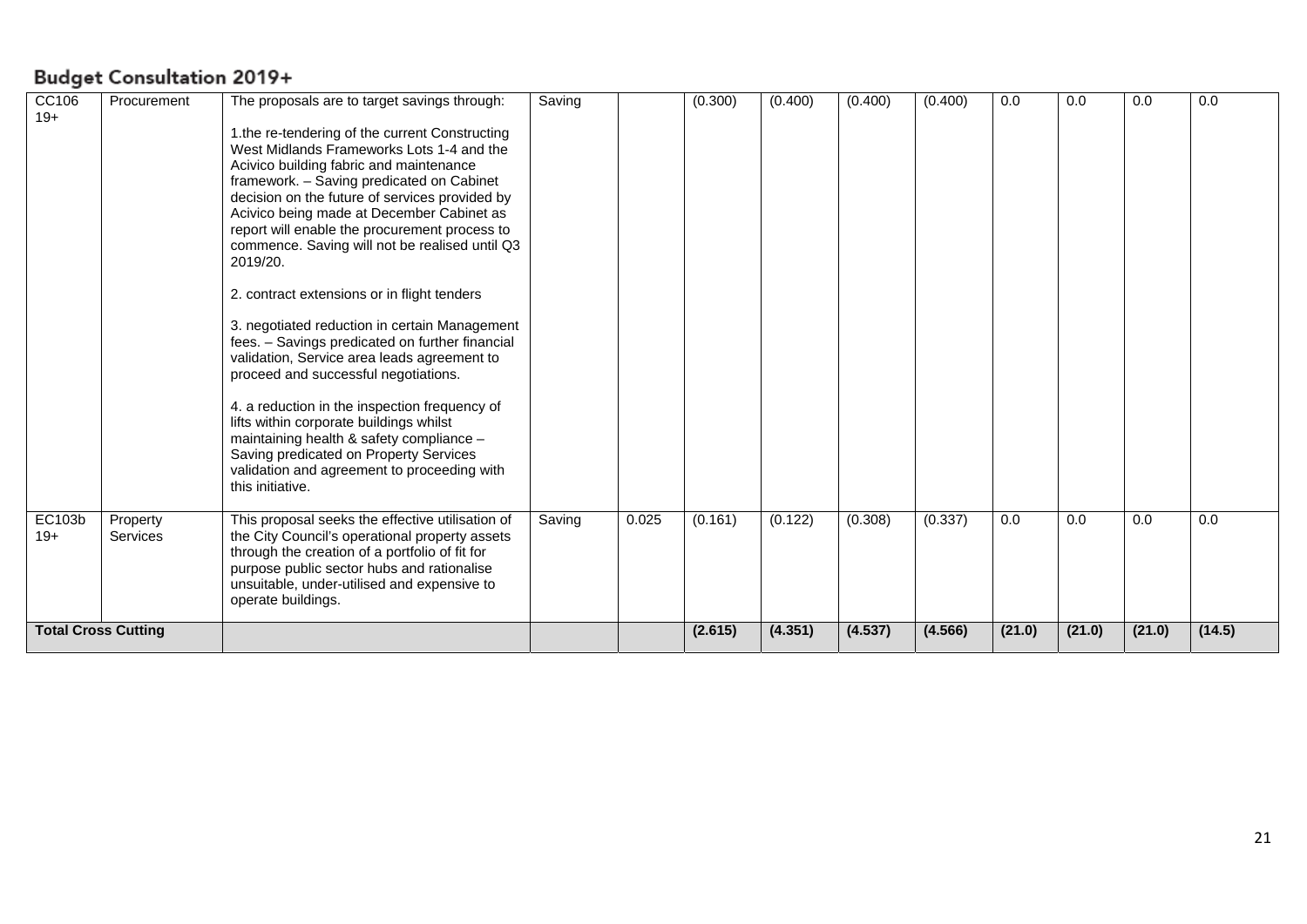| Ref.           | <b>Division of</b><br><b>Service</b> | <b>Description</b>                                                                                                                                                                                                                                                                                                                                                                                                                                                                                                                                                                                                                                                                                                                                                        |        | 2018/<br>19<br><b>Net</b><br>Spend | (Savings) /Pressure |          | 2020/<br>2021/<br>2022/ |          | <b>Staff Impacts (FTE)</b><br>2019/<br>2020/ |               |                       |                       |
|----------------|--------------------------------------|---------------------------------------------------------------------------------------------------------------------------------------------------------------------------------------------------------------------------------------------------------------------------------------------------------------------------------------------------------------------------------------------------------------------------------------------------------------------------------------------------------------------------------------------------------------------------------------------------------------------------------------------------------------------------------------------------------------------------------------------------------------------------|--------|------------------------------------|---------------------|----------|-------------------------|----------|----------------------------------------------|---------------|-----------------------|-----------------------|
|                |                                      |                                                                                                                                                                                                                                                                                                                                                                                                                                                                                                                                                                                                                                                                                                                                                                           |        | £m                                 | 2019/<br>20<br>£m   | 21<br>£m | 22<br>£m                | 23<br>£m | <b>20 FTE</b>                                | <b>21 FTE</b> | 2021/22<br><b>FTE</b> | 2022/23<br><b>FTE</b> |
|                |                                      | CHIEF EXECUTIVE & ASSISTANT CHIEF EXECUTIVE (ACE/ACE)                                                                                                                                                                                                                                                                                                                                                                                                                                                                                                                                                                                                                                                                                                                     |        |                                    |                     |          |                         |          |                                              |               |                       |                       |
| CE101<br>$19+$ | CEO / ACE                            | Reducing the non-staffing budgets by 20% in<br>the Leader and Policy Team. These budgets<br>support the Council's membership of external<br>bodies (e.g. the Local Government<br>Association, Core Cities, Euro-cities and West<br>Midlands Employers) and also provide support<br>to events and community projects through the<br>Leader's Development Fund.<br>Generating income from the West Midlands<br>Combined Authority by sharing staffing more<br>effectively between the two organisations.                                                                                                                                                                                                                                                                    | Saving | 2.919                              | (0.170)             | (0.170)  | (0.170)                 | (0.170)  | 0.0                                          | 0.0           | 0.0                   | $\overline{0.0}$      |
| CE102<br>$19+$ | CEO / ACE                            | Savings have already been made against<br>staffing budgets in advance of 2019-20 to meet<br>planned saving targets of £52k building to<br>£79k as outlined in the Long-term Financial<br>Plan. These have been achieved by the<br>removal of a Head of Policy role and reduced<br>support in the Leader and Cabinet Office. A<br>significant proportion of the existing budget is<br>ear-marked as part of separate, council-wide<br>reviews of business support and senior officer<br>restructure, so is not included in the proposed<br>changes below so as to avoid duplication. It is<br>now proposed to make further savings<br>reviewing management structures following the<br>integration of new functions into the directorate<br>prior to the start of 2019-20. | Saving | 0.889                              | (0.088)             | (0.088)  | (0.088)                 | (0.088)  | <b>TBC</b>                                   | <b>TBC</b>    | <b>TBC</b>            | <b>TBC</b>            |
|                |                                      | <b>Total Chief Executive &amp; Assistant Chief Executive</b>                                                                                                                                                                                                                                                                                                                                                                                                                                                                                                                                                                                                                                                                                                              |        |                                    | (0.258)             | (0.258)  | (0.258)                 | (0.258)  | 0.0                                          | 0.0           | 0.0                   | 0.0                   |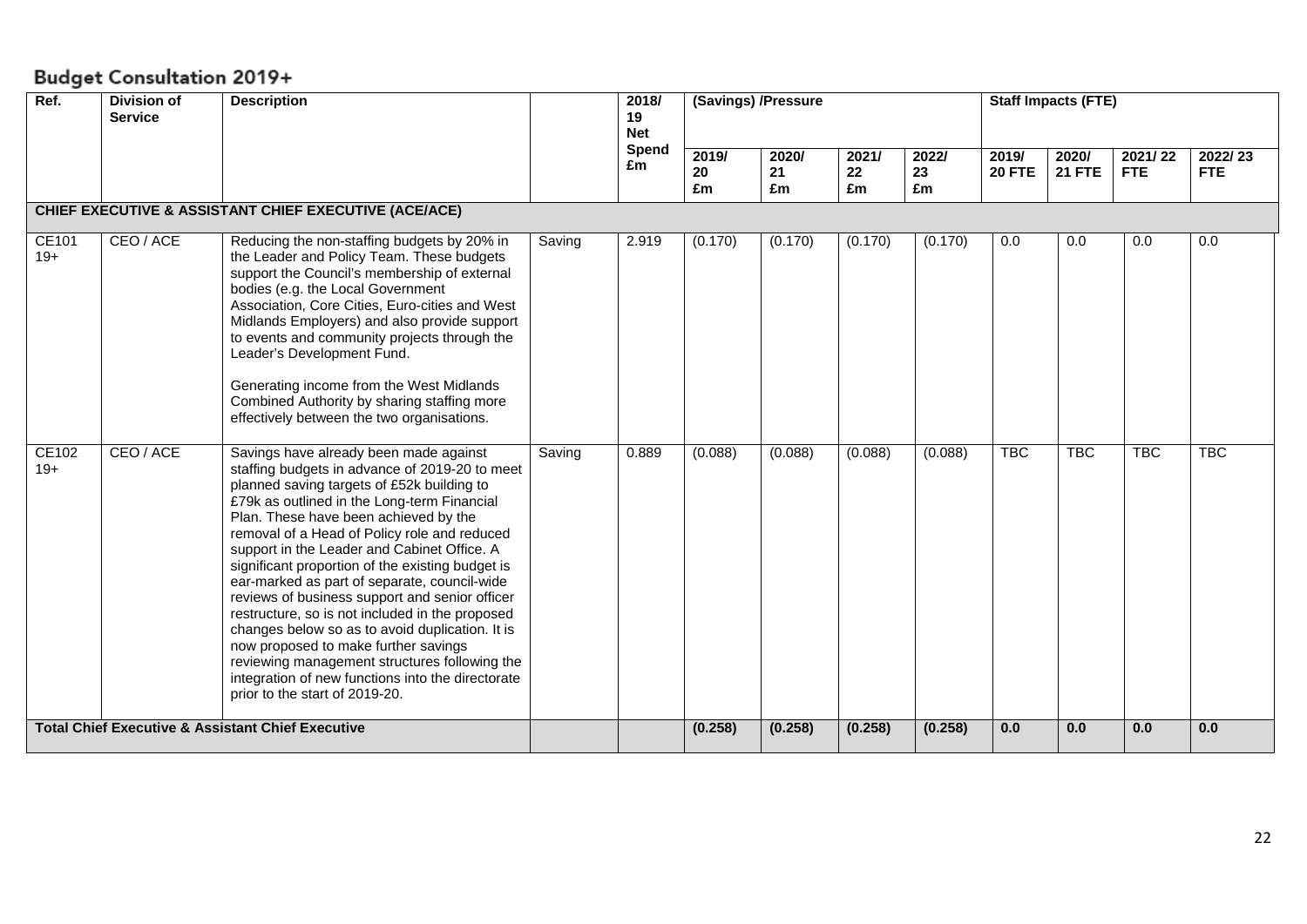| Ref.             | <b>Division of</b><br><b>Service</b> | <b>Description</b>                                                                                                                                                                                                                                                                                                                                                                                                                                                                                                                                                                                                                          |        | 2018/<br>19<br><b>Net</b><br>Spend |                   | (Savings) /Pressure |               |                   | <b>Staff Impacts (FTE)</b> |                        |                        |                       |
|------------------|--------------------------------------|---------------------------------------------------------------------------------------------------------------------------------------------------------------------------------------------------------------------------------------------------------------------------------------------------------------------------------------------------------------------------------------------------------------------------------------------------------------------------------------------------------------------------------------------------------------------------------------------------------------------------------------------|--------|------------------------------------|-------------------|---------------------|---------------|-------------------|----------------------------|------------------------|------------------------|-----------------------|
|                  |                                      |                                                                                                                                                                                                                                                                                                                                                                                                                                                                                                                                                                                                                                             |        | £m                                 | 2019/<br>20<br>£m | 2020/<br>21<br>£m   | 2021/22<br>£m | 2022/<br>23<br>£m | 2019/<br><b>20 FTE</b>     | 2020/<br><b>21 FTE</b> | 2021/<br><b>22 FTE</b> | 2022/23<br><b>FTE</b> |
|                  | <b>STRATEGIC SERVICES</b>            |                                                                                                                                                                                                                                                                                                                                                                                                                                                                                                                                                                                                                                             |        |                                    |                   |                     |               |                   |                            |                        |                        |                       |
| SS101a1<br>$19+$ | Customer<br><b>Services</b>          | The corporate contact centre has for a number<br>of years used the services of an external<br>translation company to manage their<br>translation services. When an advisor is<br>currently on a call where the citizen is<br>struggling to communicate in English, there is<br>a process where we dial an interpreter to join<br>the call (this is managed via dial-in codes for<br>each service/language). The most popular<br>languages that we have required translation<br>assistance for are Urdu, Bengali, Somali,<br>Arabic, Romanian, Punjabi, Farsi (Persian),<br>Tigrinya, Polish, Czech                                          | Saving | 10.391                             | (0.040)           | (0.040)             | (0.040)       | (0.040)           | 0.0                        | 0.0                    | 0.0                    | 0.0                   |
| SS101b<br>$19+$  | Customer<br>Services                 | With the implementation of the council's new<br>online account (BRUM), by the end of 2018/19<br>it will be easier for citizens to transact with us<br>online without the need for a telephone call for<br>most aspects of the Parks, Anti Social<br>Behaviour, Highways, Environmental Health,<br>Waste Management, Council Tax, Housing<br>Repairs and Housing Benefits services<br>This business case is proposing a radical<br>move to support greater channel shift by<br>introducing a signposting process. We would<br>signpost all citizens to the website, except<br>those identified as vulnerable who call the<br>contact centre. | Saving | 10.391                             | (0.510)           | (0.510)             | (0.510)       | (0.510)           | (26.2)                     | (26.2)                 | (26.2)                 | (26.2)                |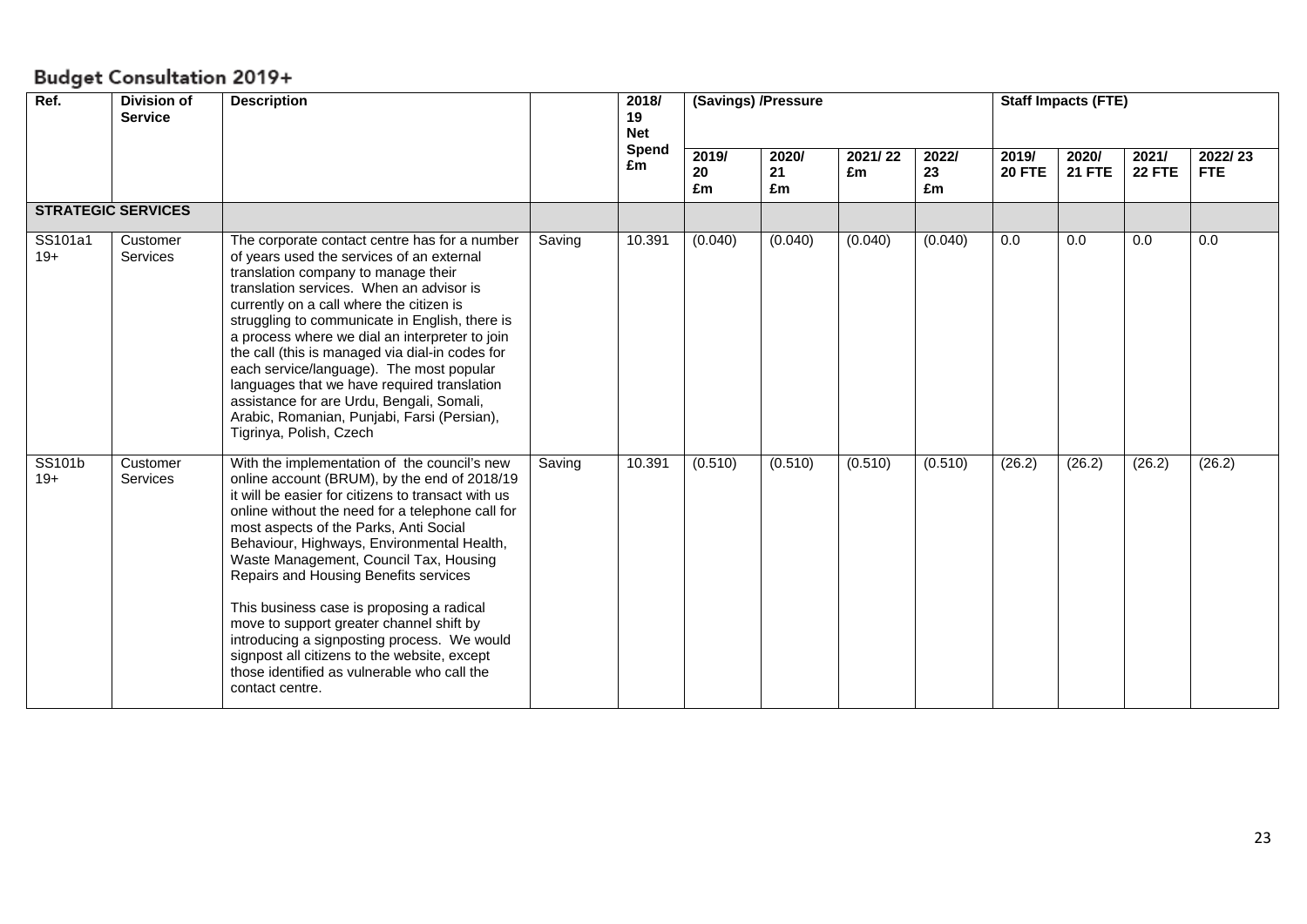| SS101c2<br>$19+$ | Customer<br><b>Services</b> | It is proposed that from January 2019 that<br>where citizens do not the vulnerability criteria,<br>we only allow for the renewal of garden waste<br>collections online, which will be supported by<br>the introduction of automated renewals in the<br>Brum Accounts. We would advise citizens<br>about this change when we communicate with<br>them about their renewal and also have<br>messaging on our telephone lines. In January<br>as part of the new Brum account functionality<br>Citizens can also set this up as a recurring<br>annual payment from their card | Saving | 10.391 | (0.040) | (0.040) | (0.040) | (0.040) | (2.0) | (2.0) | (2.0) | (2.0) |
|------------------|-----------------------------|---------------------------------------------------------------------------------------------------------------------------------------------------------------------------------------------------------------------------------------------------------------------------------------------------------------------------------------------------------------------------------------------------------------------------------------------------------------------------------------------------------------------------------------------------------------------------|--------|--------|---------|---------|---------|---------|-------|-------|-------|-------|
| SS103a<br>$19+$  | Procurement                 | Deletion of 2 posts                                                                                                                                                                                                                                                                                                                                                                                                                                                                                                                                                       | Saving | 0.838  | (0.135) | (0.135) | (0.135) | (0.135) | (2.0) | (2.0) | (2.0) | (2.0) |
| SS104<br>$19+$   | Communica-<br>tions         | That the marketing budget is reduced by<br>£150k to £100k, with any<br>marketing/print/advertising etc requirements<br>paid for by the service area that requires the<br>support.<br>Implementation of a new communications<br>structure that will create a communications<br>function to support the council with delivery on<br>priorities.                                                                                                                                                                                                                             | Saving | 1.594  | (0.250) | (0.250) | (0.250) | (0.250) | (2.0) | (2.0) | (2.0) | (2.0) |
| SS105<br>$19+$   | Customer<br><b>Services</b> | With the implementation of the council's new<br>online account (BRUM), by the end of 2018/19<br>it will be easier for citizens to transact with us<br>online without the need for a telephone call,<br>this will therefore see a reduction in<br>operational roles.<br>A number of support roles within customer<br>services have also been reviewed and it has<br>been identified that reductions can be<br>achieved without compromising the services<br>delivered by the customer service team.                                                                        | Saving | 1.132  | (0.218) | (0.218) | (0.218) | (0.218) | (4.5) | (4.5) | (4.5) | (4.5) |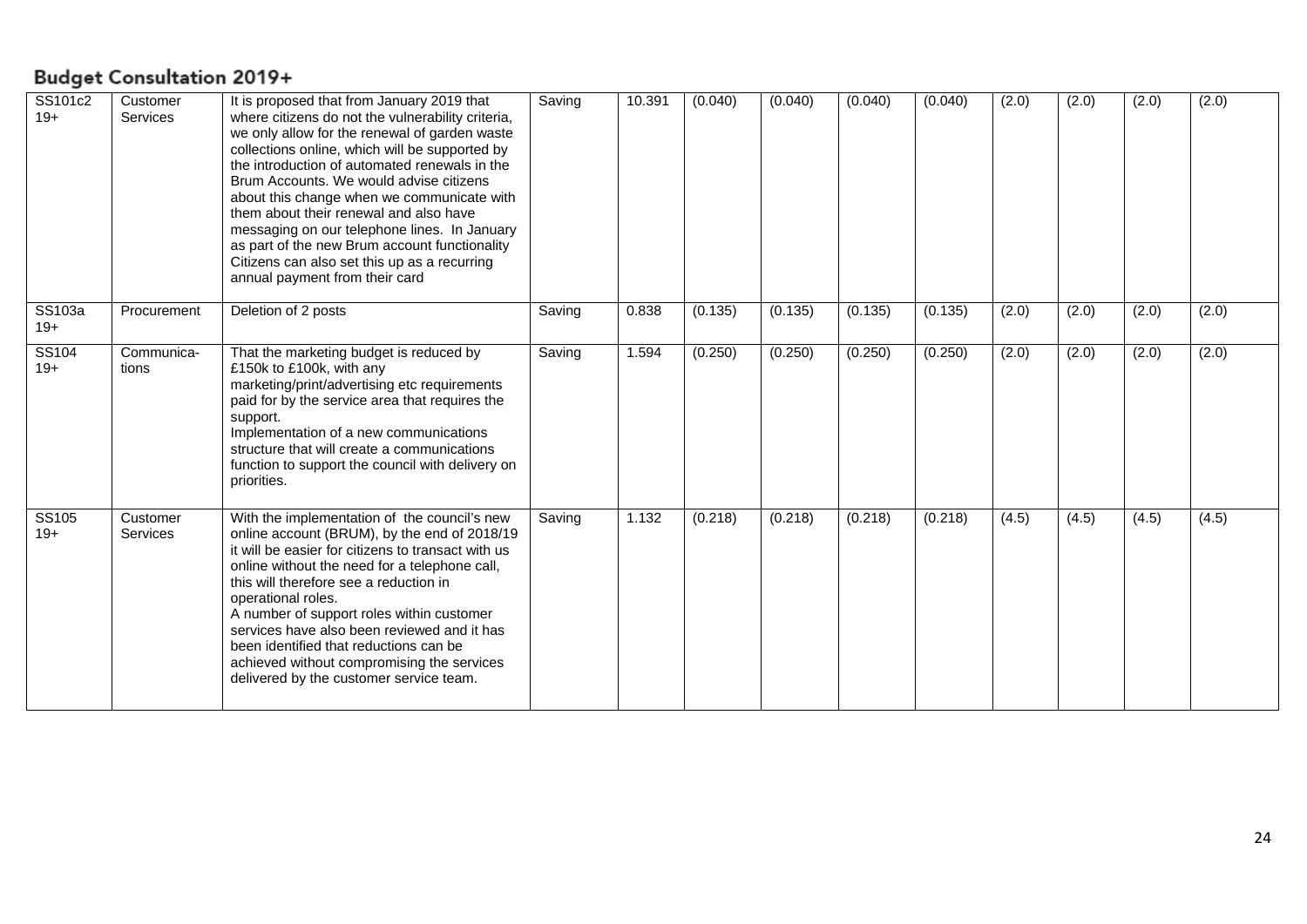| SS106<br>19+ | Revenues &<br>Benefits          | It is proposed that the Local Welfare Provision<br>for 'white goods' and furniture is reduced. The<br>proposal will leave the crisis element for food<br>and utilities at its current level. The Service<br>has managed the previous reduction by<br>working with voluntary suppliers of 'white<br>goods' and furniture to supply goods in the first<br>instance and will continue to signpost to those<br>organisations. White goods from voluntary<br>suppliers are all subject to a charge and some | Saving | 0.783 | (0.304) | (0.460) | (0.460) | (0.460) | 0.0    | 0.0    | 0.0    | 0.0    |
|--------------|---------------------------------|--------------------------------------------------------------------------------------------------------------------------------------------------------------------------------------------------------------------------------------------------------------------------------------------------------------------------------------------------------------------------------------------------------------------------------------------------------------------------------------------------------|--------|-------|---------|---------|---------|---------|--------|--------|--------|--------|
|              |                                 | also charge a reduced amount for furniture.                                                                                                                                                                                                                                                                                                                                                                                                                                                            |        |       |         |         |         |         |        |        |        |        |
|              | <b>Total Strategic Services</b> |                                                                                                                                                                                                                                                                                                                                                                                                                                                                                                        |        |       | (1.497) | (1.653) | (1.653) | (1.653) | (36.7) | (36.7) | (36.7) | (36.7) |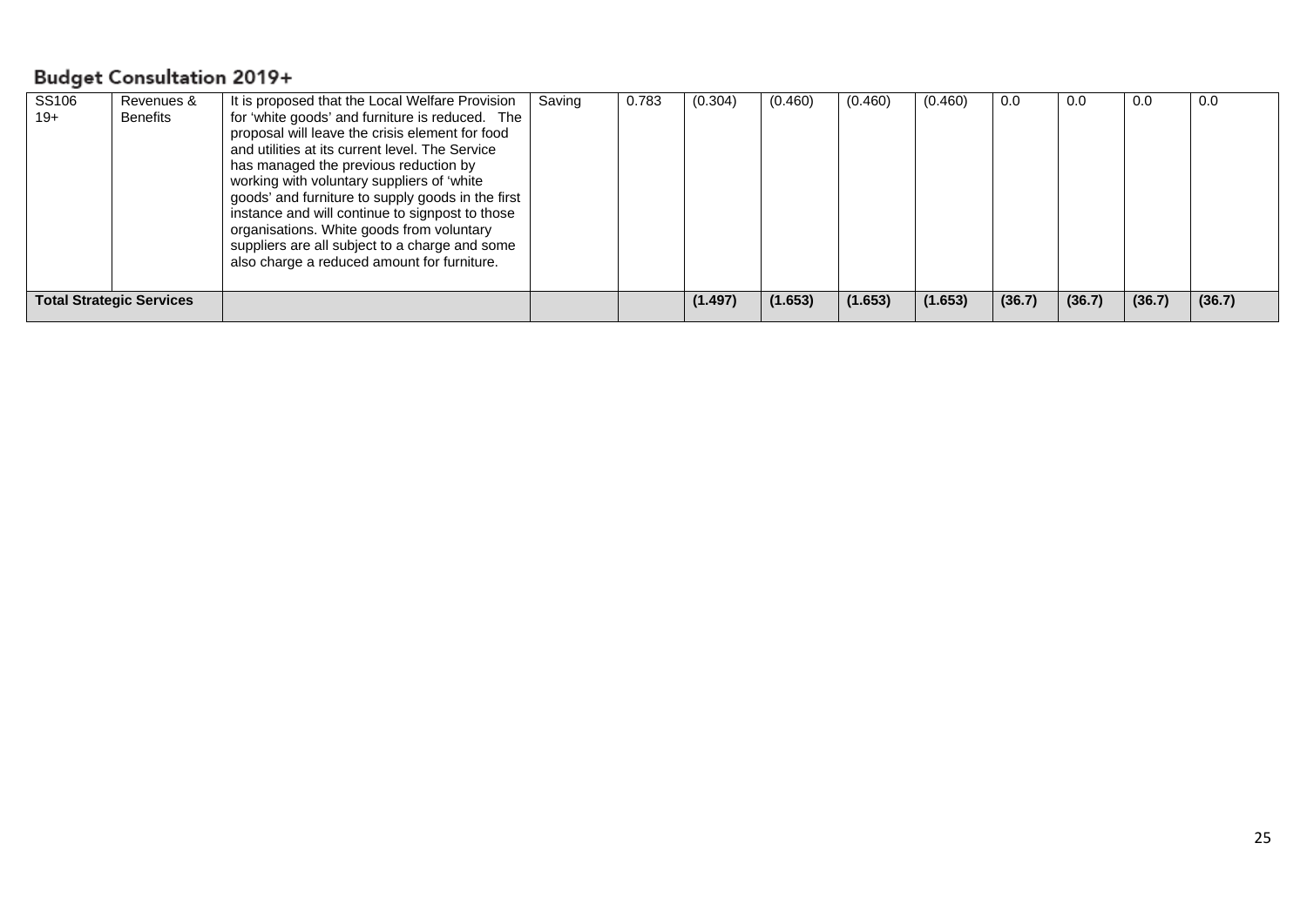| Ref.                   | <b>Division of</b><br><b>Service</b> | <b>Description</b>                                                                                                                                                                                                                                                                                                                                                                                                                                                                                                                                                         |        | 2018/19<br><b>Net Spend</b><br>£m | (Savings) /Pressure<br>2019/ |                   |               |                   |                        | <b>Staff Impacts (FTE)</b> |                 |                        |
|------------------------|--------------------------------------|----------------------------------------------------------------------------------------------------------------------------------------------------------------------------------------------------------------------------------------------------------------------------------------------------------------------------------------------------------------------------------------------------------------------------------------------------------------------------------------------------------------------------------------------------------------------------|--------|-----------------------------------|------------------------------|-------------------|---------------|-------------------|------------------------|----------------------------|-----------------|------------------------|
|                        |                                      |                                                                                                                                                                                                                                                                                                                                                                                                                                                                                                                                                                            |        |                                   | 20<br>£m                     | 2020/<br>21<br>£m | 2021/22<br>£m | 2022/<br>23<br>£m | 2019/<br><b>20 FTE</b> | 2020/<br><b>21 FTE</b>     | 2021/<br>22 FTE | 2022/<br><b>23 FTE</b> |
| <b>HUMAN RESOURCES</b> |                                      |                                                                                                                                                                                                                                                                                                                                                                                                                                                                                                                                                                            |        |                                   |                              |                   |               |                   |                        |                            |                 |                        |
| HR102 19+              | <b>HR</b>                            | Through reviewing the way we undertake<br>checks of our staff, we have identified a<br>part of the process which is unnecessary.<br>We had been asking all staff who require a<br>DBS check to make a declaration every 2<br>years to say they had not received a<br>conviction etc. However our Code of<br>Conduct clearly states that any employee<br>must inform us immediately if they receive<br>one. This is an unnecessary duplication<br>and so by removing the 2 year declaration<br>it will allow us to delete 2 posts from our<br>structure without any impact. | Saving | 5.688                             | (0.040)                      | (0.040)           | (0.040)       | (0.040)           | (2.0)                  | (2.0)                      | (2.0)           | (2.0)                  |
| HR103 19+              | $\overline{HR}$                      | A very small amount of money was<br>budgeted to support staff groups to engage<br>with the design of HR policies and to<br>provide feedback as to how some staff felt<br>about working for the Council. Through<br>reviewing the way we are spending our<br>budget we have identified that we have not<br>allocated this very small amount of money<br>to any of our staff groups. As this has not<br>been utilised to support any particular<br>groups withdrawal of it will have no effect<br>on individuals or groups of staff.                                         | Saving | 5.688                             | (0.012)                      | (0.012)           | (0.012)       | (0.012)           | 0.0                    | 0.0                        | 0.0             | 0.0                    |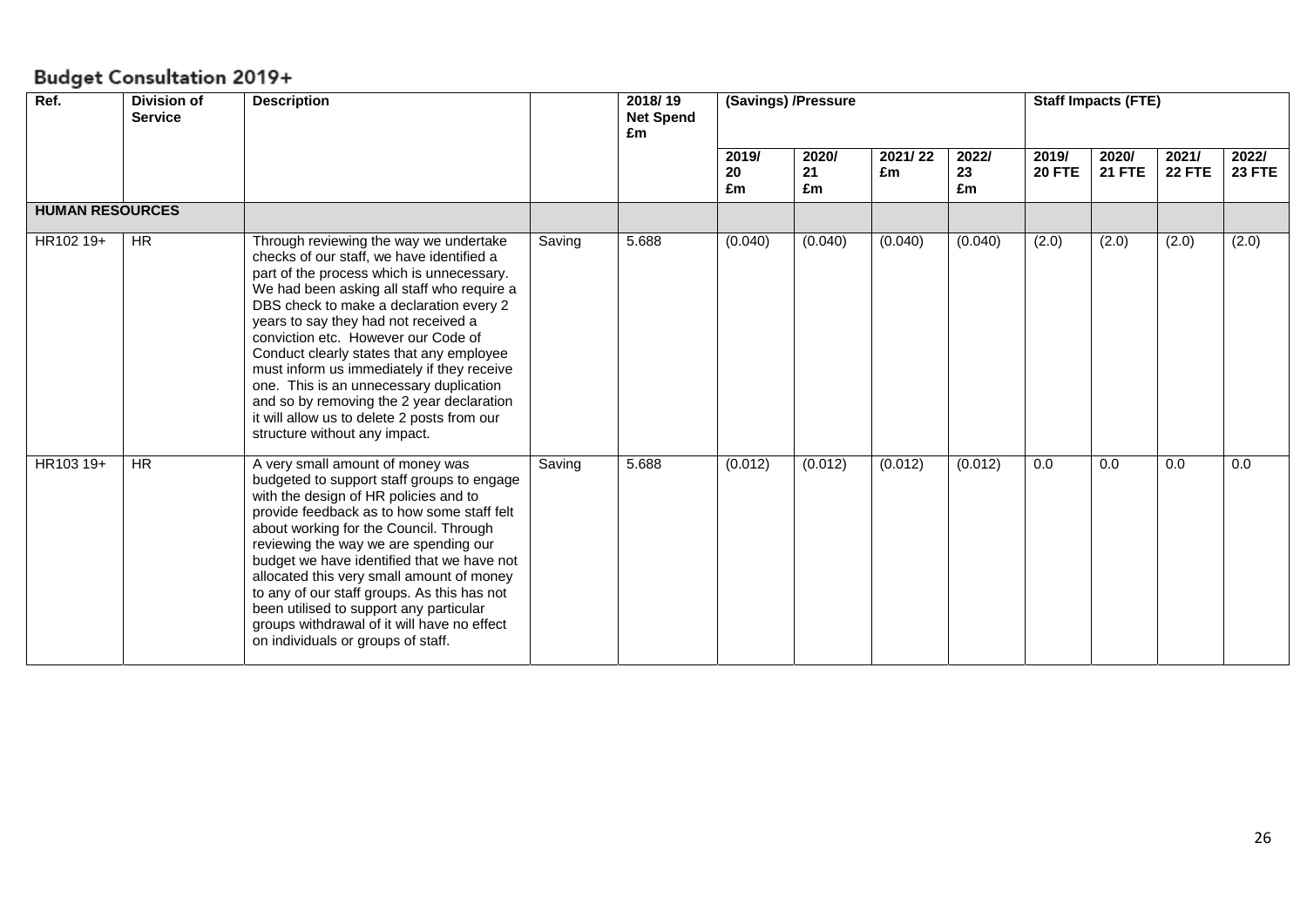| HR104 19+ | <b>HR</b> | As we provide statutory training to our staff<br>along with other local authorities we are<br>proposing to work collaboratively with a<br>number of authorities in the Midlands, to<br>design and deliver E/Learning packages<br>that we can then share. At present each<br>local authority is designing its own yet, the<br>content of them does not vary as we all<br>have to tell our staff similar messages. By<br>collaborating, we can spend less time on<br>designing individual versions. This will<br>enable us to delete 0.5 FTE from our<br>structure as we can reduce the amount of<br>time spent on designing and delivering the<br>materials used.                                                                                                                                                                                                                                                                                                                          | Saving | 5.688 | (0.020) | (0.020) | (0.020) | (0.020) | (0.5) | (0.5) | (0.5) | (0.5) |
|-----------|-----------|-------------------------------------------------------------------------------------------------------------------------------------------------------------------------------------------------------------------------------------------------------------------------------------------------------------------------------------------------------------------------------------------------------------------------------------------------------------------------------------------------------------------------------------------------------------------------------------------------------------------------------------------------------------------------------------------------------------------------------------------------------------------------------------------------------------------------------------------------------------------------------------------------------------------------------------------------------------------------------------------|--------|-------|---------|---------|---------|---------|-------|-------|-------|-------|
| HR105 19+ | <b>HR</b> | To procure just one training provider for all<br>apprenticeships that are paid for from the<br>Apprenticeship Levy. The preferred<br>training provider would be responsible for<br>delivering any apprenticeship framework or<br>standard of training for any job role, rather<br>than procuring many providers as we do<br>now. As "preferred providers" have to be<br>able to deliver a large range of<br>apprenticeships most are national<br>organisations. This means that we may not<br>see local training providers being employed<br>to deliver training to our staff as our<br>provider may not be local to Birmingham.<br>By appointing just one provider, we can<br>reduce the time spent liaising with different<br>agencies. This means we can reduce the<br>number of staff in the HR/OD team by 1<br>FTE part way through 2019/20 once we<br>have procured a preferred provider. This<br>will deliver a part year saving for 2019/20<br>and full year saving from 2020/21. | Saving | 5.688 | (0.022) | (0.045) | (0.045) | (0.045) | 0.0   | (1.0) | (1.0) | (1.0) |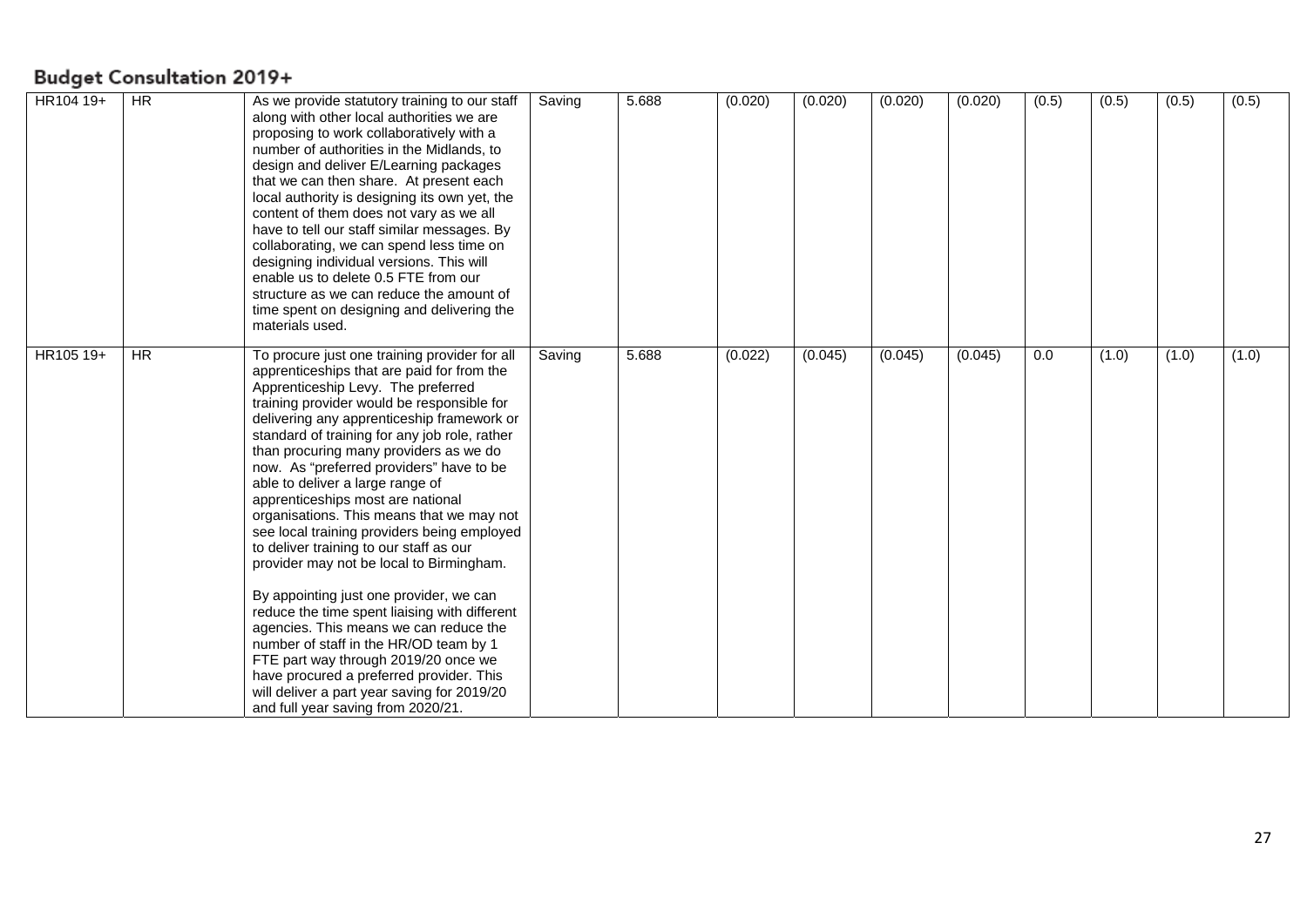| HR106 19+                    | <b>HR</b> | To ensure we continuously improve we<br>have been reviewing the way we work, the<br>processes we undertake and the people<br>involved in those processes. As we<br>continue to review our working practices,<br>we have a number of management posts<br>that we feel we may be able to review as<br>part of redesigning the way we deliver our<br>services to our customers. This won't<br>affect the services we offer but will simplify<br>things for our own HR/OD team by<br>combining the work of separate teams and<br>roles and therefore reducing the number of<br>managers we need. | Saving | 1.669 | (0.329) | (0.329) | (0.329) | (0.329) | (5.0) | (5.0) | (5.0)  | (5.0)  |
|------------------------------|-----------|----------------------------------------------------------------------------------------------------------------------------------------------------------------------------------------------------------------------------------------------------------------------------------------------------------------------------------------------------------------------------------------------------------------------------------------------------------------------------------------------------------------------------------------------------------------------------------------------|--------|-------|---------|---------|---------|---------|-------|-------|--------|--------|
| HR107 19+                    | <b>HR</b> | The council needs to replace the HR IT<br>system that holds all of the data regarding<br>its staff and the transactions concerning<br>them. For instance staff appointments, pay,<br>recording annual leave and time taken off<br>sick, and all training provided. A decision<br>to replace and improve this system was<br>made by Cabinet.<br>The replacement of this system will enable<br>us to review the way our work and tasks<br>are currently undertaken and to simplify<br>them. This will mean that we will need<br>fewer HR staff to do this activity.                            | Saving | 5.688 | 0.000   | 0.000   | (0.237) | (0.237) | 0.0   | 0.0   | (5.0)  | (5.0)  |
| <b>Total Human Resources</b> |           |                                                                                                                                                                                                                                                                                                                                                                                                                                                                                                                                                                                              |        |       | (0.423) | (0.446) | (0.683) | (0.683) | (7.5) | (8.5) | (13.5) | (13.5) |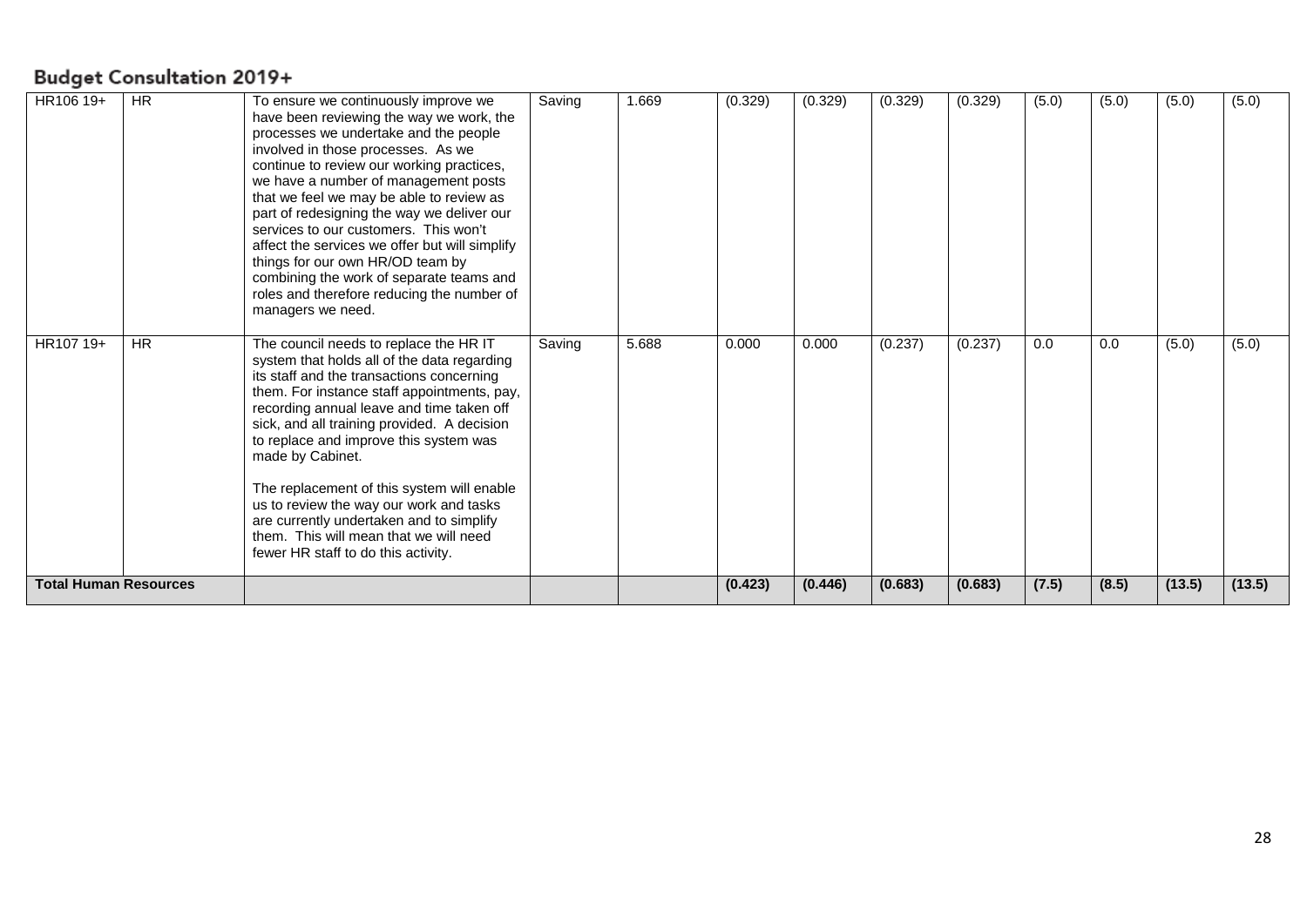| Ref.                   | <b>Division of</b><br><b>Service</b> | <b>Description</b>                                                                                                                                                                                                                                                                                                                                                                                                                                                                                                                                                                                                                                                                                                                                                                                                                                                                                                                                                                                                                                                                                                                                                                                                                                                                                                                     |        | 2018/19<br><b>Net</b><br>Spend | (Savings) /Pressure |                   |               |                   |                        | <b>Staff Impacts (FTE)</b> |                        |                 |
|------------------------|--------------------------------------|----------------------------------------------------------------------------------------------------------------------------------------------------------------------------------------------------------------------------------------------------------------------------------------------------------------------------------------------------------------------------------------------------------------------------------------------------------------------------------------------------------------------------------------------------------------------------------------------------------------------------------------------------------------------------------------------------------------------------------------------------------------------------------------------------------------------------------------------------------------------------------------------------------------------------------------------------------------------------------------------------------------------------------------------------------------------------------------------------------------------------------------------------------------------------------------------------------------------------------------------------------------------------------------------------------------------------------------|--------|--------------------------------|---------------------|-------------------|---------------|-------------------|------------------------|----------------------------|------------------------|-----------------|
|                        |                                      |                                                                                                                                                                                                                                                                                                                                                                                                                                                                                                                                                                                                                                                                                                                                                                                                                                                                                                                                                                                                                                                                                                                                                                                                                                                                                                                                        |        | £m                             | 2019/<br>20<br>£m   | 2020/<br>21<br>£m | 2021/22<br>£m | 2022/<br>23<br>£m | 2019/<br><b>20 FTE</b> | 2020/<br><b>21 FTE</b>     | 2021/<br><b>22 FTE</b> | 2022/<br>23 FTE |
|                        | <b>FINANCE &amp; GOVERNANCE</b>      |                                                                                                                                                                                                                                                                                                                                                                                                                                                                                                                                                                                                                                                                                                                                                                                                                                                                                                                                                                                                                                                                                                                                                                                                                                                                                                                                        |        |                                |                     |                   |               |                   |                        |                            |                        |                 |
| <b>FG101a</b><br>$19+$ | Finance &<br><b>Accounts Payable</b> | The Council is in the process of purchasing a<br>new Finance and Human Resources IT system<br>and a programme of change in financial<br>management and administration processes<br>which aim to deliver improved performance<br>across the organisation and operational<br>efficiencies within the finance function. This will<br>lead to a reduction in the number of employees<br>required to deliver the finance service.<br>The new system will simplify and streamline<br>business processes and working practices that<br>meet business requirements for financial<br>management, administration and supporting<br>decision making.<br>It is envisaged that it will be possible to<br>increase automation of tasks, introduce easy<br>to use processes and improve self-service<br>opportunities, which are accessible for use by<br>non-finance experts and require less specialist<br>systems support. This will enable operational<br>efficiencies in transaction processing to be<br>achieved across the Corporate and<br>Service/Directorate Finance teams and<br>Financial Transaction Processing services.<br>The business change project will also deliver<br>improvements to the way the council pays its<br>suppliers and how the council obtains payment<br>for services that it provides to fee-paying<br>customers. | Saving | 9.513                          | 0.000               | (0.100)           | (0.850)       | (1.700)           | 0.0                    | (3.0)                      | (20.0)                 | (40.0)          |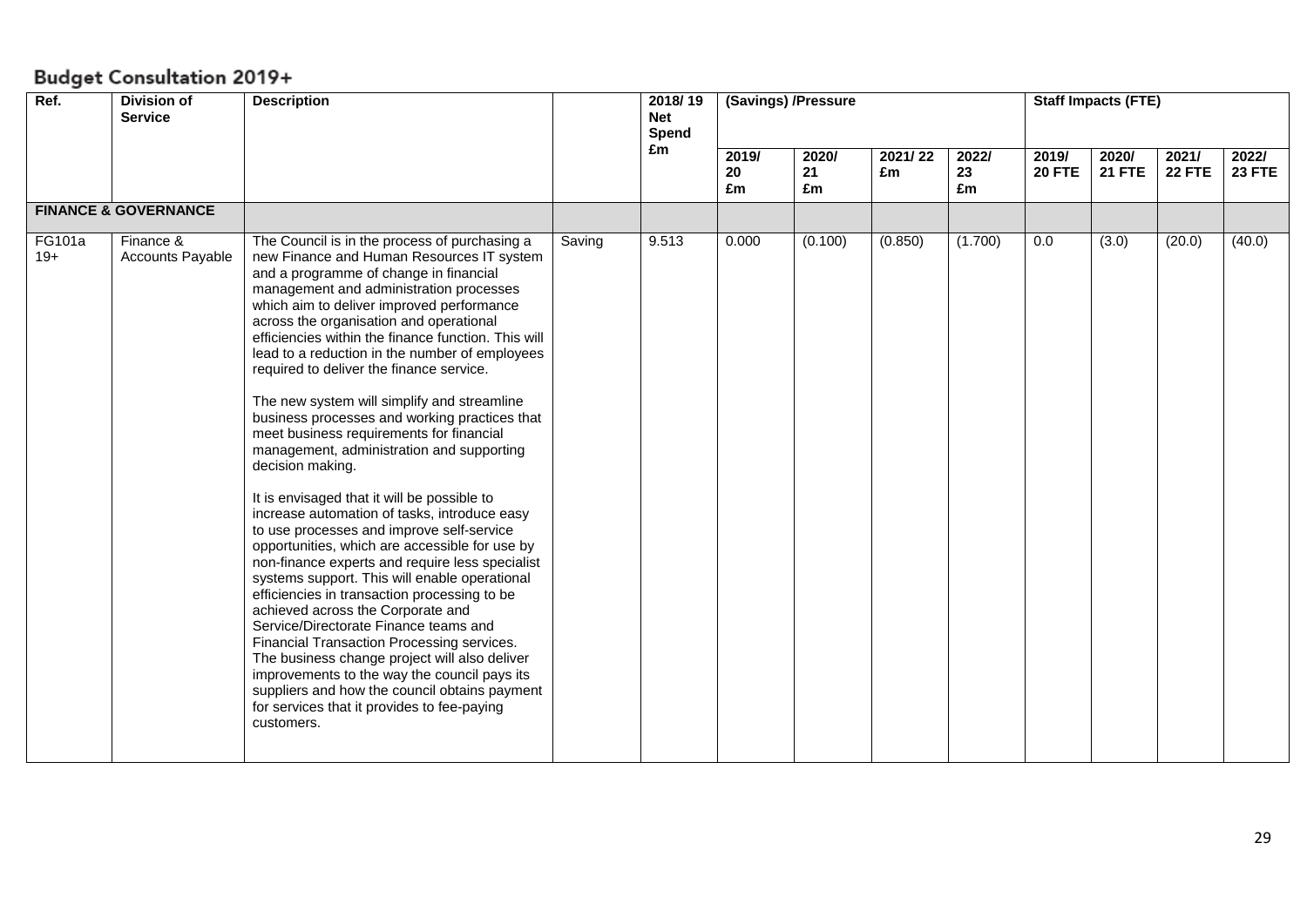| FG102<br>Legal<br>$19+$                                          | Legal Services propose to reduce the total<br>amount of money spent by Birmingham City<br>Council on Barristers Fees and External Law<br>Firms, by changing the way that both current<br>services are provided. This proposal is to<br>deliver a phased reduction in these costs<br>without reducing the quality of outcome | Saving | 3.200 | (0.200)            | (0.300)            | (0.400)            | (0.500)            | 0.0            | 0.0            | 0.0             | 0.0             |
|------------------------------------------------------------------|-----------------------------------------------------------------------------------------------------------------------------------------------------------------------------------------------------------------------------------------------------------------------------------------------------------------------------|--------|-------|--------------------|--------------------|--------------------|--------------------|----------------|----------------|-----------------|-----------------|
| FG103<br>Legal<br>$19+$<br><b>Total Finance &amp; Governance</b> | delivered.<br>A management review will be conducted and<br>either the number of overall posts will be<br>reduced, or the total staffing expenditure<br>budget will be reduced to reflect this saving.                                                                                                                       | Saving | 0.508 | (0.120)<br>(0.320) | (0.120)<br>(0.520) | (0.120)<br>(1.370) | (0.120)<br>(2.320) | (2.0)<br>(2.0) | (2.0)<br>(5.0) | (2.0)<br>(22.0) | (2.0)<br>(42.0) |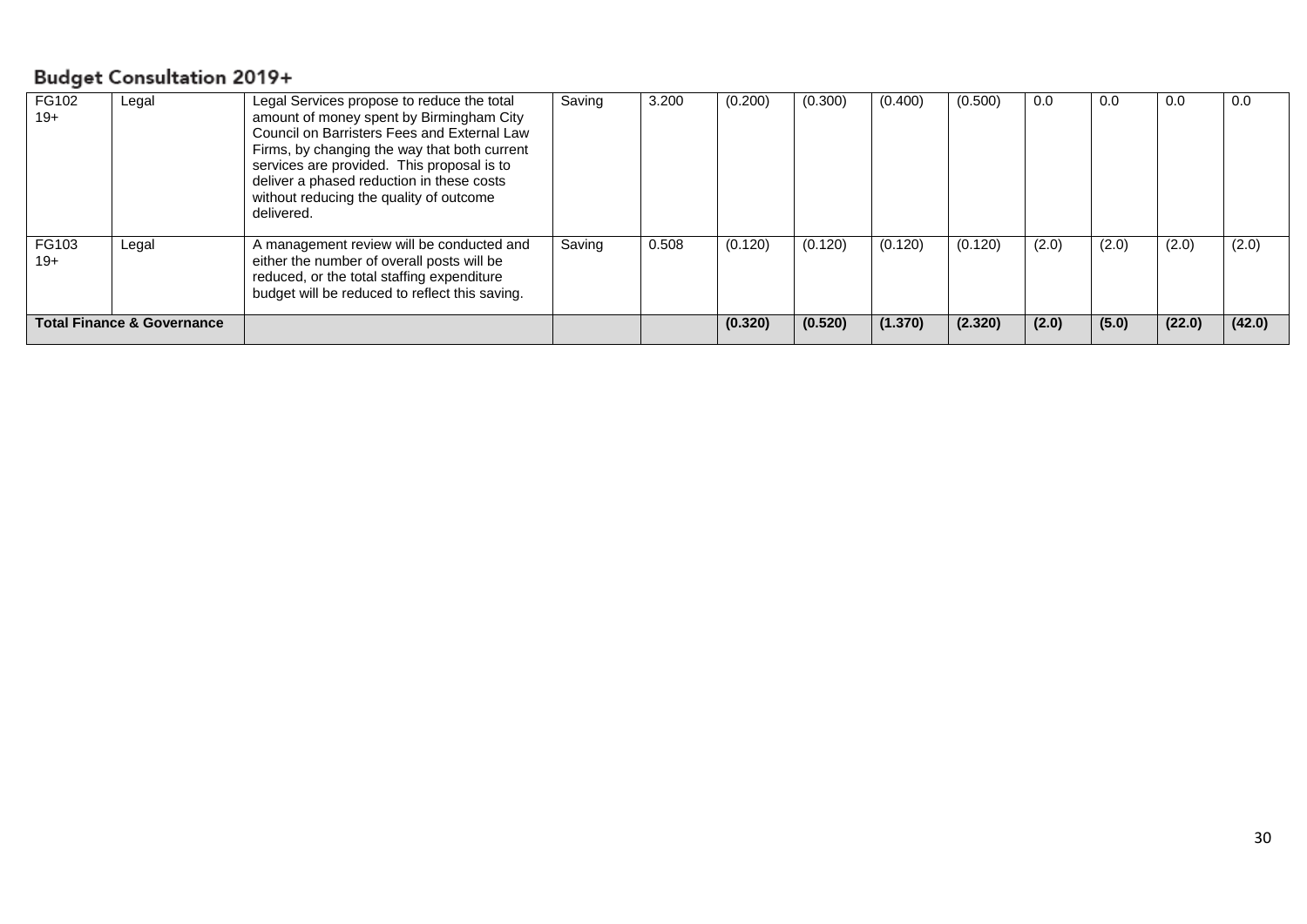| Ref.           | <b>Division of</b><br><b>Service</b> | <b>Description</b>                                                                                                                                                                                                                                                                                                                                                                                                                                                                                                                                                                                                                                                                                                                            |        | 2018/19<br><b>Net</b><br>Spend | (Savings) /Pressure |                   |               |                   |                        | <b>Staff Impacts (FTE)</b> |                        |                        |
|----------------|--------------------------------------|-----------------------------------------------------------------------------------------------------------------------------------------------------------------------------------------------------------------------------------------------------------------------------------------------------------------------------------------------------------------------------------------------------------------------------------------------------------------------------------------------------------------------------------------------------------------------------------------------------------------------------------------------------------------------------------------------------------------------------------------------|--------|--------------------------------|---------------------|-------------------|---------------|-------------------|------------------------|----------------------------|------------------------|------------------------|
|                |                                      |                                                                                                                                                                                                                                                                                                                                                                                                                                                                                                                                                                                                                                                                                                                                               |        | £m                             | 2019/<br>20<br>£m   | 2020/<br>21<br>£m | 2021/22<br>£m | 2022/<br>23<br>£m | 2019/<br><b>20 FTE</b> | 2020/<br><b>21 FTE</b>     | 2021/<br><b>22 FTE</b> | 2022/<br><b>23 FTE</b> |
| <b>ECONOMY</b> |                                      |                                                                                                                                                                                                                                                                                                                                                                                                                                                                                                                                                                                                                                                                                                                                               |        |                                |                     |                   |               |                   |                        |                            |                        |                        |
| EC101 19+      | Planning &<br>Development            | The City Council currently commissions the<br>West Midlands Growth Company (WMGC) to<br>provide support for companies considering<br>relocating to Birmingham. It is proposed to<br>end financial support for this service. The<br>Council will work with the Local Enterprise<br>Partnership and WMGC to support the<br>delivery of inward investment services to<br>companies considering relocating to city<br>centre Enterprise Zone sites, while the<br>WMGC is also consulting on a business case<br>for additional investment for regional inward<br>investment services from the West Midlands<br>Combined Authority (WMCA). The Council<br>will also work with the WMGC to influence<br>the setting of inward investment priorities. | Saving | 1.136                          | (0.313)             | (0.313)           | (0.313)       | (0.313)           | 0.0                    | 0.0                        | 0.0                    | 0.0                    |
| EC102 19+      | Transport &<br>Connectivity          | Following a recent restructure two additional<br>teams have been created: Projects and<br>Programmes, and Property Information.<br>There are synergies in work and capability<br>between these teams and other existing<br>teams covering Project Delivery (project<br>management) and Policy and Information<br>(maintenance of land and highways<br>registers). It is proposed to redesign these<br>teams and generate efficiencies to reduce<br>staffing costs.                                                                                                                                                                                                                                                                            | Saving | 0.923                          | (0.100)             | (0.100)           | (0.100)       | (0.100)           | (5.0)                  | (5.0)                      | (5.0)                  | (5.0)                  |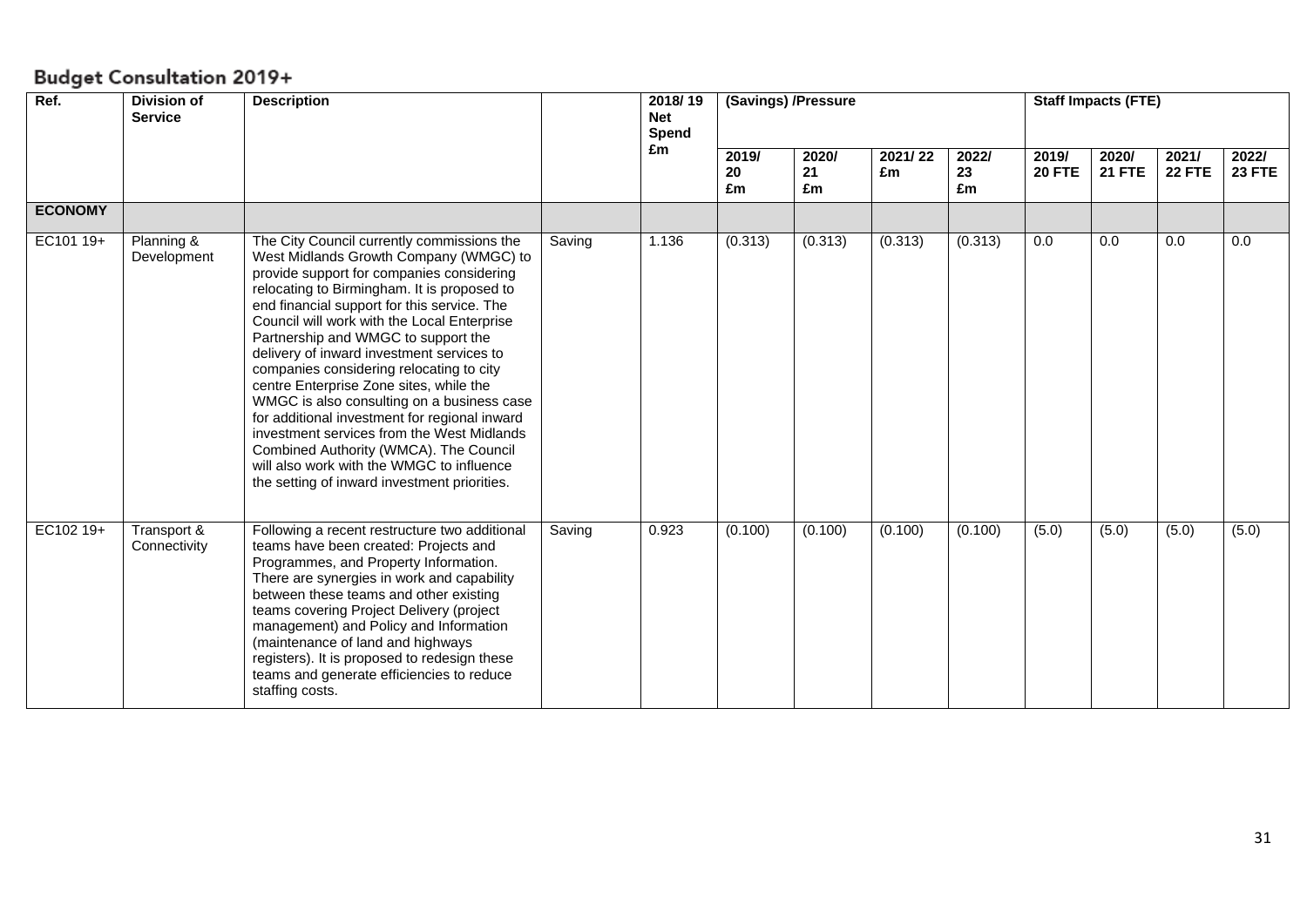|            |                                        |                                                                                                                                                                                                                                                                                                                                                                                                                                                                                                                                                                                                                                                                                                                                                                                                                                                                                                                                                                                                                                                                                                                                                                                                                                                                                                                                                                                           |        |       | 0.000   | 0.000   |         |         | 0.0   | 0.0   | 0.0   | 0.0   |
|------------|----------------------------------------|-------------------------------------------------------------------------------------------------------------------------------------------------------------------------------------------------------------------------------------------------------------------------------------------------------------------------------------------------------------------------------------------------------------------------------------------------------------------------------------------------------------------------------------------------------------------------------------------------------------------------------------------------------------------------------------------------------------------------------------------------------------------------------------------------------------------------------------------------------------------------------------------------------------------------------------------------------------------------------------------------------------------------------------------------------------------------------------------------------------------------------------------------------------------------------------------------------------------------------------------------------------------------------------------------------------------------------------------------------------------------------------------|--------|-------|---------|---------|---------|---------|-------|-------|-------|-------|
| EC103a 19+ | Property<br>Services                   | This proposal seeks to make more efficient<br>use of the Council's property assets. By<br>employing innovative methods underpinned<br>by a competitive commercial ambition, the<br>Property Strategy will build a resilient and<br>sustainable portfolio to give integrated,<br>community focused services, while<br>supporting transformational change. The<br>Property Strategy outlines an ambition and<br>aspiration to grow the annual rental income<br>receivable by up to 20% gross (including<br>inflation) over the next 5 years. A robust<br>review of performance across the existing<br>commercial portfolio will drive out<br>opportunities to dispose of those assets<br>which are performing poorly and inform<br>future decision making in terms of the<br>potential return on reinvesting proceeds<br>generated from disposals.<br>Income growth will be achieved through the<br>optimisation of stock to provide the greatest<br>possible value, the making of investments<br>where value can be uplifted, and the use of<br>targeted acquisitions to expand the portfolio<br>where resources are available. The target<br>savings will be achieved by transforming the<br>Investment Portfolio on commercially sound<br>principles and leveraging capital to deliver<br>enhanced property stock to continue to<br>attract more high-quality businesses to the<br>city. | Saving |       |         |         | (0.084) | (0.861) |       |       |       |       |
| EC104 19+  | Employment<br>Service                  | It is proposed that a new single Education<br>and Skills service is created through a<br>harmonisation process bringing together the<br>range of education, employment and skills<br>services currently held across 3 Directorates.                                                                                                                                                                                                                                                                                                                                                                                                                                                                                                                                                                                                                                                                                                                                                                                                                                                                                                                                                                                                                                                                                                                                                       | Saving | 0.535 | (0.100) | (0.100) | (0.100) | (0.100) | (2.0) | (2.0) | (2.0) | (2.0) |
| EC105 19+  | European &<br>International<br>Affairs | It is proposed to seek to recover the full<br>costs of providing the service in future years<br>from external funding sources.                                                                                                                                                                                                                                                                                                                                                                                                                                                                                                                                                                                                                                                                                                                                                                                                                                                                                                                                                                                                                                                                                                                                                                                                                                                            | Saving | 0.214 | (0.100) | (0.213) | (0.213) | (0.213) | 0.0   | 0.0   | 0.0   | 0.0   |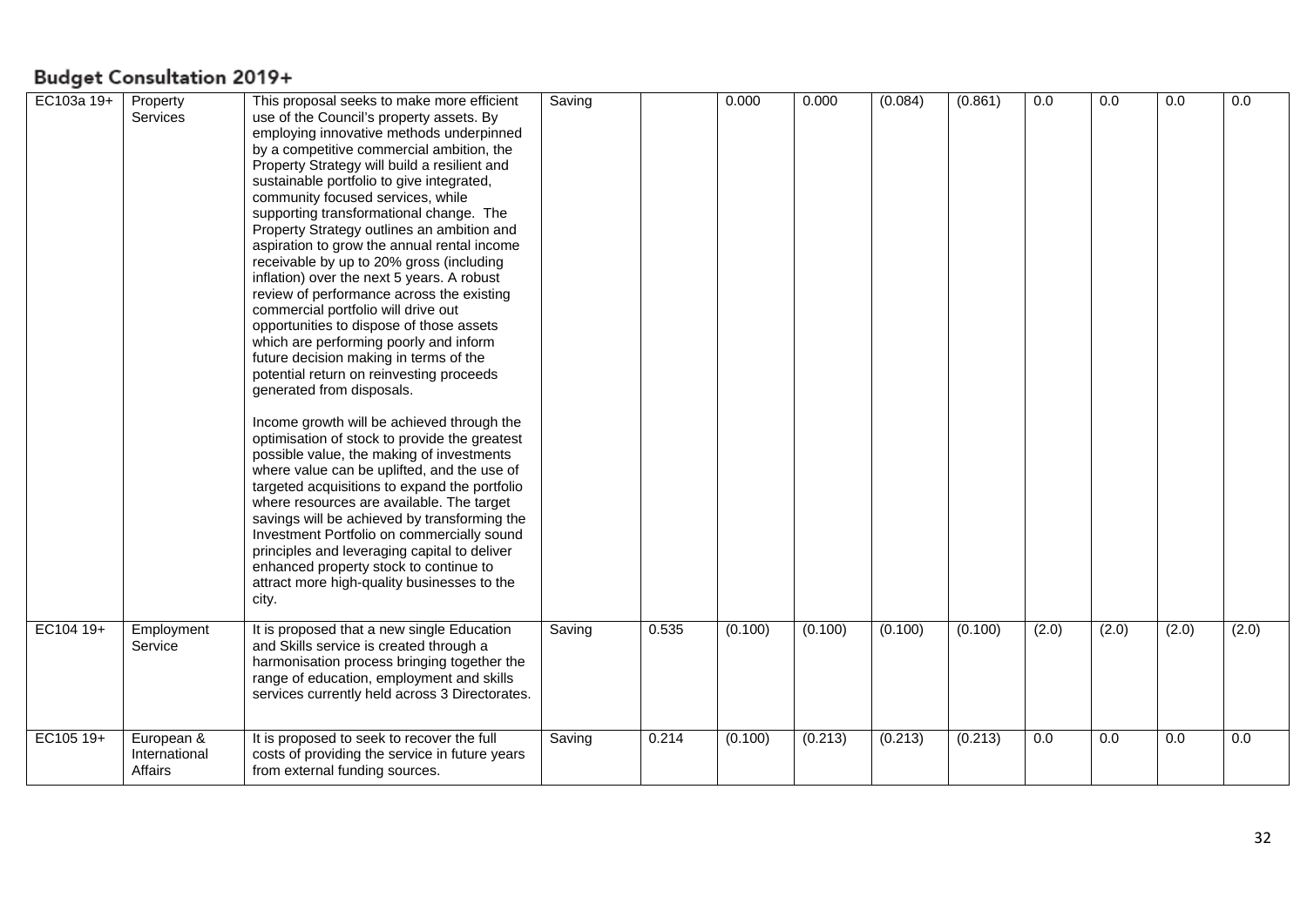| EC106a 19+ | Highways | It is proposed to reduce energy use on our                                                | Saving | 5.380 | (0.150) | (0.150) | (0.150) | (0.150) | 0.0 | 0.0 | 0.0 | 0.0 |
|------------|----------|-------------------------------------------------------------------------------------------|--------|-------|---------|---------|---------|---------|-----|-----|-----|-----|
|            |          | streetlights by                                                                           |        |       |         |         |         |         |     |     |     |     |
|            |          |                                                                                           |        |       |         |         |         |         |     |     |     |     |
|            |          | • reducing street lighting levels (dimming)                                               |        |       |         |         |         |         |     |     |     |     |
|            |          | and<br>• shortening the time streetlights are active                                      |        |       |         |         |         |         |     |     |     |     |
|            |          | (trimming)                                                                                |        |       |         |         |         |         |     |     |     |     |
|            |          | Existing dimming and trimming techniques                                                  |        |       |         |         |         |         |     |     |     |     |
|            |          | have been operational in the city for some                                                |        |       |         |         |         |         |     |     |     |     |
|            |          | years.                                                                                    |        |       |         |         |         |         |     |     |     |     |
|            |          | Dimming - Currently we operate a 'single                                                  |        |       |         |         |         |         |     |     |     |     |
|            |          | step' dimming operation. This proposal                                                    |        |       |         |         |         |         |     |     |     |     |
|            |          | would seek to extend this principle by                                                    |        |       |         |         |         |         |     |     |     |     |
|            |          | reducing lighting levels from 70% to 50% of                                               |        |       |         |         |         |         |     |     |     |     |
|            |          | full lighting levels between midnight and                                                 |        |       |         |         |         |         |     |     |     |     |
|            |          | 5am.                                                                                      |        |       |         |         |         |         |     |     |     |     |
|            |          | Trimming – it is proposed to slightly change                                              |        |       |         |         |         |         |     |     |     |     |
|            |          | the time at which streetlights can come on.                                               |        |       |         |         |         |         |     |     |     |     |
|            |          | Whilst lights operate dependent on the level                                              |        |       |         |         |         |         |     |     |     |     |
|            |          | of natural light around them, the equipment                                               |        |       |         |         |         |         |     |     |     |     |
|            |          | that detects those lighting levels are also                                               |        |       |         |         |         |         |     |     |     |     |
|            |          | time activated. It is proposed to alter that                                              |        |       |         |         |         |         |     |     |     |     |
|            |          | timing by around 5 minutes at the start and<br>end of the current time limits in order to |        |       |         |         |         |         |     |     |     |     |
|            |          | reduce the operational use of those lights.                                               |        |       |         |         |         |         |     |     |     |     |
|            |          |                                                                                           |        |       |         |         |         |         |     |     |     |     |
|            |          | Resident safety remains an important                                                      |        |       |         |         |         |         |     |     |     |     |
|            |          | consideration in evaluating this proposal.                                                |        |       |         |         |         |         |     |     |     |     |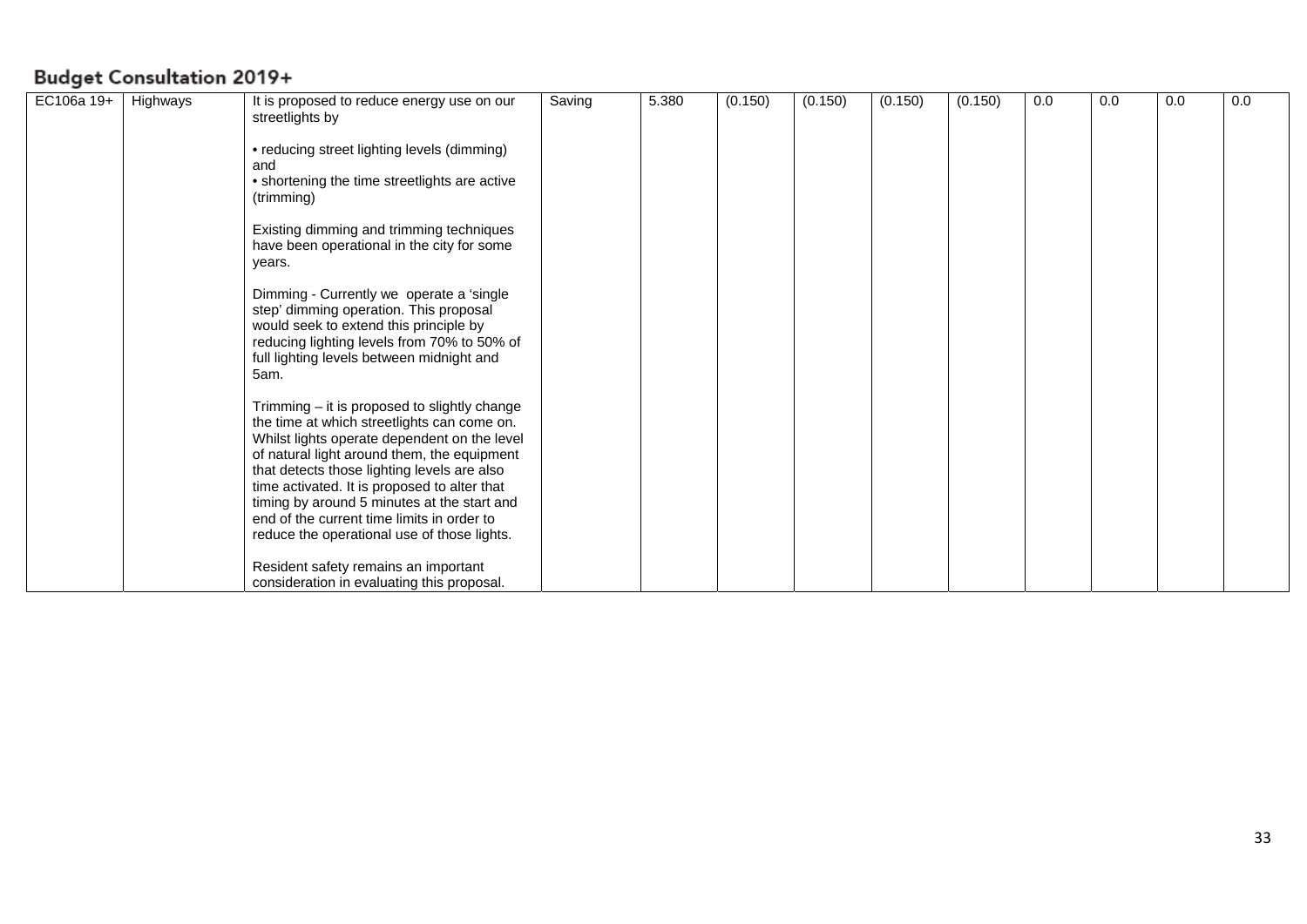| EC106b 19+           | Highways                  | It is proposed to restructure the Local<br>Engineering service in order to provide a<br>more effective and efficient service aligned to<br>the needs of local communities and local<br>elected members. The principles of the<br>proposed changes are to;<br>* Increase the emphasis of the service to<br>support the resolution of everyday highways<br>issues as required by citizens and elected<br>members;<br>* Provide greater resilience to the service by<br>improving staff reporting lines and aligning<br>job roles and responsibilities; | Saving | 0.225    | (0.100) | (0.100) | (0.100) | (0.100) | (2.0)  | (2.0)  | (2.0)  | (2.0)  |
|----------------------|---------------------------|------------------------------------------------------------------------------------------------------------------------------------------------------------------------------------------------------------------------------------------------------------------------------------------------------------------------------------------------------------------------------------------------------------------------------------------------------------------------------------------------------------------------------------------------------|--------|----------|---------|---------|---------|---------|--------|--------|--------|--------|
| EC106c 19+           | Highways                  | In addressing our statutory duties associated<br>with Civil Parking Enforcement (CPE) and<br>the setting of parking tariffs and charges it is<br>estimated that additional income will be<br>generated from these activities in 2019/20<br>when compared to 2018/19.                                                                                                                                                                                                                                                                                 | Saving | (11.877) | (0.850) | (0.850) | (0.850) | (0.850) | 0.0    | 0.0    | 0.0    | 0.0    |
| EC107 19+            | Planning &<br>Development | It is proposed to withdraw funding for the<br>Tourist Information Centre, which would<br>mean that direct face-to-face service could<br>come to an end. The Council will explore<br>alternative funding opportunities, particularly<br>in relation to the Commonwealth Games,<br>and will also signpost people to other<br>sources of information available online,<br>including the events section of the City<br>Council website and Visit Birmingham<br>website and displaying materials in other<br>outlets such as libraries.                   | Saving | 0.087    | (0.087) | (0.087) | (0.087) | (0.087) | (2.0)  | (2.0)  | (2.0)  | (2.0)  |
| <b>Total Economy</b> |                           |                                                                                                                                                                                                                                                                                                                                                                                                                                                                                                                                                      |        |          | (1.800) | (1.913) | (1.997) | (2.774) | (11.0) | (11.0) | (11.0) | (11.0) |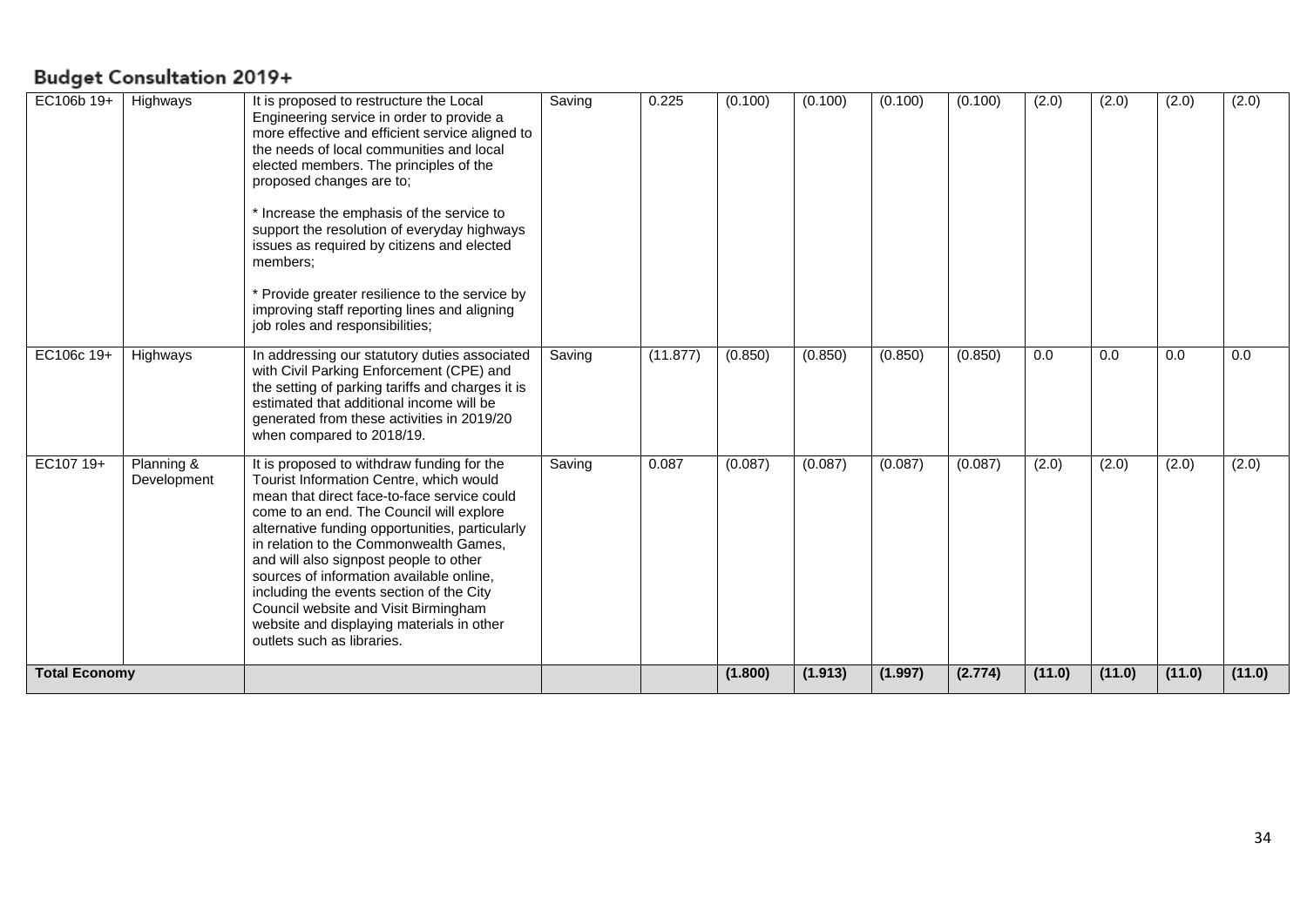| Ref.                                         | <b>Division of</b><br><b>Service</b> | <b>Description</b>                                                                                                                                                                                                                                                                                                                                                                                                                                                    |        | 2018/19<br><b>Net</b> | (Savings) /Pressure |                   |               |                   |                        | <b>Staff Impacts (FTE)</b> |                 |                        |
|----------------------------------------------|--------------------------------------|-----------------------------------------------------------------------------------------------------------------------------------------------------------------------------------------------------------------------------------------------------------------------------------------------------------------------------------------------------------------------------------------------------------------------------------------------------------------------|--------|-----------------------|---------------------|-------------------|---------------|-------------------|------------------------|----------------------------|-----------------|------------------------|
|                                              |                                      |                                                                                                                                                                                                                                                                                                                                                                                                                                                                       |        | Spend                 |                     |                   |               |                   |                        |                            |                 |                        |
|                                              |                                      |                                                                                                                                                                                                                                                                                                                                                                                                                                                                       |        | £m                    | 2019/<br>20<br>£m   | 2020/<br>21<br>£m | 2021/22<br>£m | 2022/<br>23<br>£m | 2019/<br><b>20 FTE</b> | 2020/<br><b>21 FTE</b>     | 2021/<br>22 FTE | 2022/<br><b>23 FTE</b> |
| <b>CHILDREN &amp; YOUNG</b><br><b>PEOPLE</b> |                                      |                                                                                                                                                                                                                                                                                                                                                                                                                                                                       |        |                       |                     |                   |               |                   |                        |                            |                 |                        |
| CY103 19+                                    | Education<br>Infrastructure          | The proposal is to further review a number of<br>arrangements within the current 4 PFI<br>contracts in place (covering 28 schools and<br>settings) across Birmingham including:<br>* Reviewing contractual obligations to drive<br>efficiencies.<br>* Reviewing energy provision across all<br>contracts<br>* Reviewing school contributions against the<br>wider Birmingham school estate and national<br>benchmarks.<br>* Reviewing PFI insurance premiums          | Saving | 5.777                 | (0.500)             | (0.400)           | (0.300)       | (0.200)           | 0.0                    | 0.0                        | 0.0             | 0.0                    |
| CY104 19+                                    | Education<br>Safeguarding            | A minimal subscription has been required of<br>schools to cover training events. Currently<br>96% of schools subscribe. This year the<br>subscription will rise by approx. 30%, (rates<br>vary depending on the key stage of the<br>school and on the pupil numbers), and will<br>bring in an additional £23k this year if<br>subscription rates are maintained. There is a<br>risk that with the increase subscription<br>charges that fewer schools will subscribe. | Saving | 0.380                 | (0.020)             | (0.020)           | (0.020)       | (0.020)           | 0.0                    | 0.0                        | 0.0             | 0.0                    |
| CY105 19+                                    | School &<br>Governor<br>Support      | In line with last year, a small increase in<br>subscriptions charged to schools will be<br>made.                                                                                                                                                                                                                                                                                                                                                                      | Saving | (0.037)               | (0.010)             | (0.010)           | (0.010)       | (0.010)           | 0.0                    | $\overline{0.0}$           | 0.0             | 0.0                    |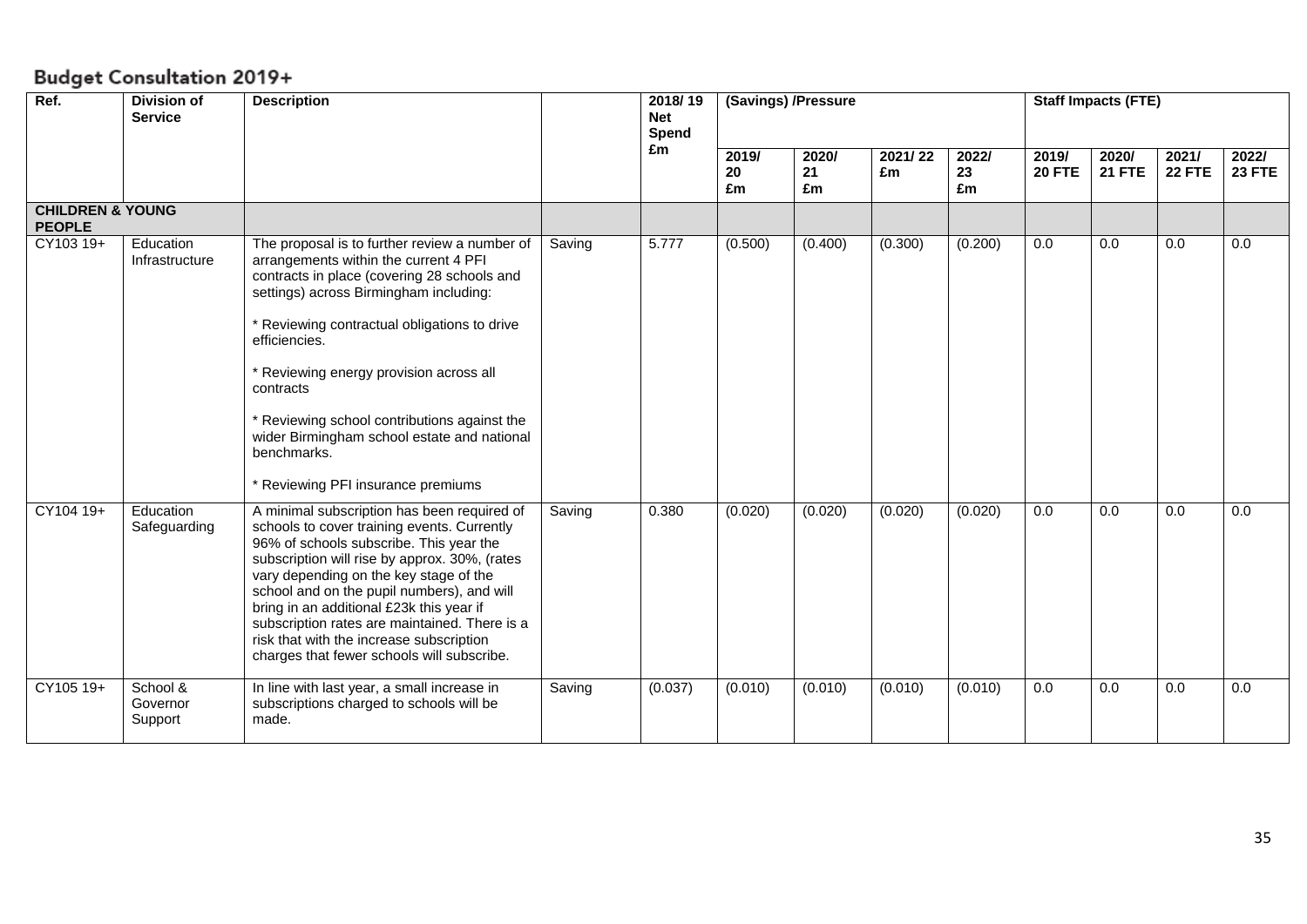| CY106 19+ | Thematic areas<br>- Building &<br>Property | Access to Education staff are currently<br>based in offices across the city. These<br>offices are in buildings outside of the main<br>Council estate where additional rents are<br>charged. Support is often delivered in<br>schools or other settings away from these<br>bases. Through more use of agile working<br>the service can move out of these locations<br>and reduce the money spent on rent.                                                                                             | Saving | 0.080   | (0.080) | (0.080) | (0.080) | (0.080) | 0.0 | 0.0 | 0.0 | 0.0 |
|-----------|--------------------------------------------|------------------------------------------------------------------------------------------------------------------------------------------------------------------------------------------------------------------------------------------------------------------------------------------------------------------------------------------------------------------------------------------------------------------------------------------------------------------------------------------------------|--------|---------|---------|---------|---------|---------|-----|-----|-----|-----|
|           |                                            | SENDIASS currently delivers its service from<br>a community centre. In line with the wider<br>changes proposed in response to the recent<br>local Birmingham SEND inspection this<br>service will be re-located to avoid current<br>building charges.                                                                                                                                                                                                                                                |        |         |         |         |         |         |     |     |     |     |
| CY108 19+ | <b>Children's Trust</b>                    | The contract with the Trust will be reduced<br>for the financial year 2019/20 through a<br>contract variation, as part of annually agreed<br>contract negotiations.<br>The Trust will seek to achieve the saving<br>through improved efficiency, support service<br>transformation and more effective demand<br>management around alternatives to care.<br>The Trust model allows for flexibility in<br>delivery planning and there are no plans to<br>reduce service levels to achieve this saving. | Saving | 201.904 | (1.000) | (1.000) | (1.000) | (1.000) | 0.0 | 0.0 | 0.0 | 0.0 |
| CY109 19+ | <b>CYP</b>                                 | The changes will involve a review of<br>management grades across the Directorate,<br>in line with an organisational restructure, to<br>ensure that the staffing resources of the<br>Directorate are utilised in the most effective<br>way.<br>The review will be undertaken with the<br>intention of delivering better outcomes for<br>children, families and service partners across<br>the city, whilst making the best possible use<br>of the staffing budget available to the<br>Directorate.    | Saving | 0.657   | (0.164) | (0.164) | (0.164) | (0.164) |     |     |     |     |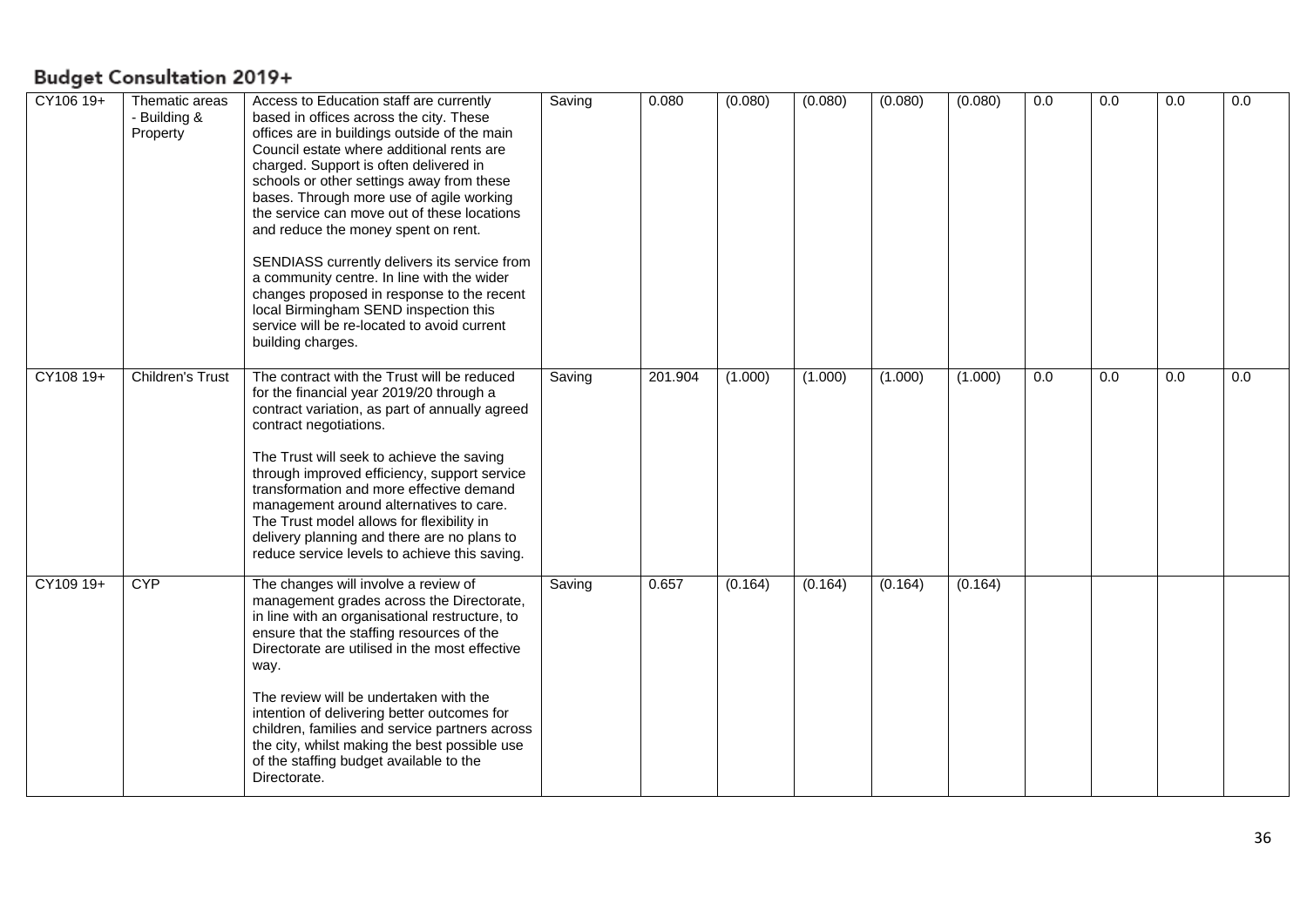| CY110 19+                                   | <b>Travel Assist</b> | It is proposed that the service strengthens<br>the offer to parents to make decisions that<br>best suit them and their families, through the<br>use of personal transport budgets; widen the<br>offer for independent travel training and<br>make available a wide variety of transport<br>options for families, and promote<br>independence.<br>The Travel Assist Service has been the<br>subject of an improvement plan since 2016.<br>As part of the modernisation of the service it<br>is important to keep reviewing the service,<br>looking at examples of good practice from<br>elsewhere, and developing our offer to<br>children and families.<br>The service will continue to deliver its<br>statutory duties, and will focus on improving<br>the offer currently available to school-age<br>children | Saving | 18.395 | (1.718) | (2.488) | (2.488) | (2.488) |     |     |     |     |
|---------------------------------------------|----------------------|-----------------------------------------------------------------------------------------------------------------------------------------------------------------------------------------------------------------------------------------------------------------------------------------------------------------------------------------------------------------------------------------------------------------------------------------------------------------------------------------------------------------------------------------------------------------------------------------------------------------------------------------------------------------------------------------------------------------------------------------------------------------------------------------------------------------|--------|--------|---------|---------|---------|---------|-----|-----|-----|-----|
| <b>Total Children &amp; Young</b><br>People |                      |                                                                                                                                                                                                                                                                                                                                                                                                                                                                                                                                                                                                                                                                                                                                                                                                                 |        |        | (3.492) | (4.162) | (4.062) | (3.962) | 0.0 | 0.0 | 0.0 | 0.0 |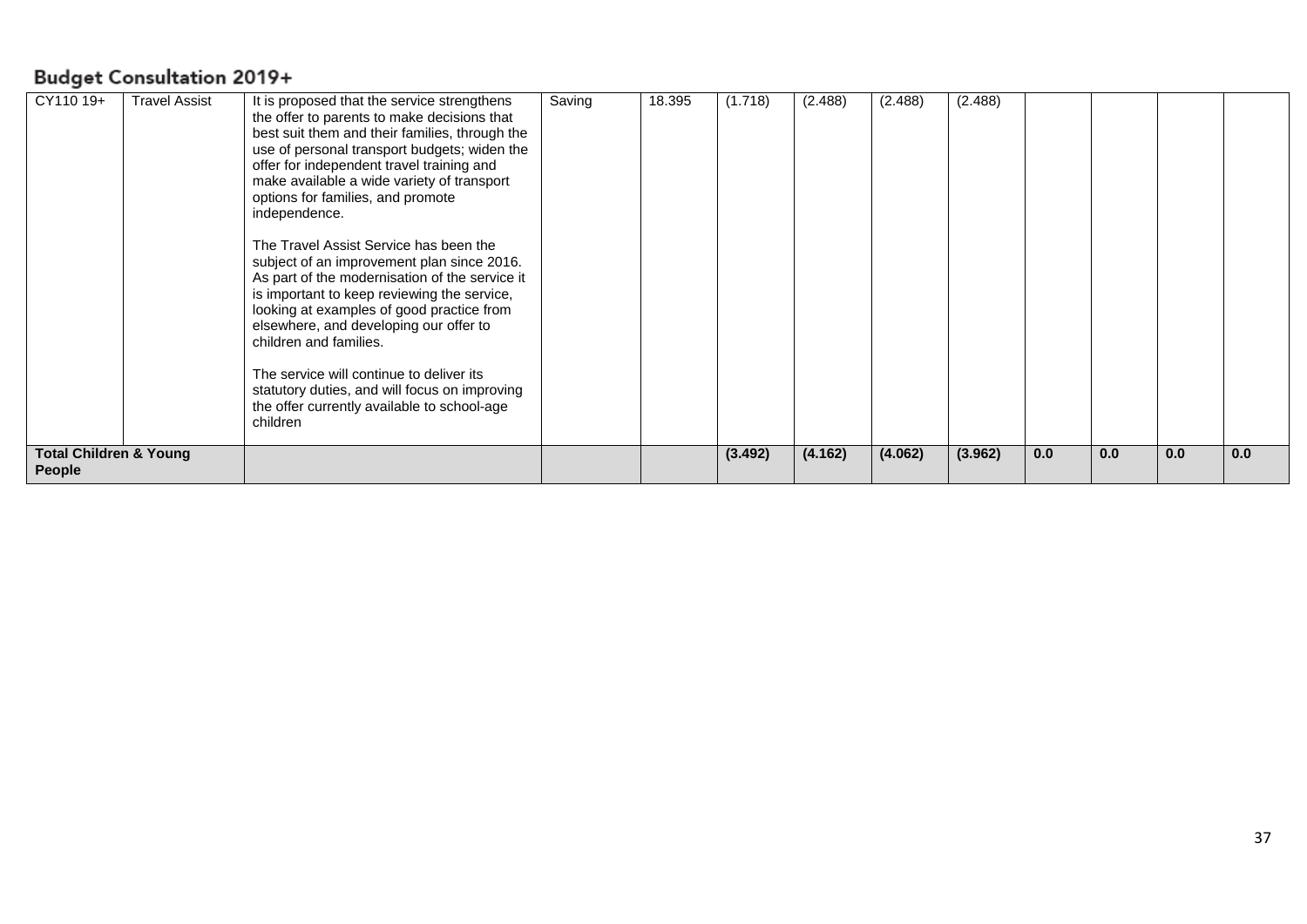| Ref.                                            | <b>Division of</b><br><b>Service</b> | <b>Description</b>                                                                                                                                                                                                                                                                                                                                                                                                                                                                                                                                                          |        | 2018/19<br><b>Net</b><br>Spend |                   | (Savings) /Pressure |               |                   |                        | <b>Staff Impacts (FTE)</b> |                 |                        |
|-------------------------------------------------|--------------------------------------|-----------------------------------------------------------------------------------------------------------------------------------------------------------------------------------------------------------------------------------------------------------------------------------------------------------------------------------------------------------------------------------------------------------------------------------------------------------------------------------------------------------------------------------------------------------------------------|--------|--------------------------------|-------------------|---------------------|---------------|-------------------|------------------------|----------------------------|-----------------|------------------------|
|                                                 |                                      |                                                                                                                                                                                                                                                                                                                                                                                                                                                                                                                                                                             |        | £m                             | 2019/<br>20<br>£m | 2020/<br>21<br>£m   | 2021/22<br>£m | 2022/<br>23<br>£m | 2019/<br><b>20 FTE</b> | 2020/<br><b>21 FTE</b>     | 2021/<br>22 FTE | 2022/<br><b>23 FTE</b> |
| <b>ADULT SOCIAL CARE &amp;</b><br><b>HEALTH</b> |                                      |                                                                                                                                                                                                                                                                                                                                                                                                                                                                                                                                                                             |        |                                |                   |                     |               |                   |                        |                            |                 |                        |
| AD101a 19+                                      | Directorate                          | The change being proposed is to make use of<br>capital resources to pay for larger items of<br>equipment which will continue to help people<br>remain independent in their own homes and<br>communities.                                                                                                                                                                                                                                                                                                                                                                    | Saving | 1.052                          | (0.500)           | (0.500)             | (0.500)       | (0.500)           | 0.000                  | 0.000                      | 0.000           | 0.000                  |
| AD101b 19+                                      | <b>Specialist Care</b><br>Services   | The change being proposed is to make use of<br>capital resources to pay for larger items of<br>equipment which will continue to help people<br>remain independent in their own homes and<br>communities, in line with the Birmingham<br>vision for adult social care and health. There<br>will be no other changes to the service<br>provided.                                                                                                                                                                                                                              | Saving | 1.120                          | (0.800)           | (0.800)             | (0.800)       | (0.800)           | 0.000                  | 0.000                      | 0.000           | 0.000                  |
| AD102 19+                                       | Public Health                        | The long term proposal is to ensure the<br>Bharosa service is aligned to key public health<br>outcomes and delivers against the Domestic<br>Violence Strategy. In order to achieve this, it is<br>assumed that the service will be directly<br>funded by Public Health Grant for a period<br>while options are prepared for future service<br>delivery. Implementation of a new service<br>delivery model will follow to ensure the service<br>delivers against the Domestic Violence<br>Strategy and key Public Health outcomes.<br>Future proposals will be consulted on. | Saving | 0.209                          | (0.200)           | (0.200)             | (0.200)       | (0.200)           | 0.000                  | <b>TBC</b>                 | <b>TBC</b>      | <b>TBC</b>             |
| AD103 19+                                       | <b>Public Health</b>                 | The proposal is to decommission the existing<br>HIV/TB service and work with NHS England<br>and other providers to develop more general<br>care arrangements for service users.                                                                                                                                                                                                                                                                                                                                                                                             | Saving | 0.255                          | (0.255)           | (0.255)             | (0.255)       | (0.255)           | 0.000                  | 0.000                      | 0.000           | 0.000                  |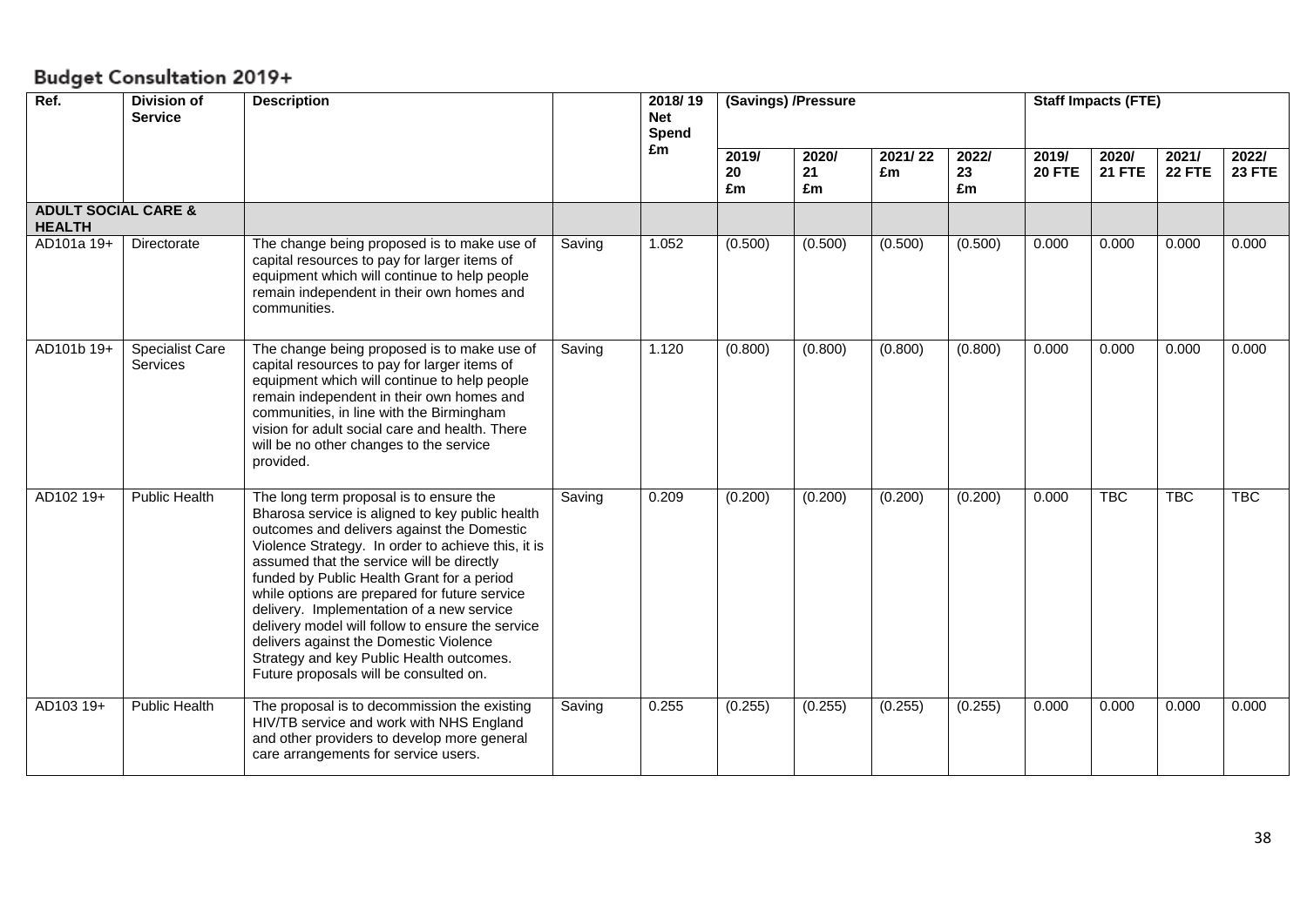| AD104 19+                                      | Directorate | To refine the current system for Financial<br>Assessments to create a more efficient, fairer<br>system of charging for those who access non-<br>residential care. This will focus on the<br>allowances and disregards including disability<br>related expenditure that are included in the<br>financial assessment. The financial<br>assessment will remain individual to the client<br>and uphold the principles in the Care and<br>Support Statutory Guidance to ensure that<br>people are not charged more than it is<br>reasonably practicable for them to pay. | Saving | (11.758) | (0.225) | (0.450) | (0.450) | (0.450) | 0.000 | 0.000 | 0.000 | 0.000 |
|------------------------------------------------|-------------|---------------------------------------------------------------------------------------------------------------------------------------------------------------------------------------------------------------------------------------------------------------------------------------------------------------------------------------------------------------------------------------------------------------------------------------------------------------------------------------------------------------------------------------------------------------------|--------|----------|---------|---------|---------|---------|-------|-------|-------|-------|
| <b>Total Adult Social Care &amp;</b><br>Health |             |                                                                                                                                                                                                                                                                                                                                                                                                                                                                                                                                                                     |        |          | (1.980) | (2.205) | (2.205) | (2.205) | 0.000 | 0.000 | 0.000 | 0.000 |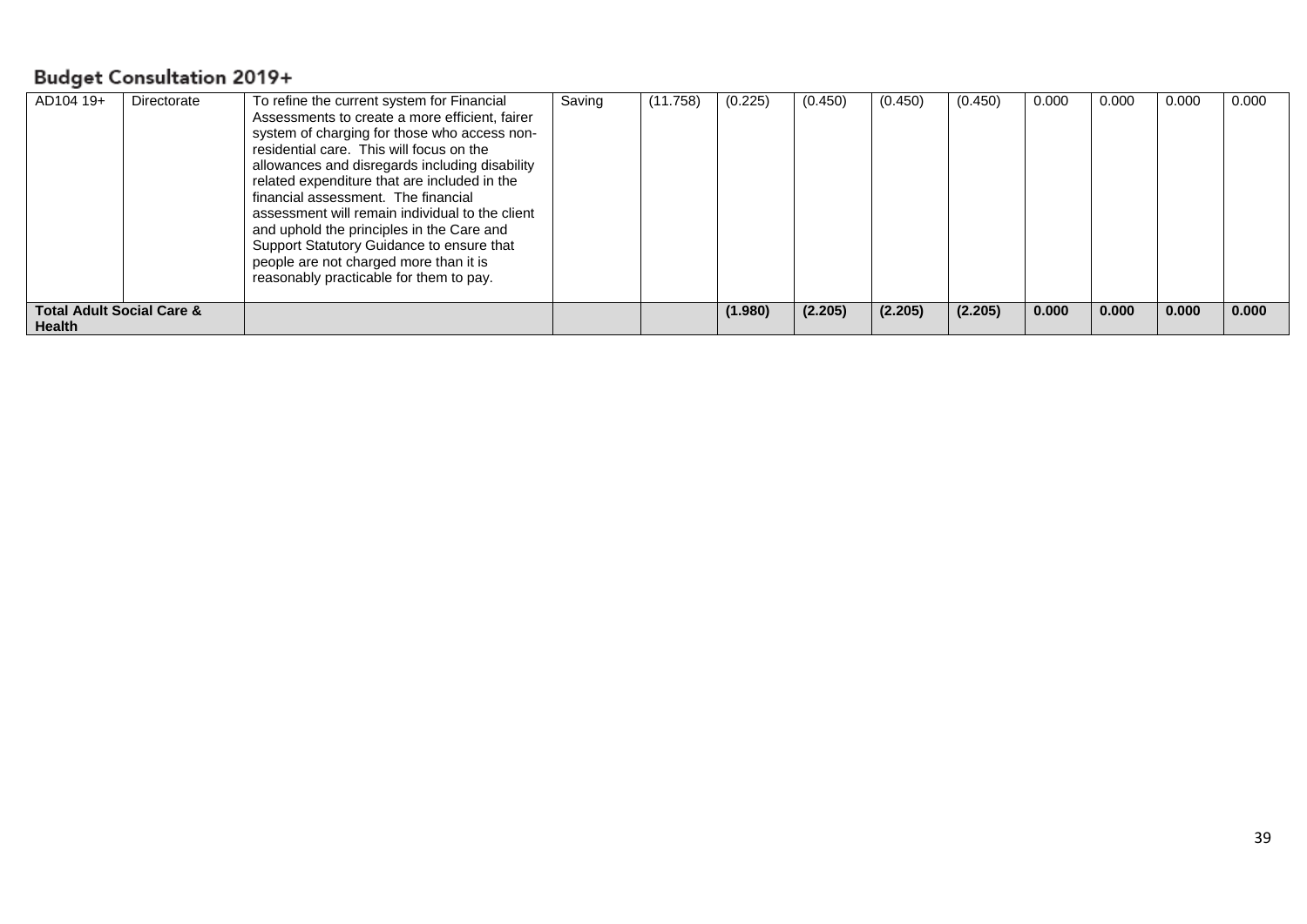| Ref.         | <b>Division of</b><br><b>Service</b> | <b>Description</b>                                                                                                                                                                                                                                                                                                                                                                                                                                        |        | 2018/19<br><b>Net</b><br>Spend | (Savings) /Pressure |                   |               |                   |                        | <b>Staff Impacts (FTE)</b> |                  |                        |
|--------------|--------------------------------------|-----------------------------------------------------------------------------------------------------------------------------------------------------------------------------------------------------------------------------------------------------------------------------------------------------------------------------------------------------------------------------------------------------------------------------------------------------------|--------|--------------------------------|---------------------|-------------------|---------------|-------------------|------------------------|----------------------------|------------------|------------------------|
|              |                                      |                                                                                                                                                                                                                                                                                                                                                                                                                                                           |        | £m                             | 2019/<br>20<br>£m   | 2020/<br>21<br>£m | 2021/22<br>£m | 2022/<br>23<br>£m | 2019/<br><b>20 FTE</b> | 2020/<br><b>21 FTE</b>     | 2021/<br>22 FTE  | 2022/<br><b>23 FTE</b> |
| <b>PLACE</b> |                                      |                                                                                                                                                                                                                                                                                                                                                                                                                                                           |        |                                |                     |                   |               |                   |                        |                            |                  |                        |
| PL101 19+    | Regulation &<br>Enforcement          | The changes consist of the introduction of the<br>following new optional income generating<br>services:<br>* a range of wedding photography packages<br>* a range of wedding floral packages<br>* a change of name service<br>* room hire<br>* additional wedding extras to facilitate bespoke<br>ceremonies<br>* Sale of increased range of keepsakes and<br>range of additional products for ceremonies<br>* A review of non-statutory fees and charges | Saving | 0.860                          | (0.040)             | (0.040)           | (0.040)       | (0.040)           | $\overline{0.0}$       | 0.0                        | $\overline{0.0}$ | $\overline{0.0}$       |
| PL102a 19+   | Adult<br>Education                   | Corporate Training will continue to deliver IT and<br>business courses for corporate clients, however<br>the single member of staff who runs this section<br>will take on additional grant-funded work. Their<br>salary will be moved across to reflect this in the<br>budget.                                                                                                                                                                            | Saving | 0.999                          | (0.027)             | (0.027)           | (0.027)       | (0.027)           | (1.0)                  | (1.0)                      | (1.0)            | (1.0)                  |
| PL102b 19+   | Adult<br>Education                   | Take-up for English as a Foreign Language<br>courses (EFL) has been declining over the last<br>three years The provision ceased in August<br>2018, so this will formally remove the<br>expenditure from budgets. Income target will not<br>be achieved.                                                                                                                                                                                                   | Saving | 0.999                          | 0.234               | 0.234             | 0.234         | 0.234             | $\overline{0.0}$       | 0.0                        | $\overline{0.0}$ | $\overline{0.0}$       |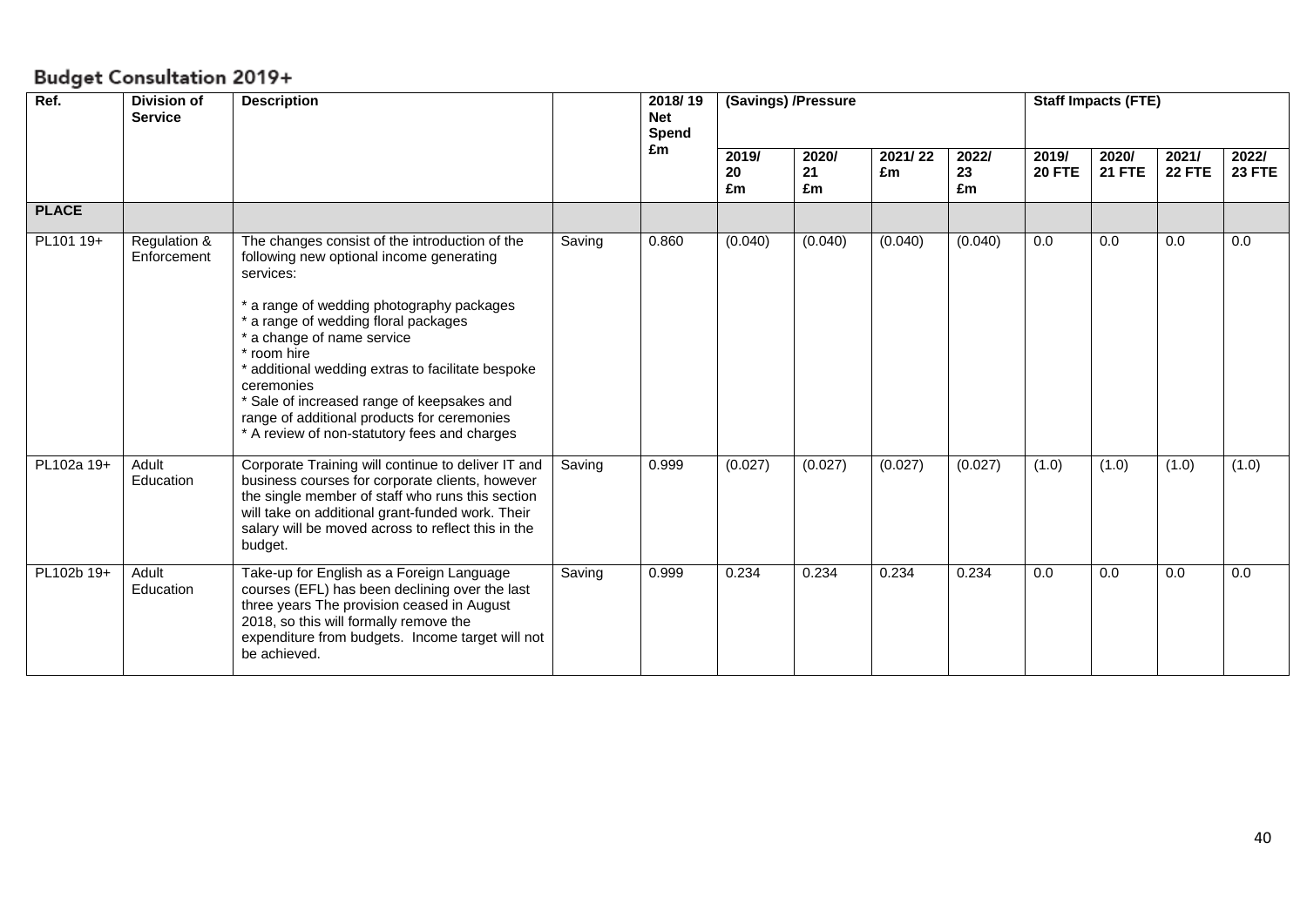| PL104 19+ | Community<br>Development<br>& Play | Some Community Centres are directly managed<br>by the council but most are already let (leased)<br>to third sector and community groups who<br>operate them for the benefit of the local<br>community. The proposal is that other similar<br>organisation become responsible for the day to<br>day operation of Centres through charitable or<br>not-for-profit means.                                                                                                                                                                                                                                                                                                                                                                                                                                                                                                                                                                                                                                                                                                                                                                                                     | Saving | 0.660 | 0.000 | (0.030) | (0.030) | (0.030) | 0.0    | (2.0)  | (2.0)  | (2.0)  |
|-----------|------------------------------------|----------------------------------------------------------------------------------------------------------------------------------------------------------------------------------------------------------------------------------------------------------------------------------------------------------------------------------------------------------------------------------------------------------------------------------------------------------------------------------------------------------------------------------------------------------------------------------------------------------------------------------------------------------------------------------------------------------------------------------------------------------------------------------------------------------------------------------------------------------------------------------------------------------------------------------------------------------------------------------------------------------------------------------------------------------------------------------------------------------------------------------------------------------------------------|--------|-------|-------|---------|---------|---------|--------|--------|--------|--------|
| PL105 19+ | School<br>Crossing<br>Patrols      | Since 2015/16, the City Council's policy has<br>been to only fund Crossing Wardens at the<br>highest risk crossing points that are not<br>equipped with pedestrian controlled lights (e.g.<br>Pelicans). There are currently 189 such crossing<br>points. Despite best efforts, the Council has<br>often been unable to attract recruits even to the<br>highest risk crossing points. The Council has<br>only recruited to lesser priority sites as they<br>become vacant if schools or other parties are<br>prepared to pay for the service.<br>The proposed change is to extend the policy to<br>all crossing sites (i.e. the council will only recruit<br>Wardens for vacant sites if they are paid for by<br>schools or other third parties) and to invest in<br>capital measures (e.g. Pelican Crossings) to<br>ensure safe crossing points.<br>In the recent past, the council has also set up<br>the Young Active Travel Charitable Trust which<br>provides small grants to schools to help them<br>develop their school travel plans, to encourage<br>more children to walk, cycle or scoot to school;<br>and to improve their safety on the journey to<br>school. | Saving | 0.829 | 0.000 | (0.080) | (0.160) | (0.240) | (20.0) | (20.0) | (40.0) | (60.0) |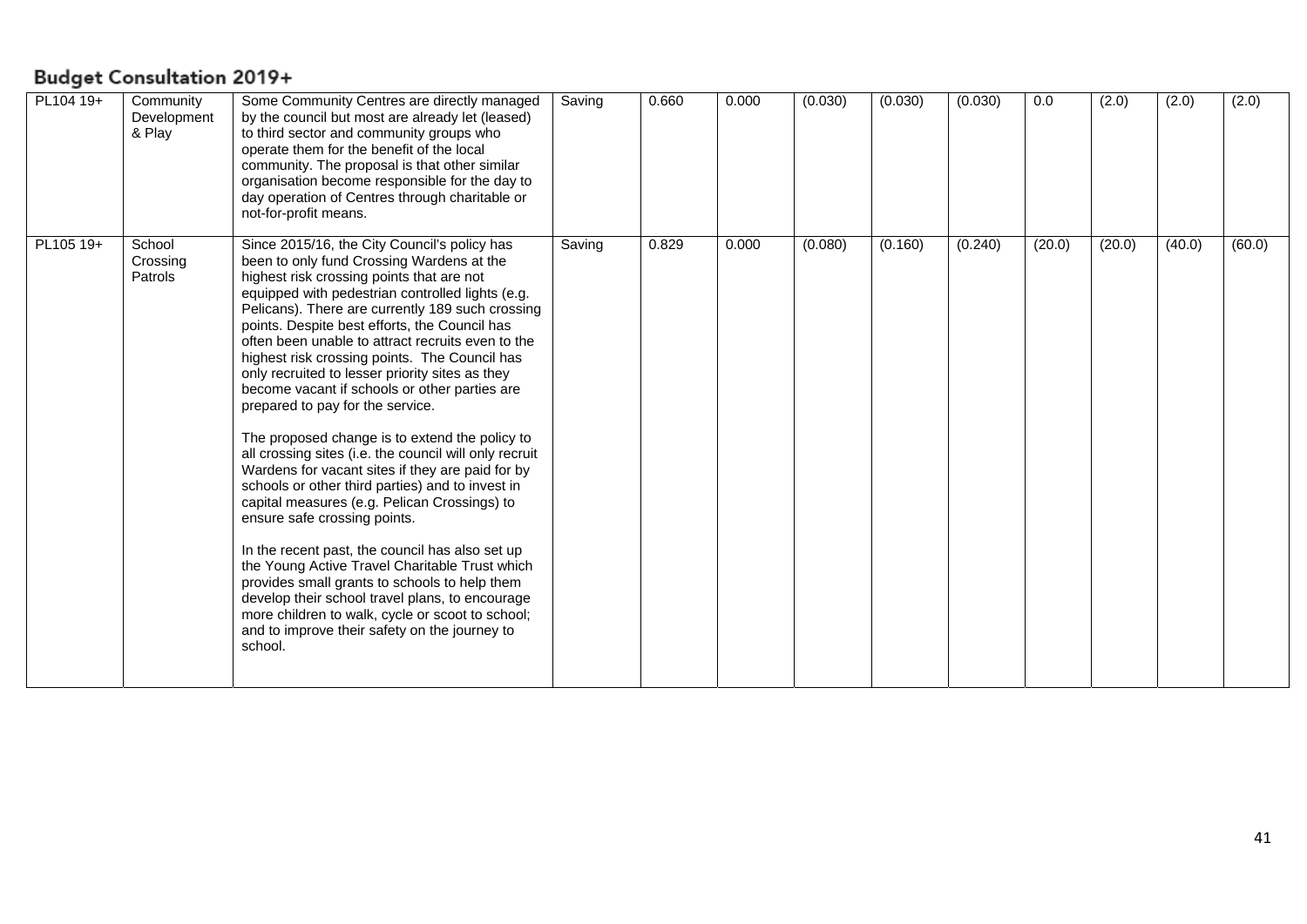| PL106d 19+ | Legal<br>Entitlement &<br><b>Advice Service</b> | The proposal is to cease the Legal Entitlement<br>and Advice Service budget, used to commission<br>Third Sector partners to deliver independent<br>advice relating to welfare benefits, debt<br>management and employment through open<br>door access at Saltley Advice Centre, the<br>Citizens Advice Birmingham service point in<br>Corporation Street, Birmingham Settlement in<br>Aston and Spitfire Advice Services in Castle<br>Vale.                                                                                                                                                                                                                                                                                                                                                                                                                                                                                                                                                                                                                                                                                                                                                                                                                                                      | Saving | 0.262 | (0.261) | (0.261) | (0.261) | (0.261) | 0.0   | 0.0   | 0.0   | 0.0   |
|------------|-------------------------------------------------|--------------------------------------------------------------------------------------------------------------------------------------------------------------------------------------------------------------------------------------------------------------------------------------------------------------------------------------------------------------------------------------------------------------------------------------------------------------------------------------------------------------------------------------------------------------------------------------------------------------------------------------------------------------------------------------------------------------------------------------------------------------------------------------------------------------------------------------------------------------------------------------------------------------------------------------------------------------------------------------------------------------------------------------------------------------------------------------------------------------------------------------------------------------------------------------------------------------------------------------------------------------------------------------------------|--------|-------|---------|---------|---------|---------|-------|-------|-------|-------|
| PL110 19+  | Regulation &<br>Enforcement                     | The proposed change is to make a contributory<br>charge of £25 for pest control treatments for rats<br>in domestic houses and gardens. This is<br>designed to help to maintain protection of<br>vulnerable people and people on low incomes by<br>only taking a contributory payment to offset the<br>overall cost. This change will enable the City to<br>continue to offer a service which will be<br>significantly more affordable than introducing a<br>service on a full cost recovery basis<br>Benchmarking shows that 5 out of 7 large<br>English cities (Manchester, Newcastle, Sheffield,<br>Leeds, Bristol, Liverpool and Nottingham) and 3<br>of the 6 other West Midlands metropolitan<br>councils are already making a charge for this<br>service.<br>The option of providing a means-tested free<br>service to the elderly and vulnerable has been<br>looked at but it is considered that the<br>administrative cost of validating requests would<br>be both time-consuming and finanancially<br>disproportionate.<br>The charge will be cheaper for residents than<br>obtaining a similar service from a commercial<br>company. We will also upload more details on<br>our web pages as to how residents can self-treat<br>using poisons available from local hardware<br>stores. | Saving | 0.307 | (0.200) | (0.200) | (0.200) | (0.200) | (2.0) | (2.0) | (2.0) | (2.0) |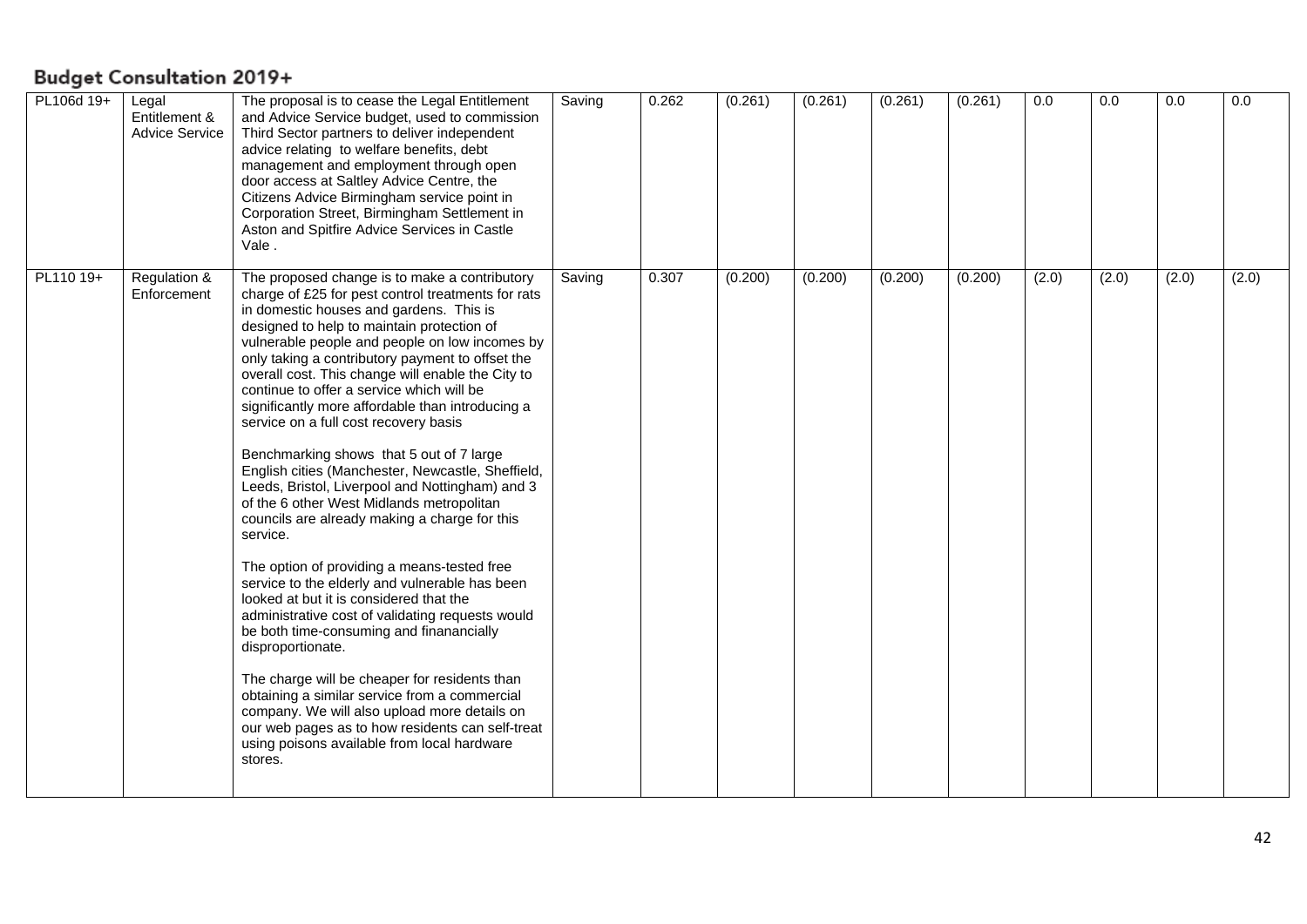| PL111 19+ | Regulation &<br>Enforcement | Trading Standards will utilise the proceeds of<br>crime money (POCA) it has successfully<br>secured from its criminal proceedings to<br>contribute to funding 2 members of staff whose<br>roles include the oversight and authorisation of<br>criminal investigations into acquisitive crime<br>such as fraud, rogue trading organised crime.                                                                                                                                                                                                                                                                                                                                                                                                                                                                                                                                          | Saving | 1.261 | (0.070) | (0.070) | (0.070) | (0.070) | 0.0   | 0.0   | 0.0   | 0.0   |
|-----------|-----------------------------|----------------------------------------------------------------------------------------------------------------------------------------------------------------------------------------------------------------------------------------------------------------------------------------------------------------------------------------------------------------------------------------------------------------------------------------------------------------------------------------------------------------------------------------------------------------------------------------------------------------------------------------------------------------------------------------------------------------------------------------------------------------------------------------------------------------------------------------------------------------------------------------|--------|-------|---------|---------|---------|---------|-------|-------|-------|-------|
| PL112 19+ | Regulation &<br>Enforcement | To withdraw Business Improvement District<br>support resulting in the reduction of one post<br>(Business Improvement District Ambassador).<br>The ongoing support and signposting to the<br>mature, existing bids will continue to be provided<br>through existing staff within the directorate.<br>Eleven of the twelve Business Improvement<br>Districts are in their second or third five-year<br>term of operation, so have a level of maturity<br>that requires little operational support.<br>There is also a cycle of BID renewal ballots that<br>requires approval by the Cabinet Member. The<br>report process is supported by governance<br>monitoring and evaluating the business<br>outcomes of each BID against their five-year<br>action plan. It is proposed that this function is re-<br>aligned to the Neighbourhoods and<br>Communities team to create efficiencies. | Saving | 0.093 | (0.055) | (0.055) | (0.055) | (0.055) | (1.0) | (1.0) | (1.0) | (1.0) |
| PL113 19+ | Resilience &<br>Services    | To partner with suitable third sector<br>organisation(s) to provide appropriate voluntary<br>staffing to the Hall of Memory Mon-Sat 10am-<br>4pm. This will enable savings to be achieved of<br>one FTE GR3 post. It is intended this will be<br>achieved over a phased period of time to ensure<br>appropriate staffing levels can be achieved and<br>maintained by the third sector partner(s). By<br>aligning to suitable third sector organisation(s)<br>this will ensure the Hall of Memory can remain<br>open to the public and will provide volunteer staff<br>who have the with appropriate level of<br>knowledge and respect for the subject matter.                                                                                                                                                                                                                          | Saving | 0.733 | (0.021) | (0.029) | (0.029) | (0.029) | (0.7) | (1.0) | (1.0) | (1.0) |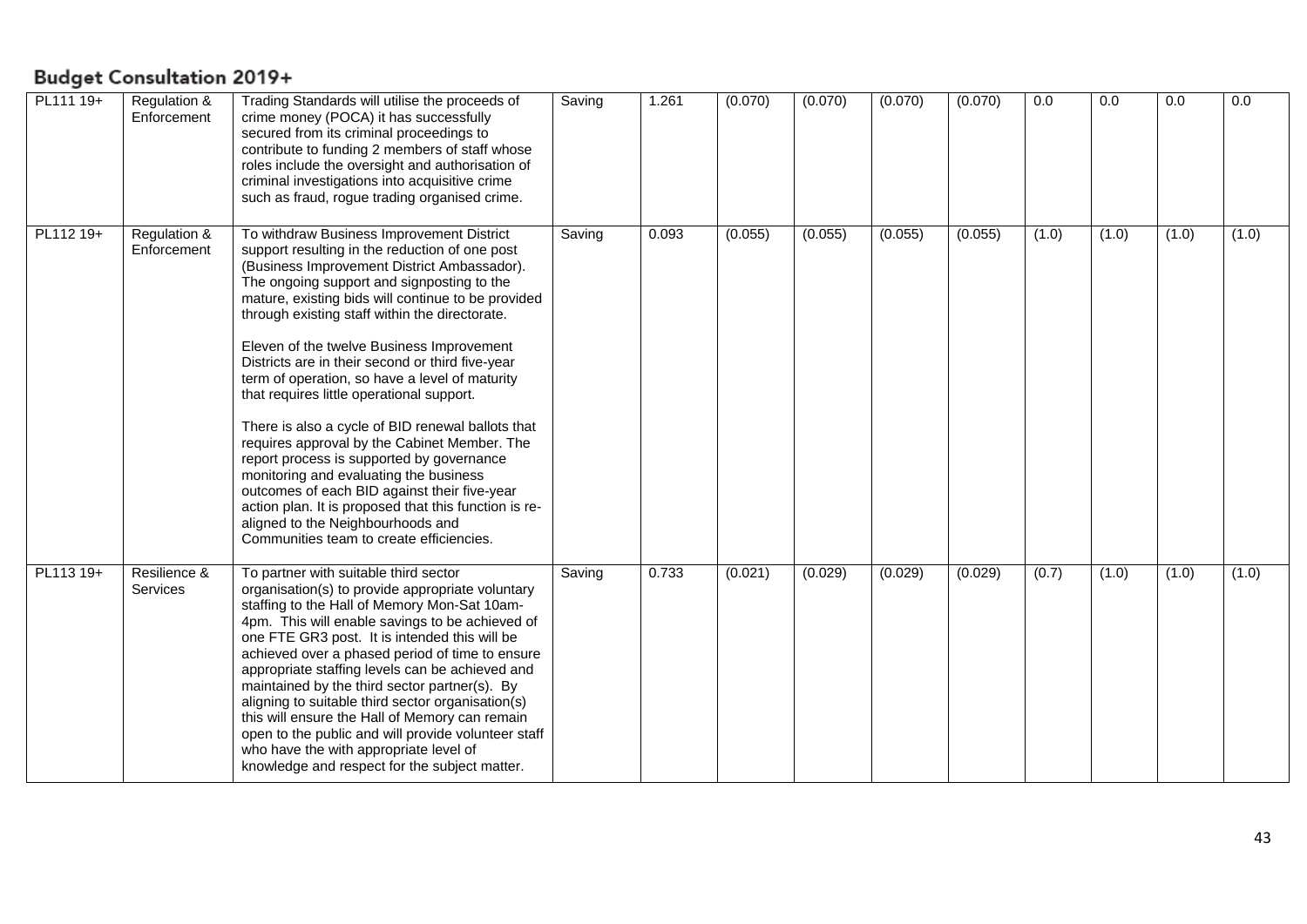| PL114a 19+ | <b>Bereavement</b> | The Council currently offers Exclusive Rights of<br>Burial (ERB) (the period of time for which the<br>purchaser of a grave may continue to use that<br>grave) based on a 75-year lease period. The<br>Local Authorities Cemeteries Order 1977 states<br>that a burial authority may grant Extended Right<br>of Burial that must not exceed 100 years. We<br>propose to offer people the choice to pay for a<br>grave with the standard 75-year term or paying<br>an additional fee for a 99-year term.                                                                                                                                                  | Saving | (3.403) | (0.065) | (0.065) | (0.065) | (0.065) | 0.0 | 0.0 | 0.0 | 0.0 |
|------------|--------------------|---------------------------------------------------------------------------------------------------------------------------------------------------------------------------------------------------------------------------------------------------------------------------------------------------------------------------------------------------------------------------------------------------------------------------------------------------------------------------------------------------------------------------------------------------------------------------------------------------------------------------------------------------------|--------|---------|---------|---------|---------|---------|-----|-----|-----|-----|
| PL114b 19+ | Bereavement        | There is an option to build 20 vaulted graves<br>with integral memorials at Witton Cemetery in an<br>area which was previously used for greenhouses<br>and the skip compound. The area would need to<br>be cleared and regenerated in order to accept<br>this scheme and the development would then be<br>commissioned.<br>Families would be able to choose this as an<br>option and although the scheme would not<br>increase the number of burials overall, it may<br>increase income over and above earthen type<br>graves due to the additional income generated<br>from supplying the memorial (headstone) as an<br>integral element of the grave. | Saving | (3.403) | 0.000   | (0.087) | 0.000   | 0.000   | 0.0 | 0.0 | 0.0 | 0.0 |
| PL114c 19+ | Bereavement        | In 2017 Bereavement Services completed a<br>project to make its paper burial records available<br>online. This is a service used by people to trace<br>family graves or research family histories. The<br>service went online in September 2017. A small<br>fee of £5 was introduced at the time to test the<br>market and the proposal is to increase the<br>current cost to £20 per search to generate<br>additional income of £15,000.                                                                                                                                                                                                               | Saving | (3.403) | (0.015) | (0.015) | (0.015) | (0.015) | 0.0 | 0.0 | 0.0 | 0.0 |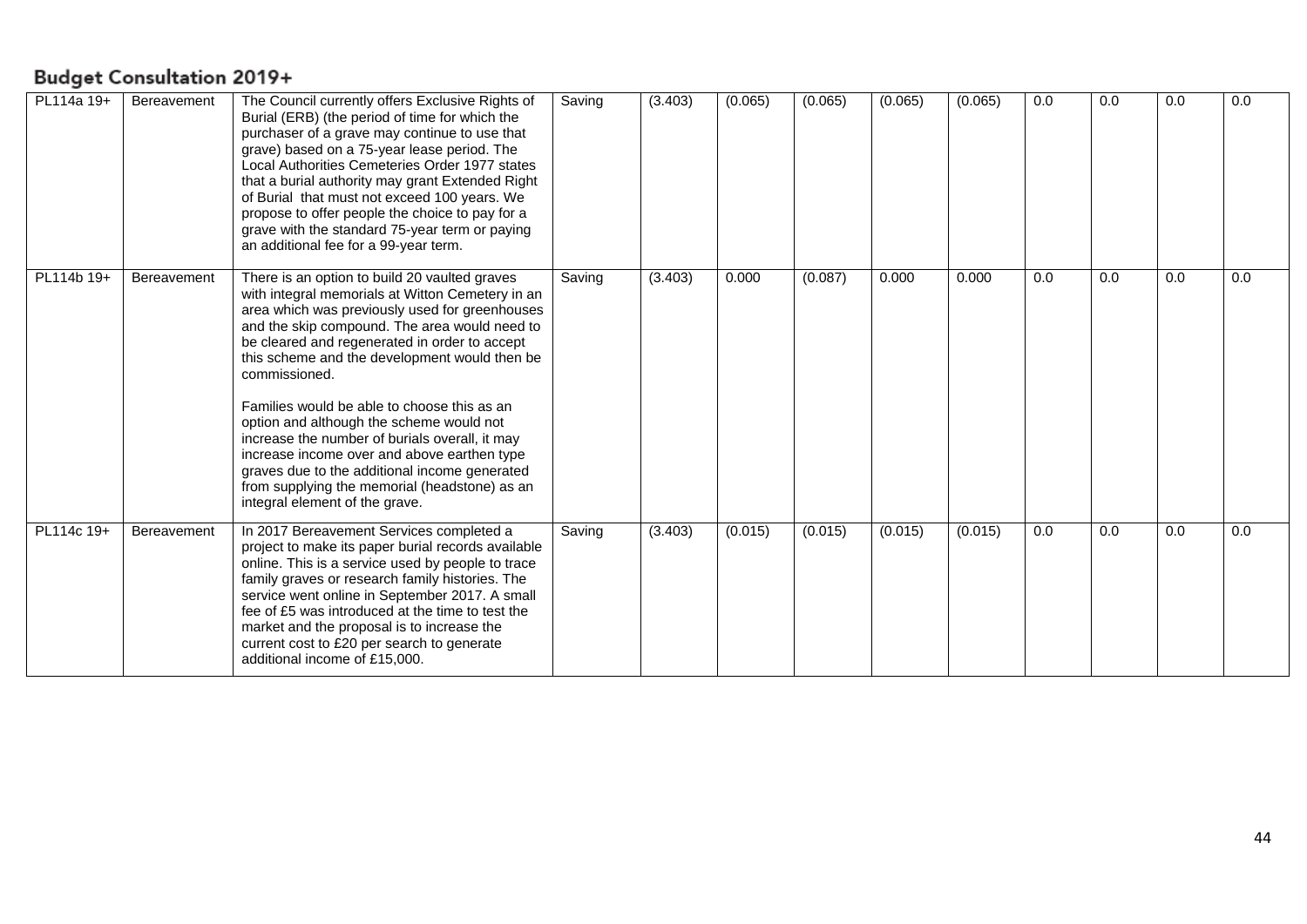| PL114d 19+ | Bereavement                 | The option relates to Cremation services which<br>are supplied by the Council to bereaved families.<br>it is proposed to increase the core fee level<br>which would now include the provision of<br>containers for cremated remains, and a<br>certificate for the collection of cremated<br>remains. Approximately 65% of cremated<br>remains are collected from the city's crematoria<br>each year.                                                                                                                                                                                     | Saving | (3.403) | (0.055) | (0.055) | (0.055) | (0.055) | 0.0   | 0.0   | 0.0   | 0.0   |
|------------|-----------------------------|------------------------------------------------------------------------------------------------------------------------------------------------------------------------------------------------------------------------------------------------------------------------------------------------------------------------------------------------------------------------------------------------------------------------------------------------------------------------------------------------------------------------------------------------------------------------------------------|--------|---------|---------|---------|---------|---------|-------|-------|-------|-------|
| PL115 19+  | Regulation &<br>Enforcement | The removal of flytipping will continue as at<br>present with no diminution of service. This<br>proposal relates to the a re-prioritisation of the<br>work of the waste enforcement unit to focus of<br>cases where the likelihood of prosecution is<br>high. Duty of care inspections (prevention) will<br>continue but delivered by a wider range of staff<br>that are able to carry out these duties. Training<br>will be provided to relevant employees to<br>support the work of the team which will include<br>some staff having the authority to issues fixed<br>penalty notices. | Saving | 0.923   | (0.300) | (0.300) | (0.300) | (0.300) | (6.0) | (6.0) | (6.0) | (6.0) |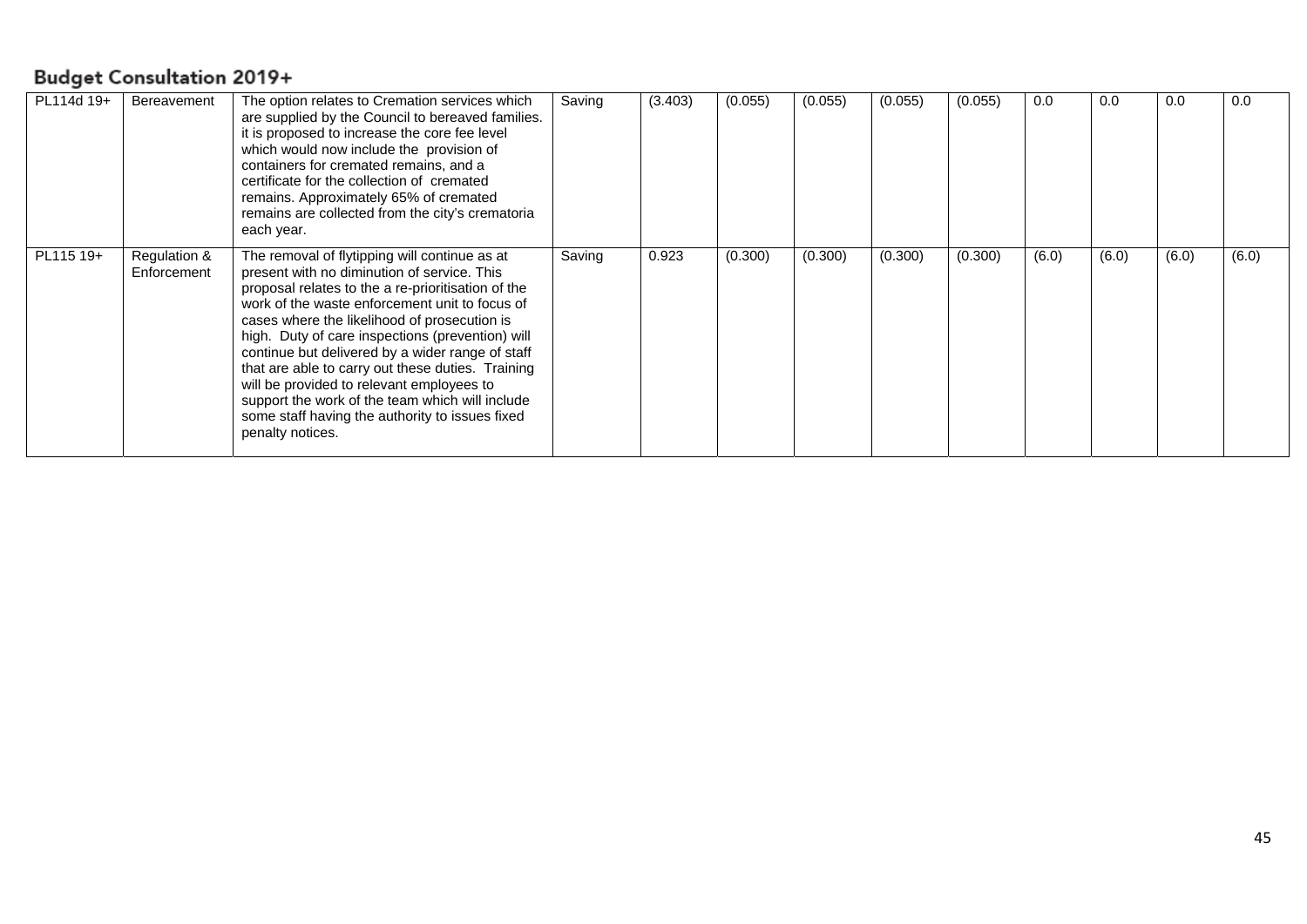| PL116 19+ | Culture & | This proposal relates to a one-third reduction in                                                | Saving | 8.473 | (1.080) | (1.080) | (1.080) | (1.080) | 0.0 | 0.0 | 0.0 | 0.0 |
|-----------|-----------|--------------------------------------------------------------------------------------------------|--------|-------|---------|---------|---------|---------|-----|-----|-----|-----|
|           | Visitor   | grant support to the major arts and cultural                                                     |        |       |         |         |         |         |     |     |     |     |
|           | Economy   | organisations and community programmes. The                                                      |        |       |         |         |         |         |     |     |     |     |
|           |           | impacts on specific organisations will be                                                        |        |       |         |         |         |         |     |     |     |     |
|           |           | considered as part of the final budget approval                                                  |        |       |         |         |         |         |     |     |     |     |
|           |           | following comprehensive impact assessments<br>with individual organisations to ensure that their |        |       |         |         |         |         |     |     |     |     |
|           |           | ability to become more self-sustaining is                                                        |        |       |         |         |         |         |     |     |     |     |
|           |           | assessed.                                                                                        |        |       |         |         |         |         |     |     |     |     |
|           |           |                                                                                                  |        |       |         |         |         |         |     |     |     |     |
|           |           | These include:-. CBSO, Ex Cathedra, Symphony<br>Hall, Town Hall, Birmingham Royal Ballet,        |        |       |         |         |         |         |     |     |     |     |
|           |           | Birmingham opera Company, Birmingham                                                             |        |       |         |         |         |         |     |     |     |     |
|           |           | Repertory Theatre, Midlands Art Centre, Ikon                                                     |        |       |         |         |         |         |     |     |     |     |
|           |           | Gallery, DanceXchange and Sampad.                                                                |        |       |         |         |         |         |     |     |     |     |
|           |           | Community programmes include, Culture on                                                         |        |       |         |         |         |         |     |     |     |     |
|           |           | your Doorstep, Black and Minority, Ethnic Arts                                                   |        |       |         |         |         |         |     |     |     |     |
|           |           | Development and Neighbourhood Programmes.                                                        |        |       |         |         |         |         |     |     |     |     |
|           |           | The level of reduction has been assessed                                                         |        |       |         |         |         |         |     |     |     |     |
|           |           | against the sector's ability to adapt and continue                                               |        |       |         |         |         |         |     |     |     |     |
|           |           | to operate. It is also proposed to maintain the                                                  |        |       |         |         |         |         |     |     |     |     |
|           |           | 2019/20 level of funding for a four-year period to                                               |        |       |         |         |         |         |     |     |     |     |
|           |           | provide some stability and enable organisations                                                  |        |       |         |         |         |         |     |     |     |     |
|           |           | plan their future programmes.                                                                    |        |       |         |         |         |         |     |     |     |     |
|           |           | We will work with the different organisations to                                                 |        |       |         |         |         |         |     |     |     |     |
|           |           | help them to become self-sustaining where                                                        |        |       |         |         |         |         |     |     |     |     |
|           |           | possible with the potential for the creation of                                                  |        |       |         |         |         |         |     |     |     |     |
|           |           | "endowment funds".                                                                               |        |       |         |         |         |         |     |     |     |     |
| PL118 19+ | Leisure & | The proposal is to reduce the grant to The Active                                                | Saving | 1.017 | 0.000   | (0.108) | (0.216) | (0.324) | 0.0 | 0.0 | 0.0 | 0.0 |
|           | Wellbeing | Wellbeing Society over three years from 2020/21                                                  |        |       |         |         |         |         |     |     |     |     |
|           |           | by 20%. The deferred implementation provides                                                     |        |       |         |         |         |         |     |     |     |     |
|           |           | time for TAWS to access other sources of<br>funding to enable activity to continue and           |        |       |         |         |         |         |     |     |     |     |
|           |           | hopefully increase in the future. There is no                                                    |        |       |         |         |         |         |     |     |     |     |
|           |           | impact on the Sport England grant which is due                                                   |        |       |         |         |         |         |     |     |     |     |
|           |           | to conclude 31st March 2019.                                                                     |        |       |         |         |         |         |     |     |     |     |
|           |           |                                                                                                  |        |       |         |         |         |         |     |     |     |     |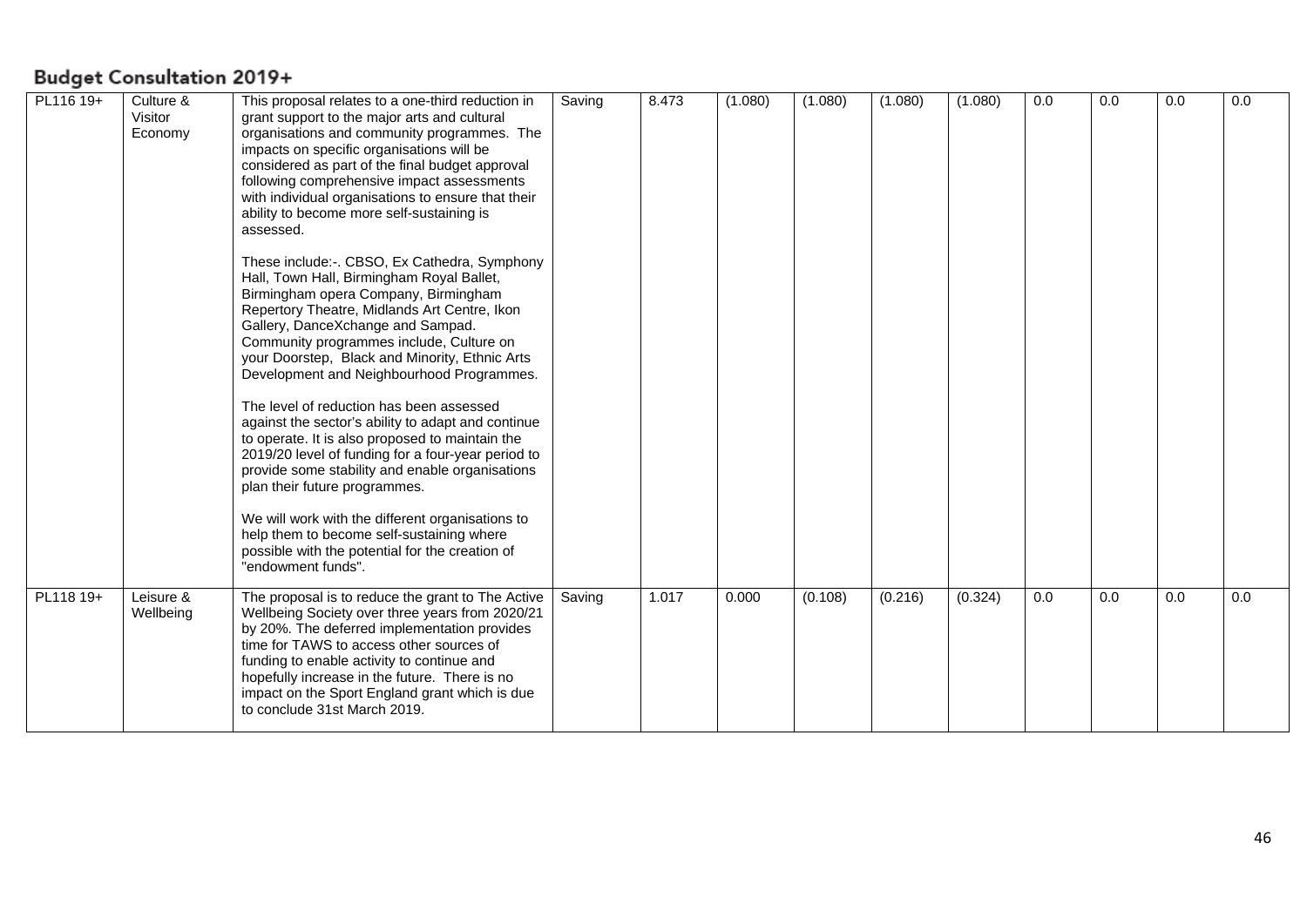| PL120a 19+ | Waste                       | The intention is to increase the income and<br>profitability of this service to support the waste<br>management budget. This will be achieved by<br>activities such as refining the marketing strategy,<br>efficiencies from the use of new technologies<br>and a plan to make the trade waste service a<br>defined business unit.                                                                                                                                                                                                                                                                                                                                                                                                                                                                                                                                                                                                                                                                         | Saving |       | (0.150)    | (0.350)    | (0.350)    | (0.350)    | 3.0        | 3.0        | 3.0        | $\overline{3.0}$ |
|------------|-----------------------------|------------------------------------------------------------------------------------------------------------------------------------------------------------------------------------------------------------------------------------------------------------------------------------------------------------------------------------------------------------------------------------------------------------------------------------------------------------------------------------------------------------------------------------------------------------------------------------------------------------------------------------------------------------------------------------------------------------------------------------------------------------------------------------------------------------------------------------------------------------------------------------------------------------------------------------------------------------------------------------------------------------|--------|-------|------------|------------|------------|------------|------------|------------|------------|------------------|
| PL121 19+  | Regulation &<br>Enforcement | The IMLT and RIT teams are both hosted by<br>Birmingham City Council and paid for by grants<br>from Treasury and National Trading Standards<br>for the benefit of people living in England in<br>respect of IMLT and for people living in the wider<br>West Midlands in respect of RIT. By hosting the<br>teams Birmingham City Council incurs costs<br>associated to employing the officers. Apart from<br>salaries, which are fully recovered, these include<br>things like accommodation, heating, lighting,<br>management responsibility and the provision of<br>professional services such as legal, accountancy<br>and HR. The council applies a recharge to<br>recover these costs from the respective grants to<br>ensure that the council is not subsidising these<br>teams.<br>We have reviewed the way that we calculate<br>these recharges and propose to increase them<br>to accurately reflect the true costs incurred by<br>the council in hosting the IMLT and RIT teams in<br>the future. | Saving | 0.000 | (0.050)    | (0.050)    | (0.050)    | (0.050)    | 0.0        | 0.0        | 0.0        | 0.0              |
| PL122 19+  | Housing                     | This business case proposes that the city<br>council looks at creating a wholly owned<br>company as a Social Lettings Agency or<br>explores a range of incentive options such as:                                                                                                                                                                                                                                                                                                                                                                                                                                                                                                                                                                                                                                                                                                                                                                                                                          | Saving | N/A   | <b>TBC</b> | <b>TBC</b> | <b>TBC</b> | <b>TBC</b> | <b>TBC</b> | <b>TBC</b> | <b>TBC</b> | <b>TBC</b>       |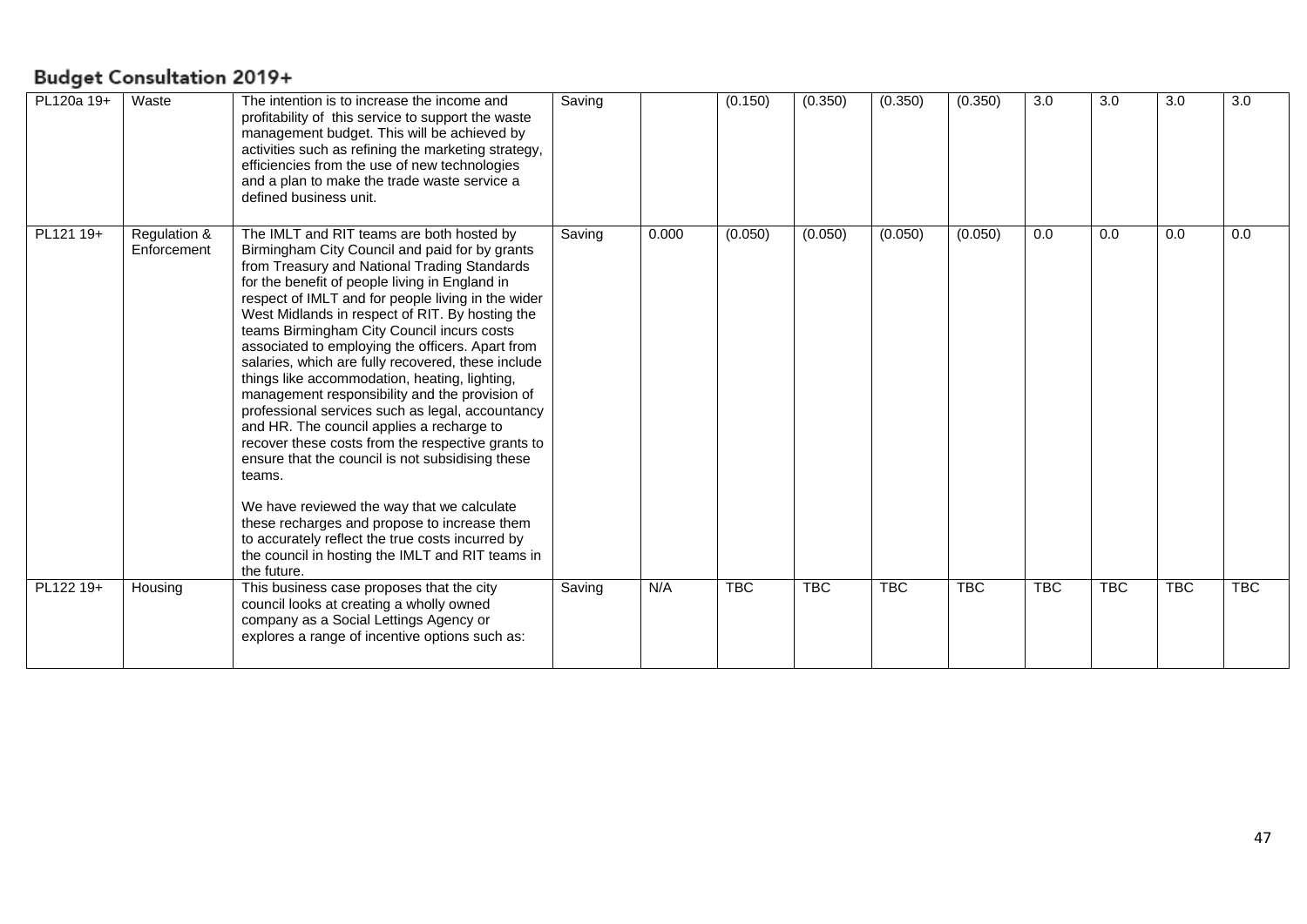| * Up front incentive to encourage the letting of    |  |  |  |  |  |
|-----------------------------------------------------|--|--|--|--|--|
|                                                     |  |  |  |  |  |
| properties to our customers                         |  |  |  |  |  |
| * Subsidy amount to encourage lettings at LHA       |  |  |  |  |  |
| rate                                                |  |  |  |  |  |
| * Consider offering a guaranteed rent scheme        |  |  |  |  |  |
| for landlords to ensure they have reduced void      |  |  |  |  |  |
| rent loss/times                                     |  |  |  |  |  |
| * Enhancing the Private Tenancy Unit, providing     |  |  |  |  |  |
| a single point of contact for tenancy               |  |  |  |  |  |
| management issues for those landlords we are        |  |  |  |  |  |
| supporting.                                         |  |  |  |  |  |
| * Providing tenancy reference checks for            |  |  |  |  |  |
| prospective tenants.                                |  |  |  |  |  |
| * Assist with the sign up and completion of         |  |  |  |  |  |
|                                                     |  |  |  |  |  |
| housing benefit claim.                              |  |  |  |  |  |
| * Providing tenancy support for an initial period - |  |  |  |  |  |
| similar to the offer for council tenants            |  |  |  |  |  |
| * Bond guarantee of 1 calendar month's rent to      |  |  |  |  |  |
| cover both rent arrears and/or damage.              |  |  |  |  |  |
|                                                     |  |  |  |  |  |
| The Social Lettings Agency would work with          |  |  |  |  |  |
| PRS landlords in the city to create a pool of       |  |  |  |  |  |
| properties which are available solely for the use   |  |  |  |  |  |
| of the city council in meeting its statutory duties |  |  |  |  |  |
| around homelessness and will support the            |  |  |  |  |  |
| discharge of said duties under the                  |  |  |  |  |  |
| Homelessness Reduction Act. This will require       |  |  |  |  |  |
| the city council providing a range of incentives to |  |  |  |  |  |
| encourage the sector to work with us.               |  |  |  |  |  |
|                                                     |  |  |  |  |  |
| The Lettings Agency would aim at matching           |  |  |  |  |  |
| customers who require housing with private          |  |  |  |  |  |
| sector landlords who have a property to let and     |  |  |  |  |  |
| will work with landlords who have properties        |  |  |  |  |  |
| available for tenants to move into at short notice. |  |  |  |  |  |
| The property will not have to be furnished but      |  |  |  |  |  |
| will have to pass an inspection (supported by the   |  |  |  |  |  |
| internal PRS team) to ensure that it meets          |  |  |  |  |  |
| minimum housing standards and has the               |  |  |  |  |  |
| appropriate valid safety certificates.              |  |  |  |  |  |
|                                                     |  |  |  |  |  |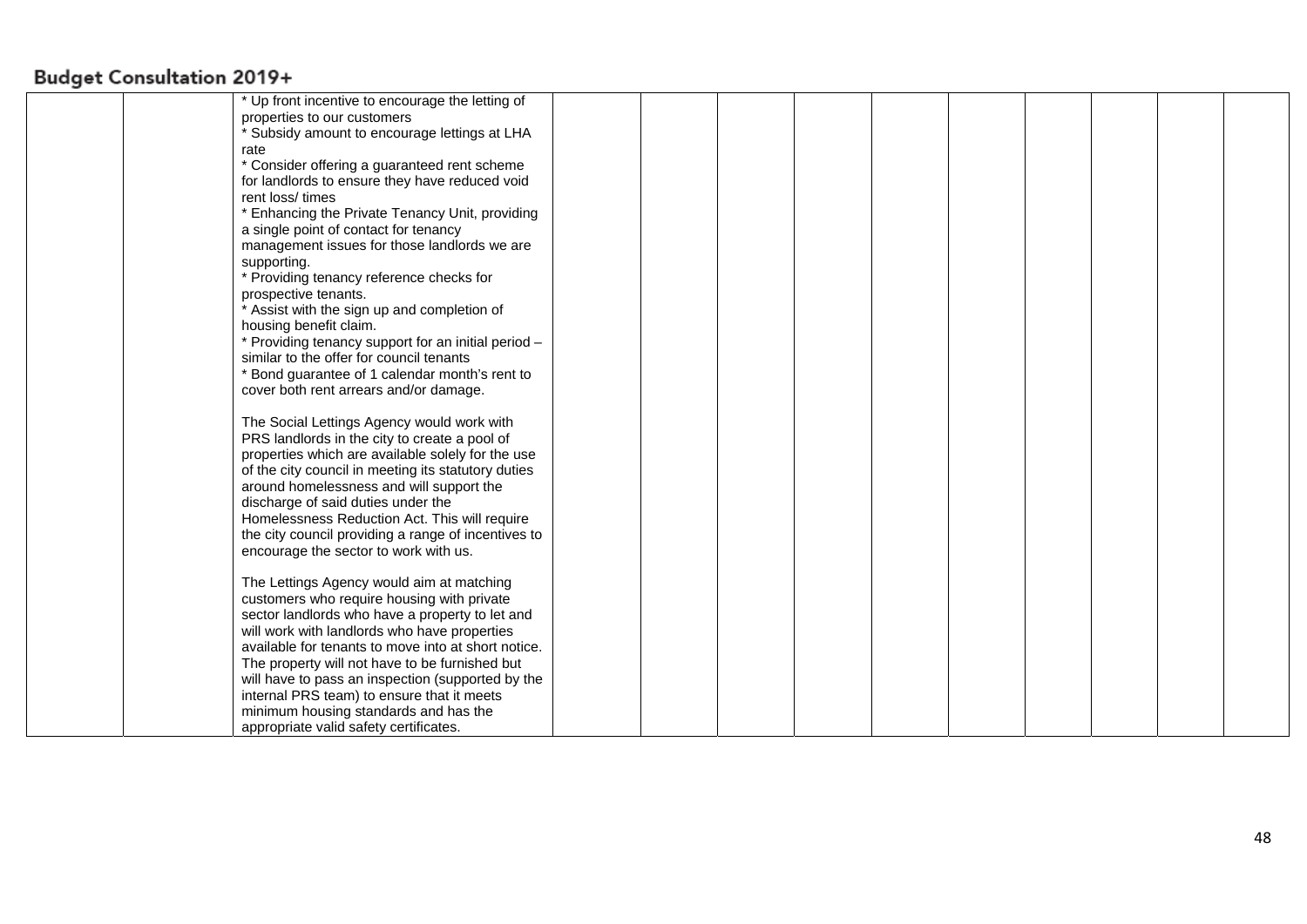| PL123 19+ | Housing | A whole service review to deliver the savings is | Saving | 4.959 | (0.400) | (0.800) | (0.800) | (0.800) | TBC. | TBC. | TBC | TBC. |
|-----------|---------|--------------------------------------------------|--------|-------|---------|---------|---------|---------|------|------|-----|------|
|           |         | intended to introduce a new operating model      |        |       |         |         |         |         |      |      |     |      |
|           |         | that merges the Housing Options, Private         |        |       |         |         |         |         |      |      |     |      |
|           |         | Rented Sector, Voids and Homelessness,           |        |       |         |         |         |         |      |      |     |      |
|           |         | including a review of Commissioning activities.  |        |       |         |         |         |         |      |      |     |      |
|           |         | The proposal will focus on reducing              |        |       |         |         |         |         |      |      |     |      |
|           |         | homelessness across the City through early       |        |       |         |         |         |         |      |      |     |      |
|           |         | intervention. By bringing connected activities   |        |       |         |         |         |         |      |      |     |      |
|           |         | closer together, a more efficient and effective  |        |       |         |         |         |         |      |      |     |      |
|           |         | service will require less staff to include a     |        |       |         |         |         |         |      |      |     |      |
|           |         | reduction of managerial roles. Changes are       |        |       |         |         |         |         |      |      |     |      |
|           |         | proposed to be phased in over time and this      |        |       |         |         |         |         |      |      |     |      |
|           |         | case will be delivered in conjunction with a     |        |       |         |         |         |         |      |      |     |      |
|           |         | whole redesign of the wider housing division and |        |       |         |         |         |         |      |      |     |      |
|           |         | should be considered alongside the Housing       |        |       |         |         |         |         |      |      |     |      |
|           |         | <b>Strategy Business Case.</b>                   |        |       |         |         |         |         |      |      |     |      |
|           |         |                                                  |        |       |         |         |         |         |      |      |     |      |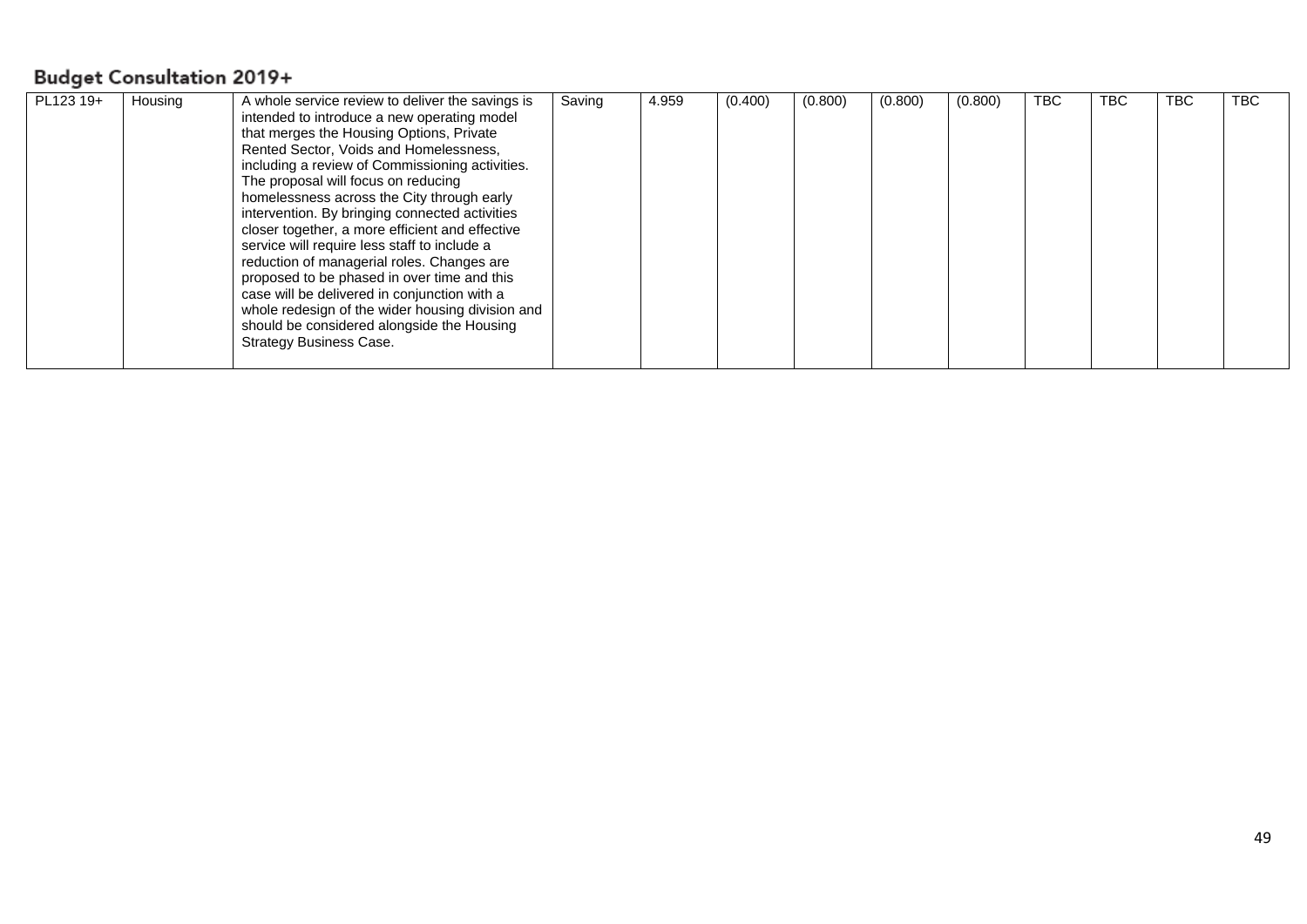| PL124 19+ | Housing | Birmingham City Council receives a number of                                                     | Saving | 5.106 | (0.300) | (0.300) | (0.300) | (0.300) | <b>TBC</b> | $\overline{\text{TBC}}$ | <b>TBC</b> | <b>TBC</b> |
|-----------|---------|--------------------------------------------------------------------------------------------------|--------|-------|---------|---------|---------|---------|------------|-------------------------|------------|------------|
|           |         | grants/ funding from central government to                                                       |        |       |         |         |         |         |            |                         |            |            |
|           |         | improve services to those households facing                                                      |        |       |         |         |         |         |            |                         |            |            |
|           |         | homelessness. A key recommendation from the                                                      |        |       |         |         |         |         |            |                         |            |            |
|           |         | Ministry of Housing, Communities and Local                                                       |        |       |         |         |         |         |            |                         |            |            |
|           |         | Government was to integrate all funding streams                                                  |        |       |         |         |         |         |            |                         |            |            |
|           |         | into one directorate and managed through the                                                     |        |       |         |         |         |         |            |                         |            |            |
|           |         | housing service which will allow more efficient                                                  |        |       |         |         |         |         |            |                         |            |            |
|           |         | and effective decision making and                                                                |        |       |         |         |         |         |            |                         |            |            |
|           |         | commissioning to take place. This case will be                                                   |        |       |         |         |         |         |            |                         |            |            |
|           |         | delivered in conjunction with a whole redesign of                                                |        |       |         |         |         |         |            |                         |            |            |
|           |         | the wider housing division and should be                                                         |        |       |         |         |         |         |            |                         |            |            |
|           |         | considered alongside the Housing Options, PRS                                                    |        |       |         |         |         |         |            |                         |            |            |
|           |         | and Voids.                                                                                       |        |       |         |         |         |         |            |                         |            |            |
|           |         |                                                                                                  |        |       |         |         |         |         |            |                         |            |            |
|           |         | As functions are integrated closer together a<br>new operating model will provide bring together |        |       |         |         |         |         |            |                         |            |            |
|           |         | robust data and intelligence to enable greater                                                   |        |       |         |         |         |         |            |                         |            |            |
|           |         | strategic oversight to drive effective                                                           |        |       |         |         |         |         |            |                         |            |            |
|           |         | commissioning. The proposal will see strategic                                                   |        |       |         |         |         |         |            |                         |            |            |
|           |         | planning and housing strategy also being                                                         |        |       |         |         |         |         |            |                         |            |            |
|           |         | integrated more closely:                                                                         |        |       |         |         |         |         |            |                         |            |            |
|           |         |                                                                                                  |        |       |         |         |         |         |            |                         |            |            |
|           |         | This includes:                                                                                   |        |       |         |         |         |         |            |                         |            |            |
|           |         | * Allocations                                                                                    |        |       |         |         |         |         |            |                         |            |            |
|           |         | * Strategic Tenancy Policies                                                                     |        |       |         |         |         |         |            |                         |            |            |
|           |         | * Nominations Policies                                                                           |        |       |         |         |         |         |            |                         |            |            |
|           |         |                                                                                                  |        |       |         |         |         |         |            |                         |            |            |
|           |         | As we look to become more creative with                                                          |        |       |         |         |         |         |            |                         |            |            |
|           |         | bespoke solutions to peoples housing needs,                                                      |        |       |         |         |         |         |            |                         |            |            |
|           |         | greater control will be needed over how the HPG                                                  |        |       |         |         |         |         |            |                         |            |            |
|           |         | is used.                                                                                         |        |       |         |         |         |         |            |                         |            |            |
|           |         |                                                                                                  |        |       |         |         |         |         |            |                         |            |            |
|           |         | It is proposed that associated funding streams<br>are transferred to align the funding and       |        |       |         |         |         |         |            |                         |            |            |
|           |         | resources around housing needs. These include:                                                   |        |       |         |         |         |         |            |                         |            |            |
|           |         | * HRA budget of £0.144m                                                                          |        |       |         |         |         |         |            |                         |            |            |
|           |         | BCC Homeless Centres funding £0.471m                                                             |        |       |         |         |         |         |            |                         |            |            |
|           |         | Homeless Prevention Grant funding of                                                             |        |       |         |         |         |         |            |                         |            |            |
|           |         | £1.100m                                                                                          |        |       |         |         |         |         |            |                         |            |            |
|           |         | * Discretionary Housing Payments of £4.800m                                                      |        |       |         |         |         |         |            |                         |            |            |
|           |         |                                                                                                  |        |       |         |         |         |         |            |                         |            |            |
|           |         |                                                                                                  |        |       |         |         |         |         |            |                         |            |            |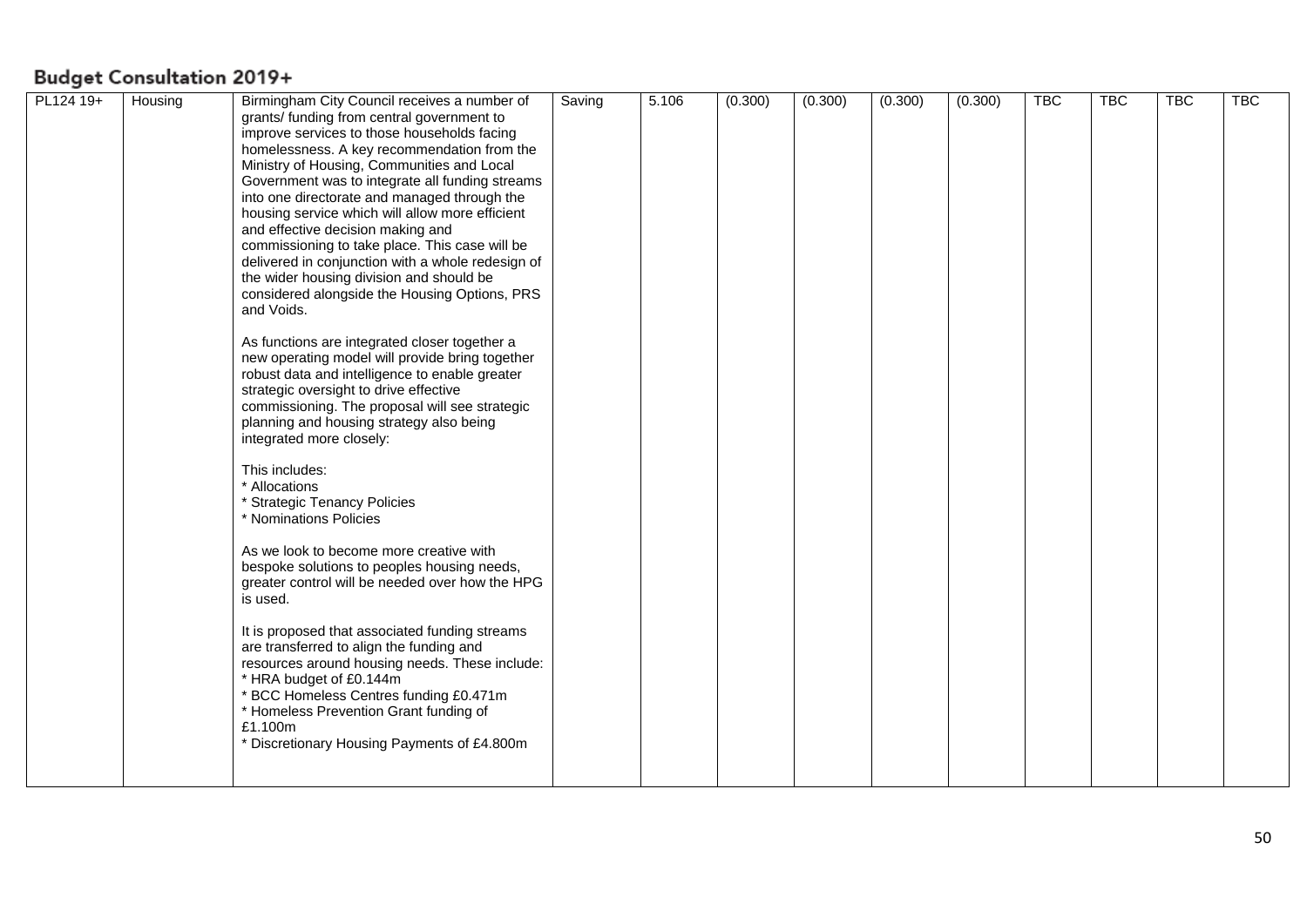| PL125 19+ | Housing                   | The proposal is to extend core business through<br>existing repairs and maintenance contractors by<br>utilising their business around the country. This<br>will increase the demand for current products<br>produced at Shelforce.<br>There are also opportunities to increase income<br>through developing a wider range of products<br>produced e.g. kitchens and bathrooms by the<br>company. This will be explored with existing<br>repair and maintenance contractors with the<br>possibility of expanding to other customers.<br>The proposal to expand the business will require<br>additional employees but this will increase the<br>profitability of Shelforce. The current proposal to<br>employ apprentices within the business has<br>been put forward as an Invest to Save proposal. | Saving | (0.093) | (0.050) | (0.050) | (0.050) | (0.050) | <b>TBC</b> | <b>TBC</b> | <b>TBC</b> | <b>TBC</b> |
|-----------|---------------------------|----------------------------------------------------------------------------------------------------------------------------------------------------------------------------------------------------------------------------------------------------------------------------------------------------------------------------------------------------------------------------------------------------------------------------------------------------------------------------------------------------------------------------------------------------------------------------------------------------------------------------------------------------------------------------------------------------------------------------------------------------------------------------------------------------|--------|---------|---------|---------|---------|---------|------------|------------|------------|------------|
| PL126 19+ | Directorate<br>Management | The managerial review of Place takes into<br>consideration the historical and future service<br>reductions and aligns compatible services closer<br>together. Proposals contribute to improved<br>organisational effectiveness by maximising<br>opportunities to work more closely on shared<br>activities as well as flattening structures to place<br>accountability and faster decision making closer<br>to the customer.                                                                                                                                                                                                                                                                                                                                                                       | Saving |         | (0.500) | (1.000) | (1.000) | (1.000) | (16.0)     | (17.0)     | (17.0)     | (17.0)     |
| PL127 19+ | Bereavement               | To review the charges for Bereavement Services<br>(Cemeteries and Crematoria) and increase them<br>in line with top quartile West Midlands authorities<br>and other providers in the area. In addition to<br>this introduce an additional charge for services<br>during the timeslots which have the highest<br>demand.                                                                                                                                                                                                                                                                                                                                                                                                                                                                            | Saving | (3.403) | (1.200) | (1.200) | (1.200) | (1.200) | 0.0        | 0.0        | 0.0        | 0.0        |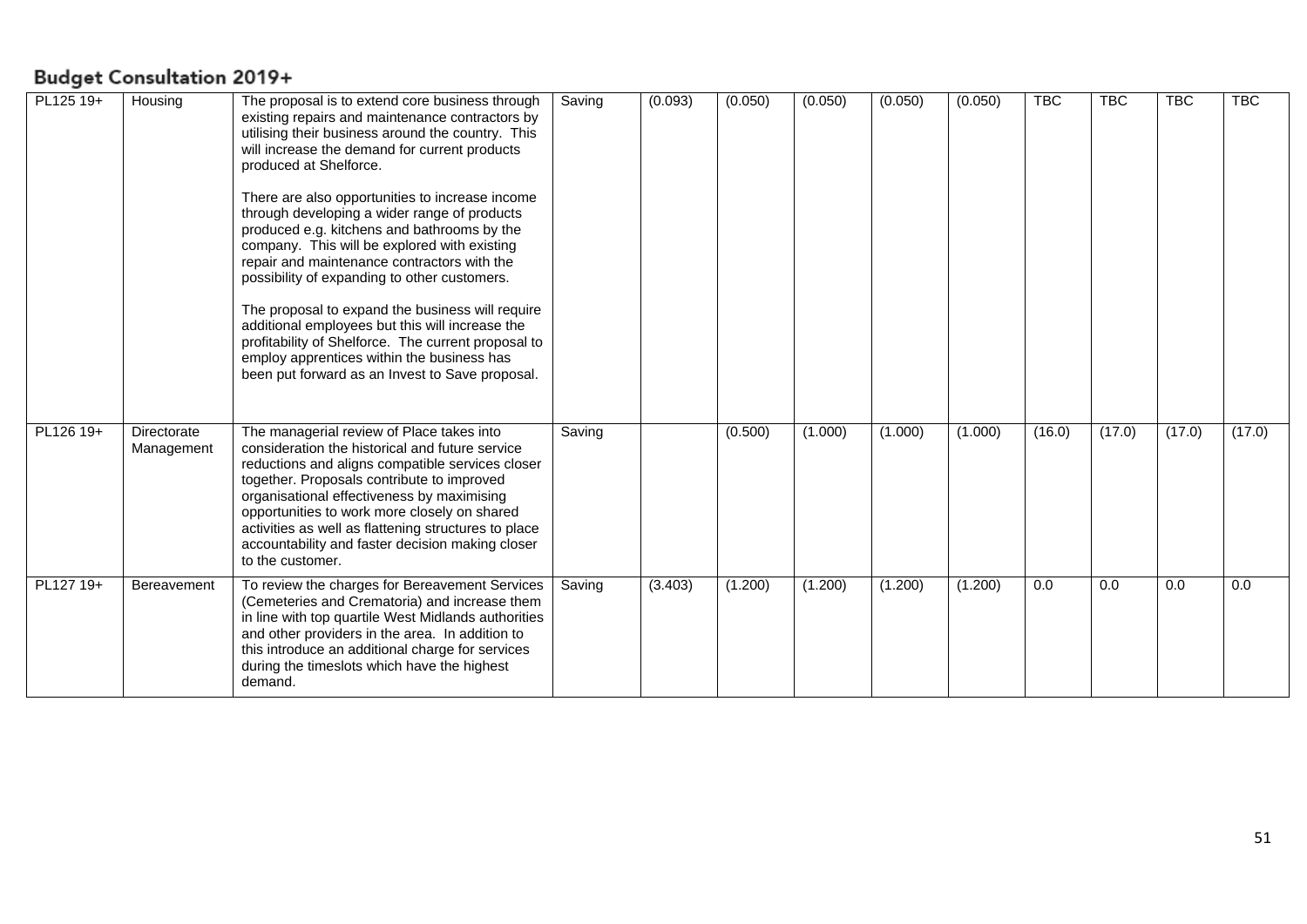| PL128 19+ | Waste | To review the charges for the services and<br>increase the cost of an annual subscription to<br>garden waste to £50 pa (£48 if paid on line) and<br>the collection charge for bulky waste to £35 per<br>collection (£33 if paid on line). To continue to<br>provide value for money it is proposed to<br>increase the maximum number of Bulky Waste<br>items collected from 6 to 10. It is also proposed<br>to reduce the cost to the Council by changing<br>the booking system to enable bulky waste<br>collections to be scheduled in an efficient<br>manner.<br>It is also proposed to remove the sack collection<br>option where there are alternative options as this<br>is an inefficient way of collecting waste,<br>significantly increasing disposal costs. | Saving | (0.840) | (0.840) | (0.840) | (0.840) | 0.0 | 0.0 | 0.0 | 0.0 |
|-----------|-------|----------------------------------------------------------------------------------------------------------------------------------------------------------------------------------------------------------------------------------------------------------------------------------------------------------------------------------------------------------------------------------------------------------------------------------------------------------------------------------------------------------------------------------------------------------------------------------------------------------------------------------------------------------------------------------------------------------------------------------------------------------------------|--------|---------|---------|---------|---------|-----|-----|-----|-----|
| PL129 19+ | Parks | To review and reduce the subsidy provided to<br>sports pitch hire, by increasing charges and/or<br>reducing the cost of maintenance and remove<br>the non-commercial discounts for event space<br>hire at the major parks in the City. Also review<br>car parking charges and Cannon Hill Park and<br>implement car parking charges across the major<br>parks in the City (Sutton Park, Lickey Hills,<br>Rectory Park, Victoria Common, Edgbaston<br>Reservoir).                                                                                                                                                                                                                                                                                                     | Saving | (0.180) | (0.180) | (0.180) | (0.180) | 0.0 | 0.0 | 0.0 | 0.0 |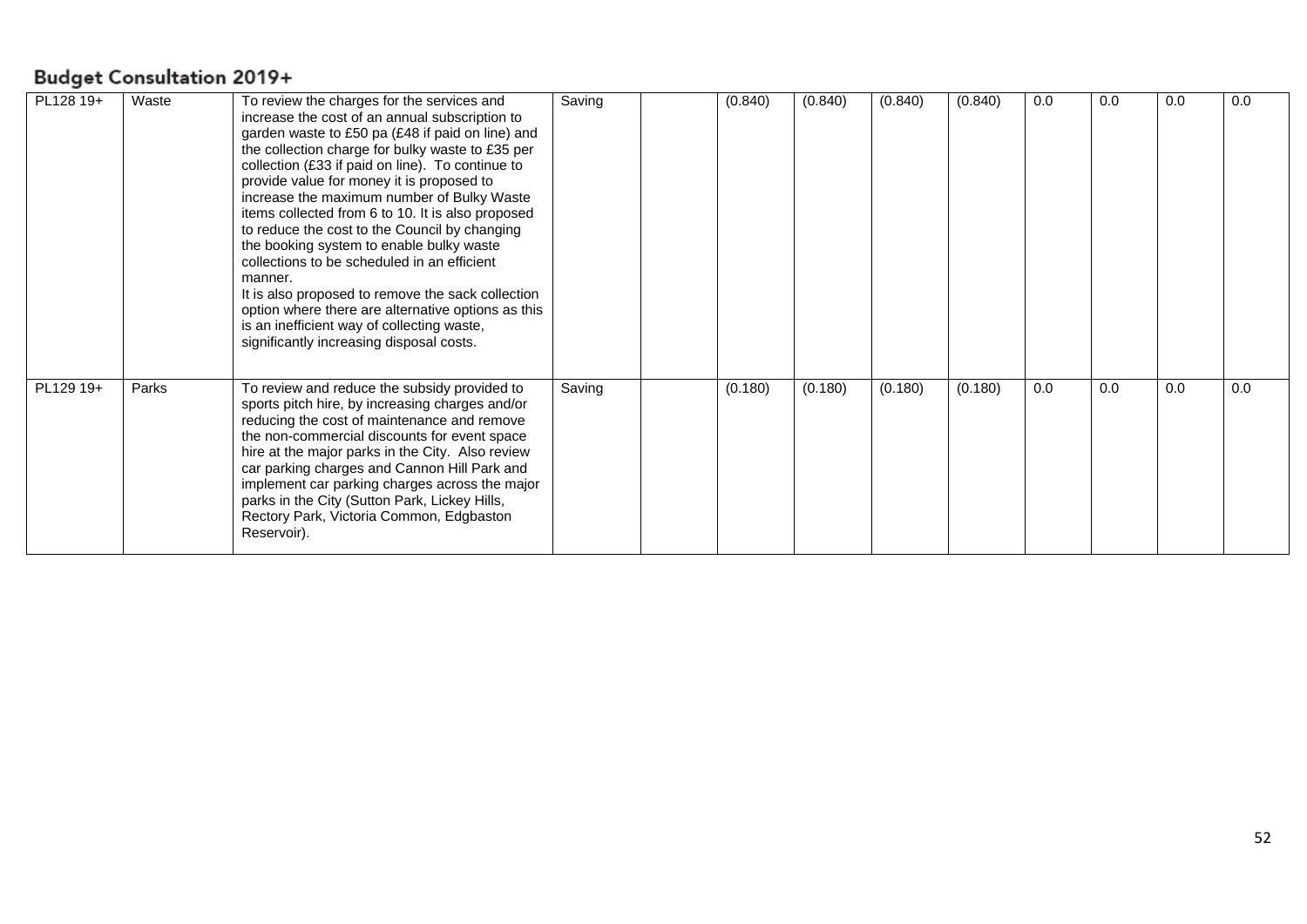| PL130 19+          | Libraries | The library service currently allocates £0.760m<br>per annum to a budget known as the 'Book<br>fund'. This budget funds the essential systems<br>needed to run a library service such as the IT<br>Library Management system called Spydus,<br>electronic databases, library cards and of course<br>books and periodicals.<br>Once the expenditure is made on the essential<br>support systems this currently leaves a<br>controllable spend of £0.415m. When the<br>proposed saving of £0.234m is removed this will<br>leave £182,000 to spend on new books a 56%<br>reduction.<br>The new budget level will enable the following to<br>be purchased in future:<br>* All the current IT support systems and other<br>essential spend at a cost of £0.344m p.a.<br>* Approximately 25,000 new books purchased<br>each year compared to the current 50,000 new<br>books purchased each year at a cost of £0.182m<br>p.a. | Saving | 0.760 | (0.234)  | (0.238)  | (0.238)  | (0.238)  | 0.0     | 0.0     | 0.0     | 0.0     |
|--------------------|-----------|-------------------------------------------------------------------------------------------------------------------------------------------------------------------------------------------------------------------------------------------------------------------------------------------------------------------------------------------------------------------------------------------------------------------------------------------------------------------------------------------------------------------------------------------------------------------------------------------------------------------------------------------------------------------------------------------------------------------------------------------------------------------------------------------------------------------------------------------------------------------------------------------------------------------------|--------|-------|----------|----------|----------|----------|---------|---------|---------|---------|
|                    |           |                                                                                                                                                                                                                                                                                                                                                                                                                                                                                                                                                                                                                                                                                                                                                                                                                                                                                                                         |        |       |          |          |          |          |         |         |         |         |
| <b>Total Place</b> |           |                                                                                                                                                                                                                                                                                                                                                                                                                                                                                                                                                                                                                                                                                                                                                                                                                                                                                                                         |        |       | (5.859)  | (7.276)  | (7.377)  | (7.565)  | (43.7)  | (47.0)  | (67.0)  | (87.0)  |
| <b>TOTAL</b>       |           |                                                                                                                                                                                                                                                                                                                                                                                                                                                                                                                                                                                                                                                                                                                                                                                                                                                                                                                         |        |       | (18.244) | (22.784) | (24.142) | (25.986) | (121.9) | (129.2) | (171.2) | (204.7) |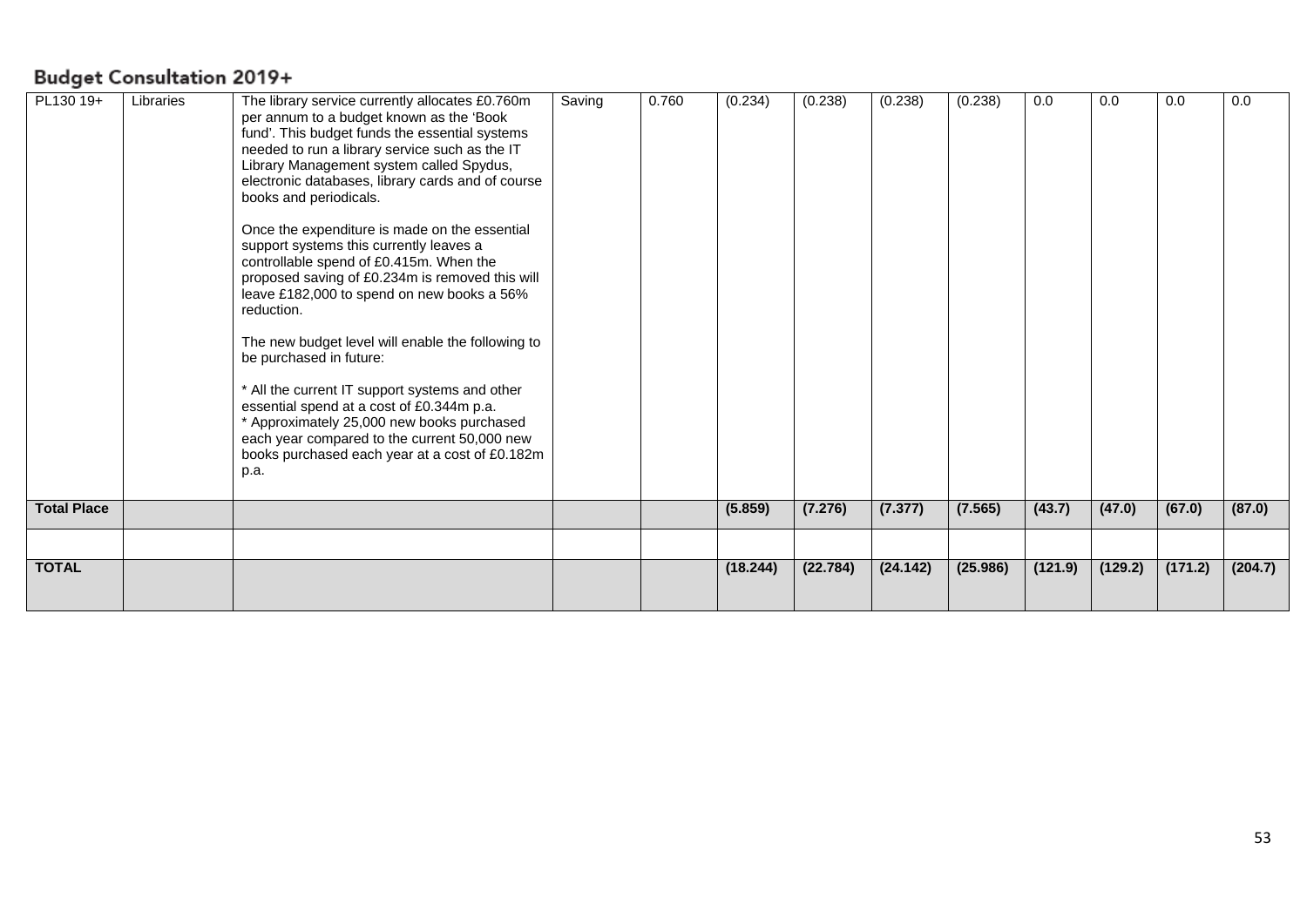#### **Key issues/pressures**

| Reference                  | <b>Division of</b><br><b>Service</b> | <b>Description</b>                                                                                                               |          | 2018/<br>19<br><b>Net</b><br><b>Spend</b><br>£m | (Savings) /Pressure |               |               |               | <b>Staff Impacts (FTE)</b> |                       |                 |                       |  |
|----------------------------|--------------------------------------|----------------------------------------------------------------------------------------------------------------------------------|----------|-------------------------------------------------|---------------------|---------------|---------------|---------------|----------------------------|-----------------------|-----------------|-----------------------|--|
|                            |                                      |                                                                                                                                  |          |                                                 | 2019/20<br>£m       | 2020/21<br>£m | 2021/22<br>£m | 2022/23<br>£m | 2019/20<br><b>FTE</b>      | 2020/21<br><b>FTE</b> | 2021/22<br>FTE. | 2022/23<br><b>FTE</b> |  |
| <b>Cross Cutting</b>       |                                      |                                                                                                                                  |          |                                                 |                     |               |               |               |                            |                       |                 |                       |  |
|                            | Corporate                            | ACIVICO Profit Share. To remove<br>assumption on the receipt of dividends<br>whilst the Company is in its stabilisation<br>phase | Pressure |                                                 | 0.800               | 0.800         | 0.800         | 0.800         |                            |                       |                 |                       |  |
|                            | Corporate                            | Short term Council House "improvements"<br>required pending a longer term decision on<br>the refurbishment of the Council House  | Pressure |                                                 | 0.200               | 0.300         | 0.500         | 1.000         |                            |                       |                 |                       |  |
| <b>Total Cross Cutting</b> |                                      |                                                                                                                                  |          |                                                 | 1.000               | 1.100         | 1.300         | 1.800         | 0.0                        | 0.0                   | 0.0             | 0.0                   |  |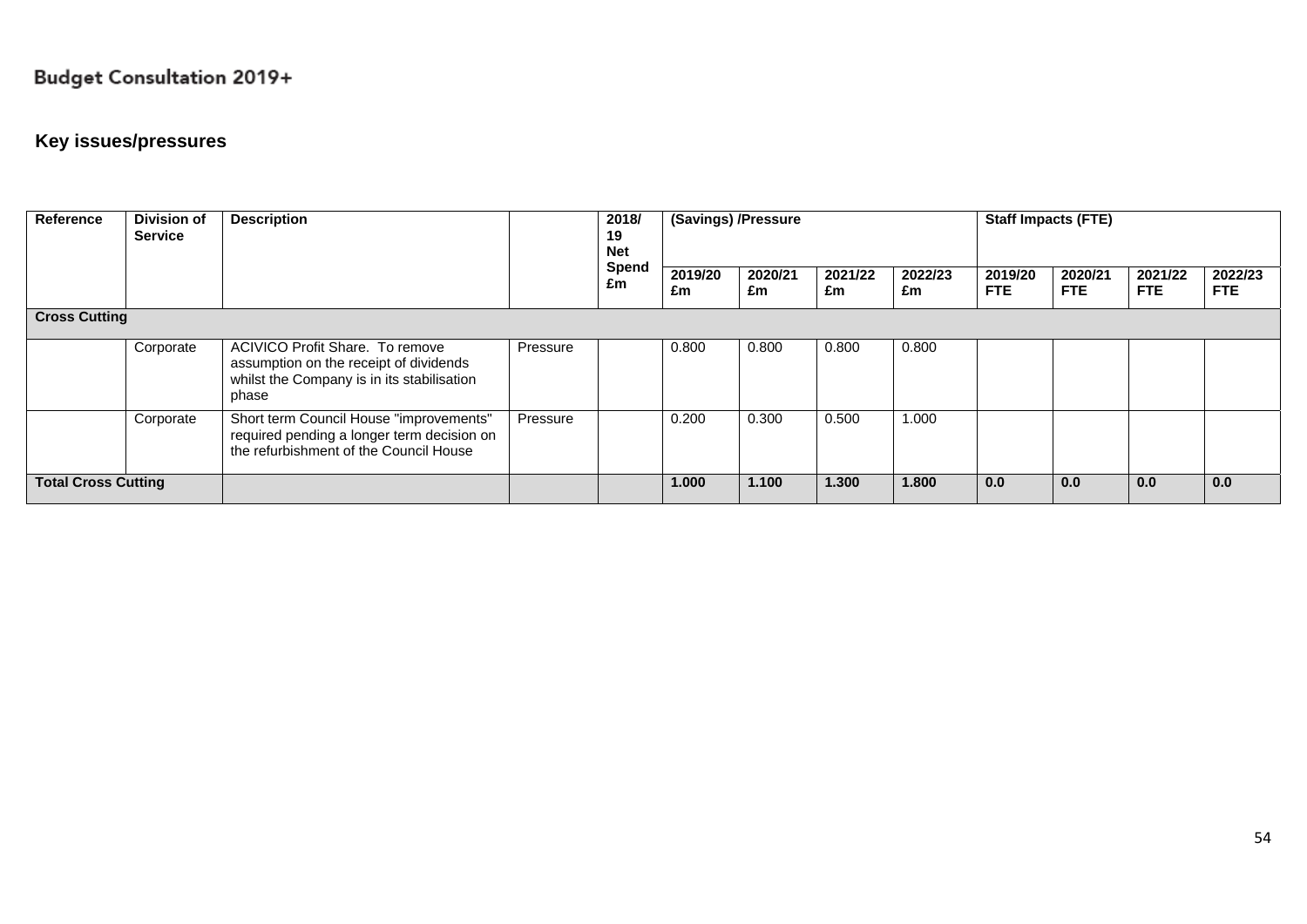| <b>Reference</b>             | <b>Division of</b><br><b>Service</b> | <b>Description</b>                                                                                                                                                                                               |          | 2018/<br>19<br><b>Net</b><br><b>Spend</b><br>£m | 2019/20<br>£m | (Savings) /Pressure<br>2020/21<br>£m | 2021/22<br>£m | 2022/23<br>£m | <b>Staff Impacts (FTE)</b><br>2019/20<br><b>FTE</b> | 2020/21<br>FTE. | 2021/22<br>FTE. | 2022/23<br><b>FTE</b> |
|------------------------------|--------------------------------------|------------------------------------------------------------------------------------------------------------------------------------------------------------------------------------------------------------------|----------|-------------------------------------------------|---------------|--------------------------------------|---------------|---------------|-----------------------------------------------------|-----------------|-----------------|-----------------------|
| <b>HUMAN RESOURCES</b>       |                                      |                                                                                                                                                                                                                  |          |                                                 |               |                                      |               |               |                                                     |                 |                 |                       |
| HR101 19+                    | <b>HR</b>                            | Avoidance of future costs in the Job<br>Evaluation Team by streamlining the job<br>evaluation process, thereby minimising the<br>risk of further equal pay claims. 10 FTEs<br>needed during 2019/20 and 2020/21. | Pressure |                                                 | 0.453         | 0.453                                | 0.000         | 0.000         | 10.0                                                |                 | (10.0)          |                       |
| <b>Total Human Resources</b> |                                      |                                                                                                                                                                                                                  |          |                                                 | 0.453         | 0.453                                | 0.000         | 0.000         | 10.0                                                | 0.0             | (10.0)          | 0.0                   |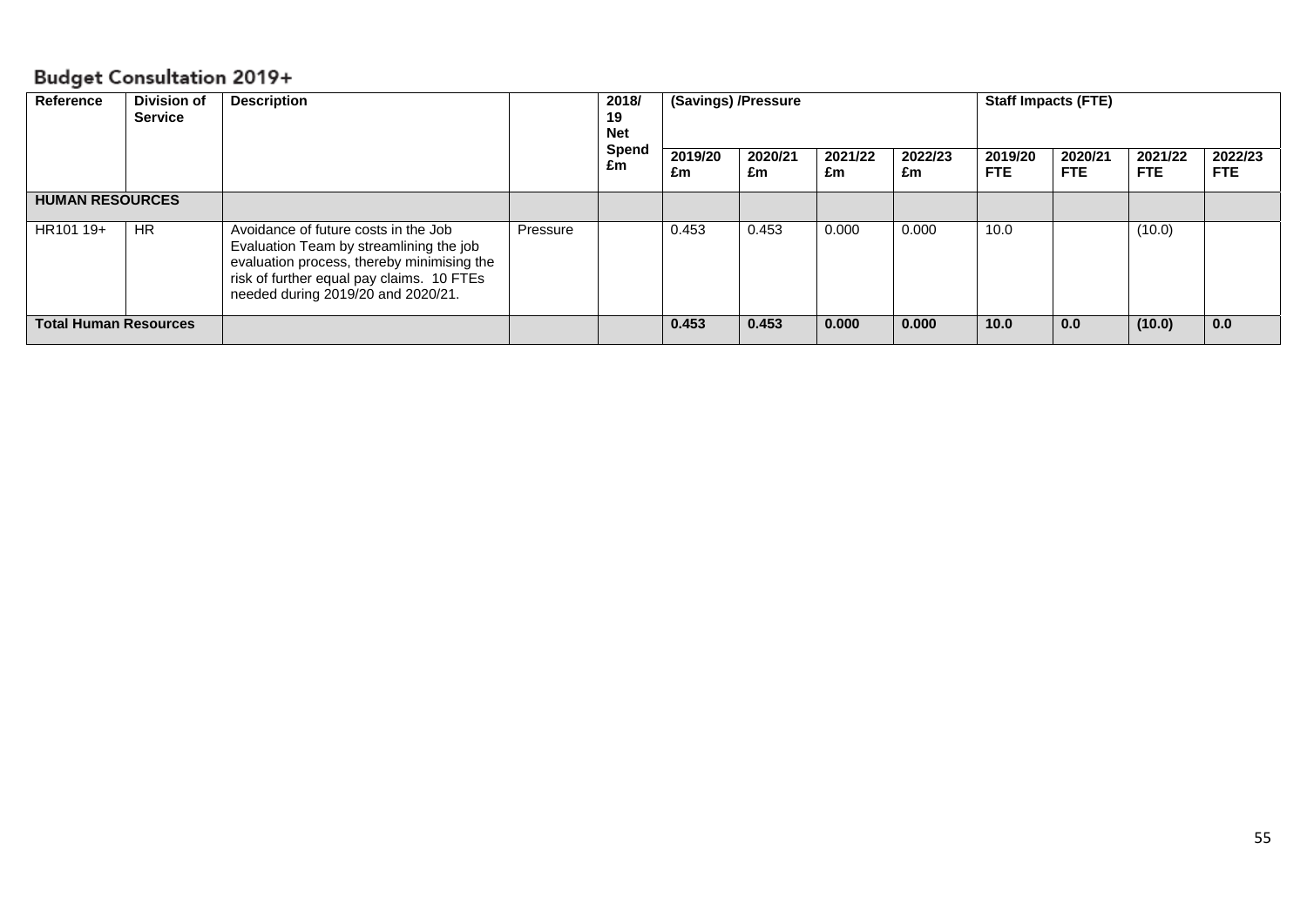| Reference            | <b>Division of</b><br><b>Description</b><br><b>Service</b> |                                                                                                            |          |             |               | (Savings) /Pressure |               |               | <b>Staff Impacts (FTE)</b> |                       |                       |                       |  |
|----------------------|------------------------------------------------------------|------------------------------------------------------------------------------------------------------------|----------|-------------|---------------|---------------------|---------------|---------------|----------------------------|-----------------------|-----------------------|-----------------------|--|
|                      |                                                            |                                                                                                            |          | Spend<br>£m | 2019/20<br>£m | 2020/21<br>£m       | 2021/22<br>£m | 2022/23<br>£m | 2019/20<br>FTE.            | 2020/21<br><b>FTE</b> | 2021/22<br><b>FTE</b> | 2022/23<br><b>FTE</b> |  |
| <b>ECONOMY</b>       |                                                            |                                                                                                            |          |             |               |                     |               |               |                            |                       |                       |                       |  |
|                      | Property<br>Services                                       | Corporative administrative buildings -<br>reduction in income due to relocation of<br>previous CAB clients | Pressure |             | 0.500         | 0.500               | 0.500         | 0.500         |                            |                       |                       |                       |  |
|                      | Property<br>Services                                       | Facilities Management - historic pressure<br>on security & curatorial services across the<br>council       | Pressure |             | 0.300         | 0.300               | 0.300         | 0.300         |                            |                       |                       |                       |  |
|                      | Property<br>Services                                       | Reduction in Income from the rental of desk<br>spaces                                                      | Pressure |             | (0.240)       | (0.240)             | (0.240)       | (0.240)       |                            |                       |                       |                       |  |
| <b>Total Economy</b> |                                                            |                                                                                                            |          |             | 0.560         | 0.560               | 0.560         | 0.560         | 0.0                        | 0.0                   | 0.0                   | 0.0                   |  |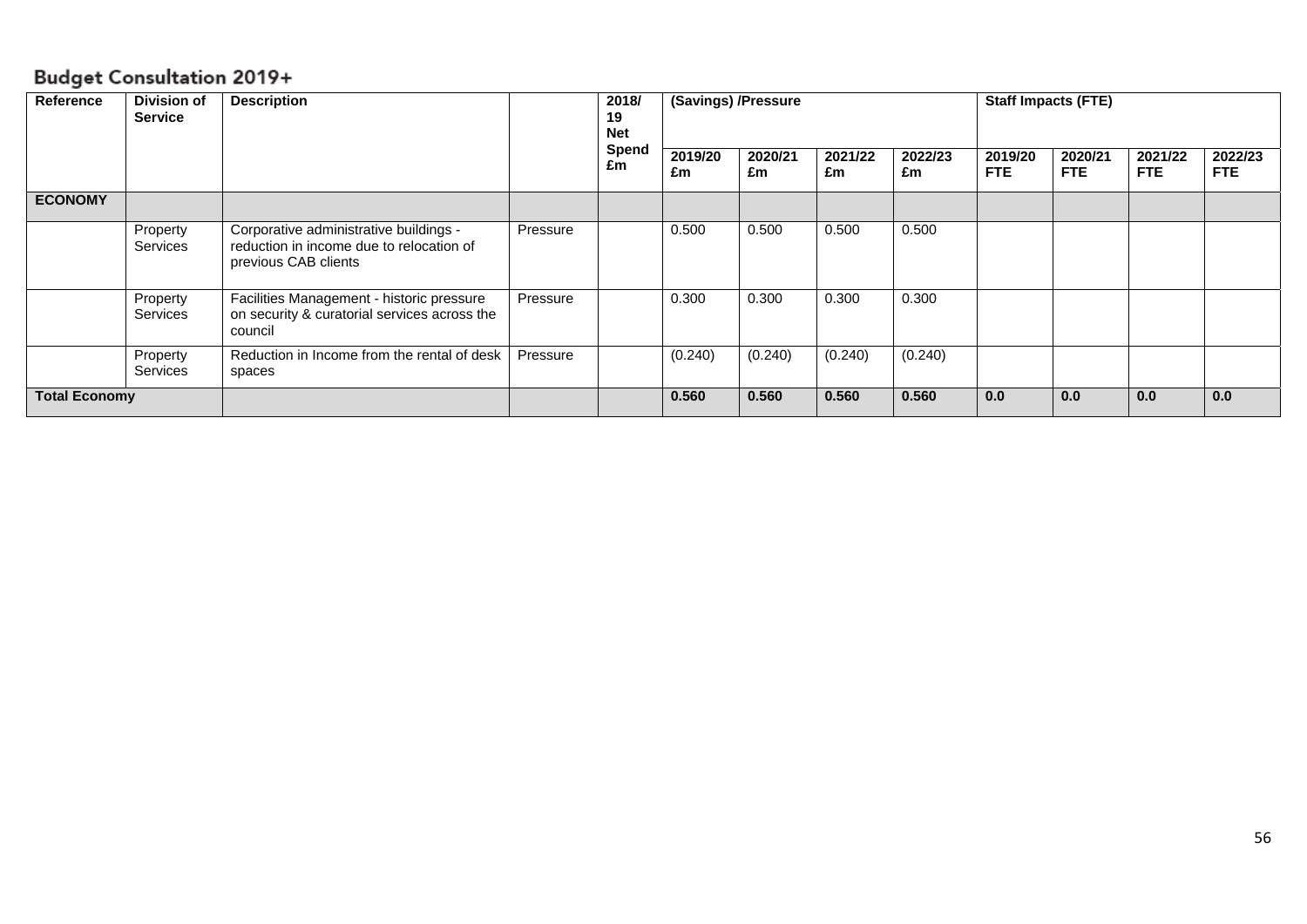| <b>Reference</b>                             | <b>Description</b><br><b>Division of</b><br><b>Service</b> |                                                                                                                                                                                                                                                     |          | 2018/<br>19<br><b>Net</b> |               | (Savings) /Pressure |               |               | <b>Staff Impacts (FTE)</b> |                 |                       |                       |  |
|----------------------------------------------|------------------------------------------------------------|-----------------------------------------------------------------------------------------------------------------------------------------------------------------------------------------------------------------------------------------------------|----------|---------------------------|---------------|---------------------|---------------|---------------|----------------------------|-----------------|-----------------------|-----------------------|--|
|                                              |                                                            |                                                                                                                                                                                                                                                     |          | Spend<br>£m               | 2019/20<br>£m | 2020/21<br>£m       | 2021/22<br>£m | 2022/23<br>£m | 2019/20<br><b>FTE</b>      | 2020/21<br>FTE. | 2021/22<br><b>FTE</b> | 2022/23<br><b>FTE</b> |  |
| <b>CHILDREN &amp; YOUNG</b><br><b>PEOPLE</b> |                                                            |                                                                                                                                                                                                                                                     |          |                           |               |                     |               |               |                            |                 |                       |                       |  |
|                                              | Travel<br>Assist                                           | Travel Assist - Estimated Future pressures                                                                                                                                                                                                          | Pressure |                           | 2.200         | 2.200               | 2.200         | 2.200         |                            |                 |                       |                       |  |
|                                              | SENAR                                                      | SENAR funding shortfall - These grants will<br>not be available in 2019/20 creating a<br>funding gap. We will be undertaking a<br>whole review of the SENAR team structure<br>etc. and seeking contribution from partners<br>to cover this pressure | Pressure |                           | 0.625         | 0.250               | 0.250         | 0.250         |                            |                 |                       |                       |  |
| <b>Total Children &amp; Young</b><br>People  |                                                            |                                                                                                                                                                                                                                                     |          |                           | 2.825         | 2.450               | 2.450         | 2.450         | 0.0                        | 0.0             | 0.0                   | 0.0                   |  |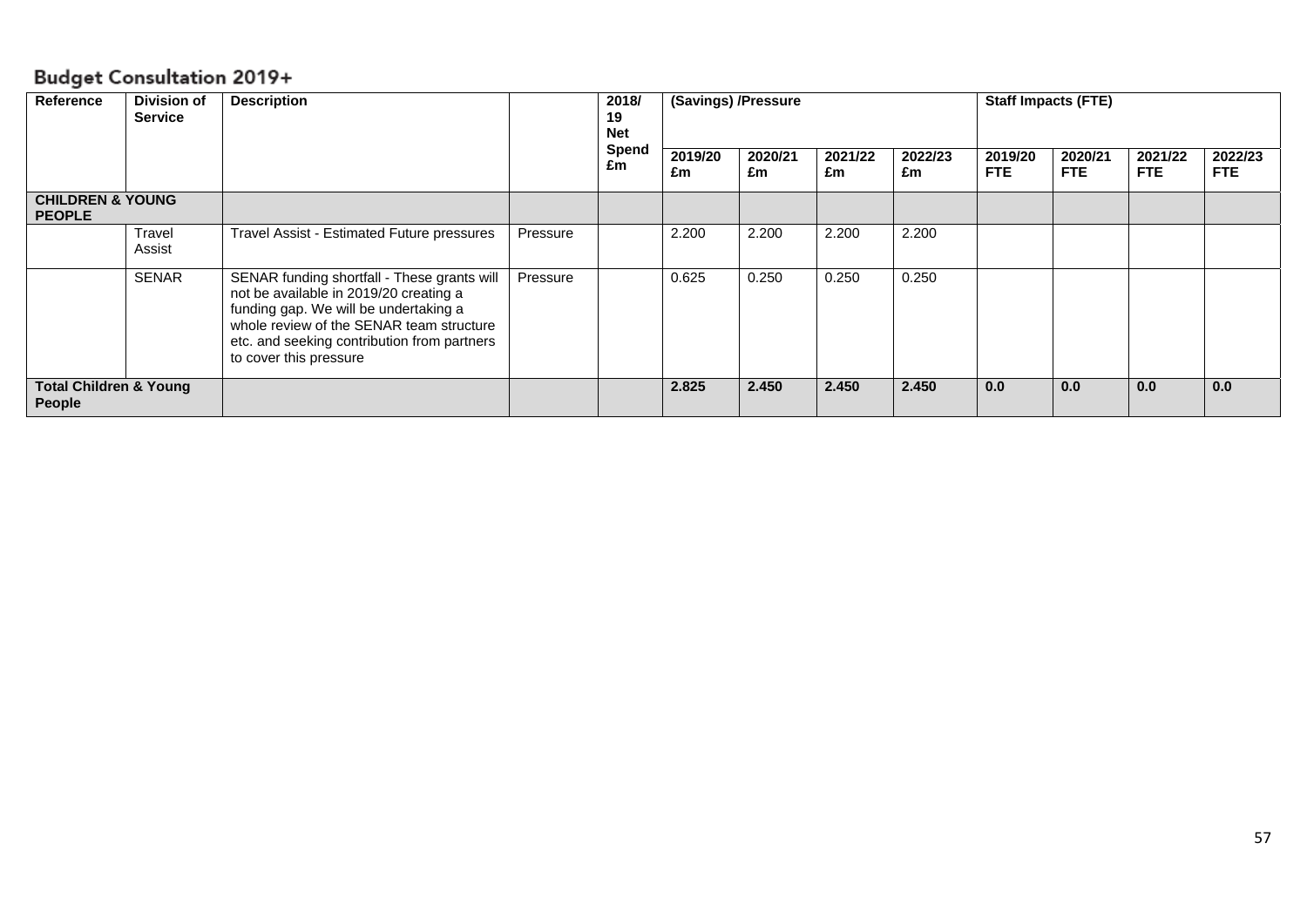| Reference          | <b>Division of</b><br><b>Service</b> | <b>Description</b>                                                                                                                                                                  |          | 2018/<br>19<br><b>Net</b><br>Spend<br>£m |               | (Savings) /Pressure |               |               | <b>Staff Impacts (FTE)</b> |                       |                       |                       |  |
|--------------------|--------------------------------------|-------------------------------------------------------------------------------------------------------------------------------------------------------------------------------------|----------|------------------------------------------|---------------|---------------------|---------------|---------------|----------------------------|-----------------------|-----------------------|-----------------------|--|
|                    |                                      |                                                                                                                                                                                     |          |                                          | 2019/20<br>£m | 2020/21<br>£m       | 2021/22<br>£m | 2022/23<br>£m | 2019/20<br><b>FTE</b>      | 2020/21<br><b>FTE</b> | 2021/22<br><b>FTE</b> | 2022/23<br><b>FTE</b> |  |
| <b>PLACE</b>       |                                      |                                                                                                                                                                                     |          |                                          |               |                     |               |               |                            |                       |                       |                       |  |
|                    | Markets                              | Residual costs continue to be incurred in<br>relation to the former wholesale market site<br>in Smithfield.                                                                         | Pressure |                                          | 0.100         | 0.100               | 0.100         | 0.100         |                            |                       |                       |                       |  |
|                    | Waste                                | There is a significant reduction in wholesale<br>prices for recycled paper, this reflects a<br>fundamental change experienced<br>worldwide in the operation of the paper<br>market. | Pressure |                                          | 1.200         | 1.200               | 1.200         | 1.200         |                            |                       |                       |                       |  |
|                    | Waste                                | This reflects the anticipated costs of the<br>refuse collection service following<br>implementation of the new service                                                              | Pressure |                                          | 2.519         | 2.519               | 2.519         | 2.519         |                            |                       |                       |                       |  |
| PL116 19+          | Culture &<br>Visitor<br>Economy      | Reinstate the Major Events budget<br>- International Dance Festival<br>- Big Weekend<br>- Mass participation runs<br>- athletics events<br>- Badminton championships (from 2021)    | Pressure |                                          | 0.500         | 0.550               | 0.950         | 0.750         |                            |                       |                       |                       |  |
| <b>Total Place</b> |                                      |                                                                                                                                                                                     |          |                                          | 4.319         | 4.369               | 4.769         | 4.569         | 0.0                        | 0.0                   | 0.0                   | 0.0                   |  |
|                    |                                      |                                                                                                                                                                                     |          |                                          |               |                     |               |               |                            |                       |                       |                       |  |
| <b>TOTAL</b>       |                                      |                                                                                                                                                                                     |          |                                          | 9.157         | 8.932               | 9.079         | 9.379         | 10.0                       | 0.0                   | (10.0)                | 0.0                   |  |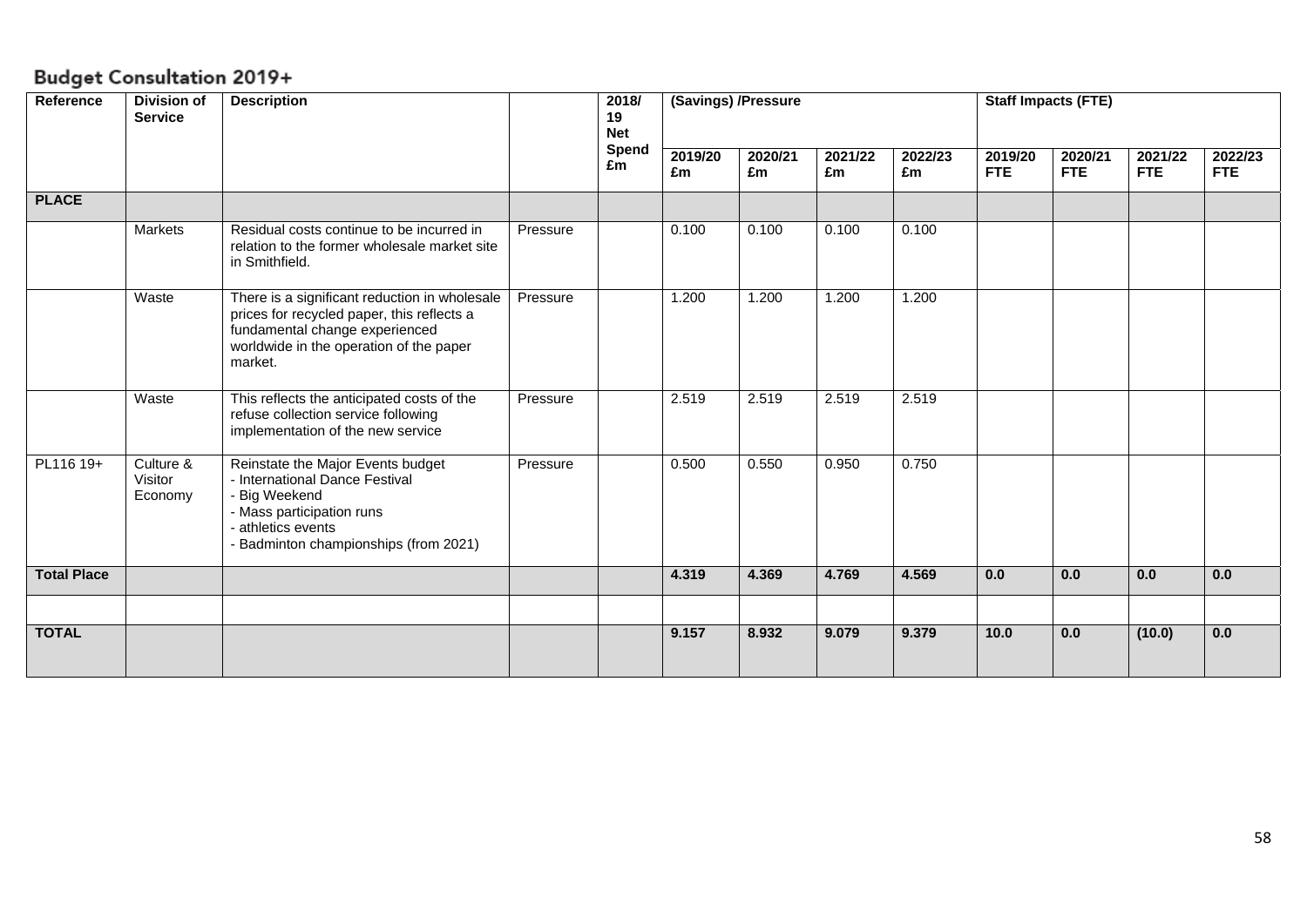# SECTION FOUR

# How to have your say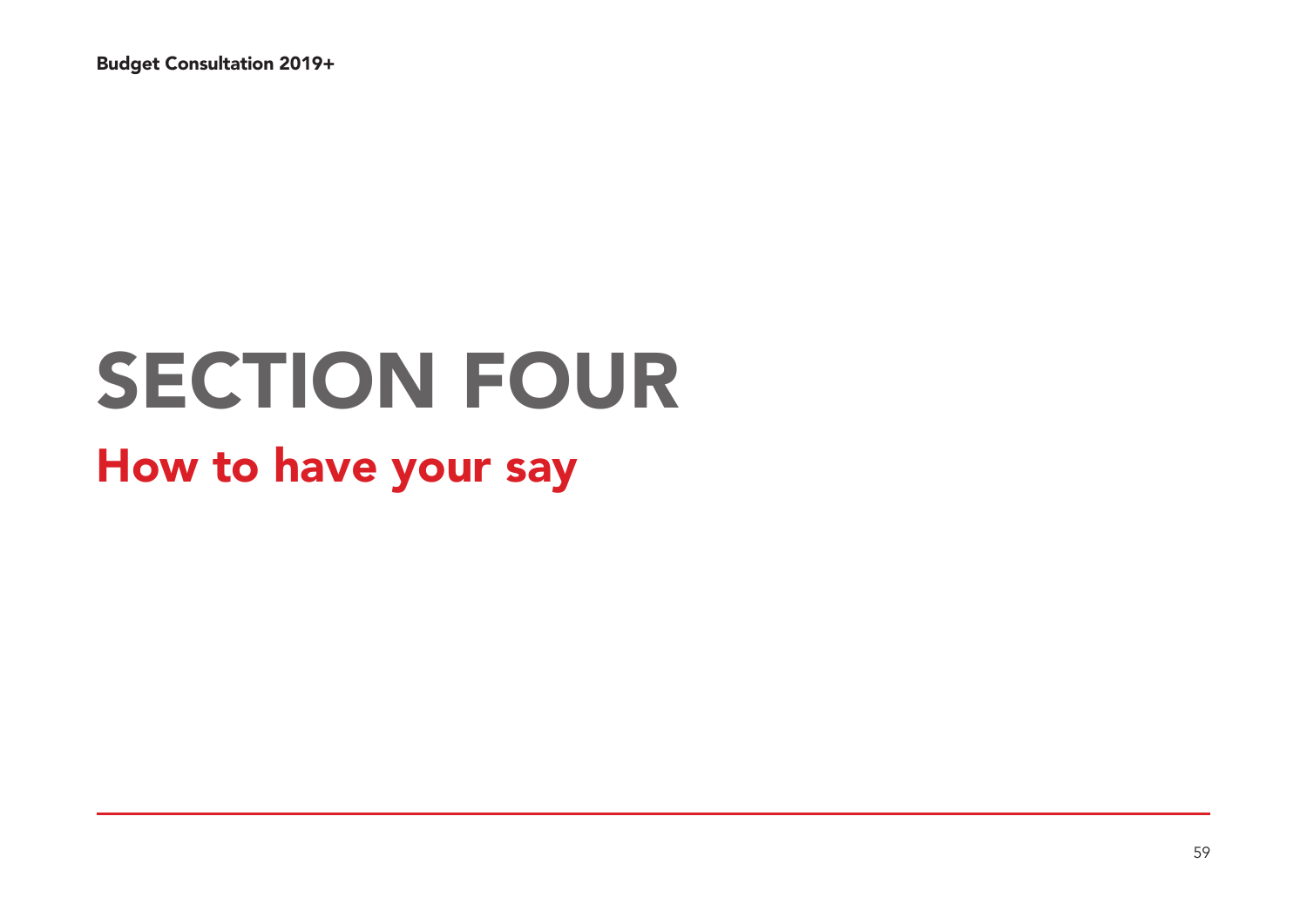## HOW TO HAVE YOUR SAY

#### The formal budget consultation for 2019+ closes on 31 December 2018:

To let us know what you think fill in our online survey at www.birminghambeheard.org.uk

If you would like to request a paper copy of the survey please email: budget.views@birmingham.gov.uk

#### You can also attend a public meeting on Wednesday, 19 December or a business rate payers meeting on Wednesday, 12 December.

To book your place, visit: birmingham.gov.uk/brumbudget19

We cannot respond individually to comments made but all views will be recorded and incorporated into a full report to be taken into consideration when councillors take their decisions on Birmingham's budget.

Please note that this document is part of the corporate consultation and the overall budget proposals. Consultation with specific groups of service users is also taking place where appropriate.

The immediate process for taking forward these proposals will be to carry out consultation with employees, members of the public and other stakeholders as appropriate whilst service led equality impact assessment will take place with reference to each proposal. All the information will be available to the council's decision makers in order to ensure that they are fully informed of relevant concerns prior to decisions being made

#### Alternative format?

If you would like a copy of this document in an alternative format, please email: budget.views@birmingham.gov.uk